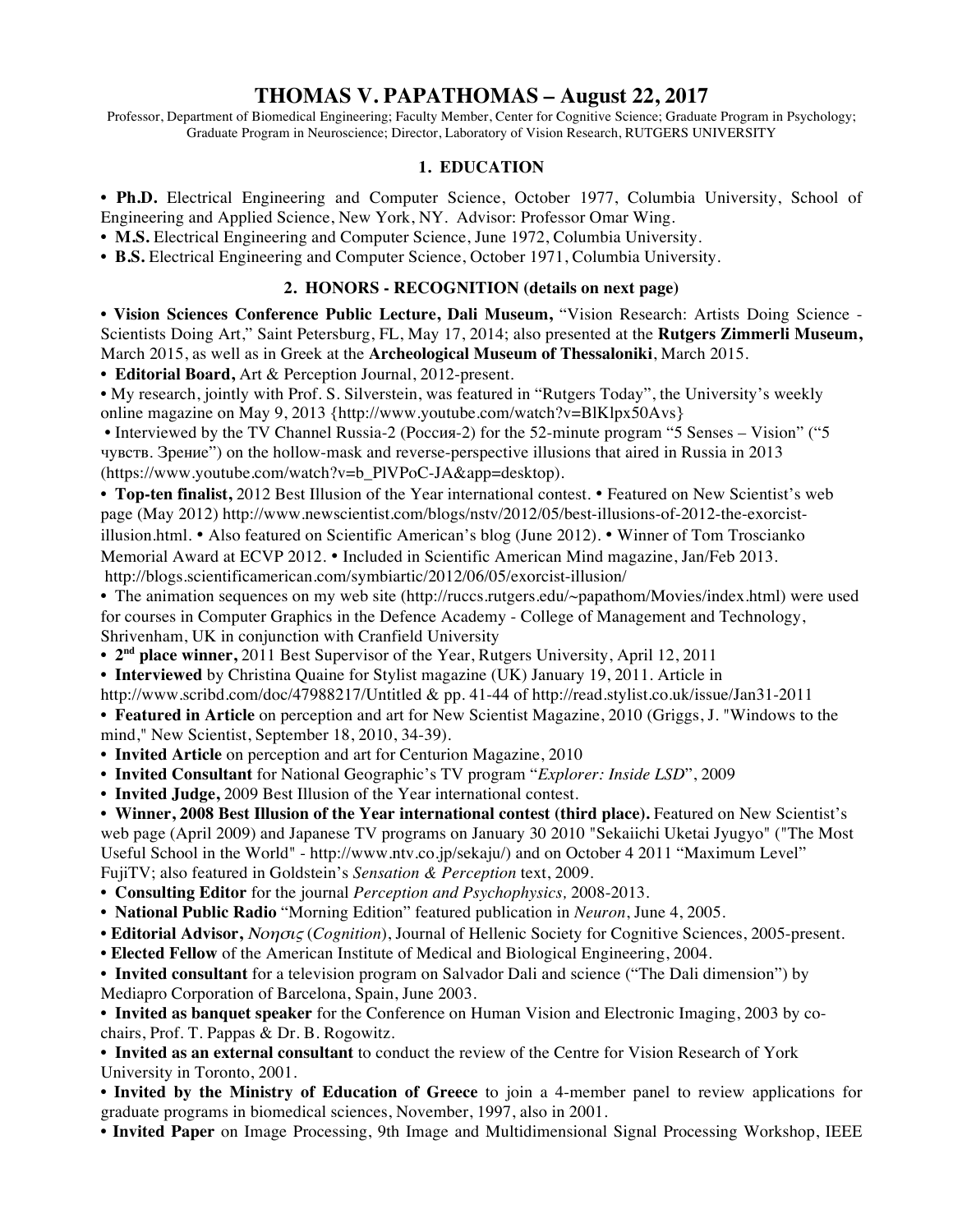and the Society for Imaging Science and Technology, 1996.

- **Elected Senior Member** in the IEEE (Institute of Electrical & Electronics Engineers), 1996.
- **Editorial Board,** International Journal of Imaging Systems and Technology, 1993-present.
- **Who's Who in the World**, 1993, 1998 Editions.
- **Invited Paper** on Visualization Techniques, ACM SIGGRAPH 1988.
- **Best Paper of 1986**, IEEE Transactions on Industrial Electronics.
- **Sigma Xi,** the International Research Honor Society.
- **Tau Beta Pi,** Honor Society for Engineers.
- **Eta Kappa Nu,** Honorary Society for Electrical Engineers.
- **Valedictorian,** Bronx Community College (BCC), Associate in Arts Degree, 1969.
- **Awards** in Engineering Science and in Mathematics, BCC, 1969.
- **Full Scholarship**, Anglo-American Hellenic Bureau of Education, BCC & Columbia Univ., 1967-1969.

#### **3. RUTGERS UNIVERSITY / RBHS POSITIONS**

- Busch Campus Dean, 2008 present; details are provided in Appendix B at the end of this document.
- Director, Graduate Program in Biomedical Engineering, Rutgers University 2002 2004; Associate Graduate Director, 2004 – 2007. Full member, 1989-present.
- Full member, Graduate Program in Psychology, Rutgers University, 1990-present.
- Full member, Graduate Program in Neuroscience, University of Medicine and Dentistry of NJ (RBHS).
- Fellow, University College, Rutgers University, 1990-1999
- **•** Fellow, Douglass College, Rutgers University, 1999 2006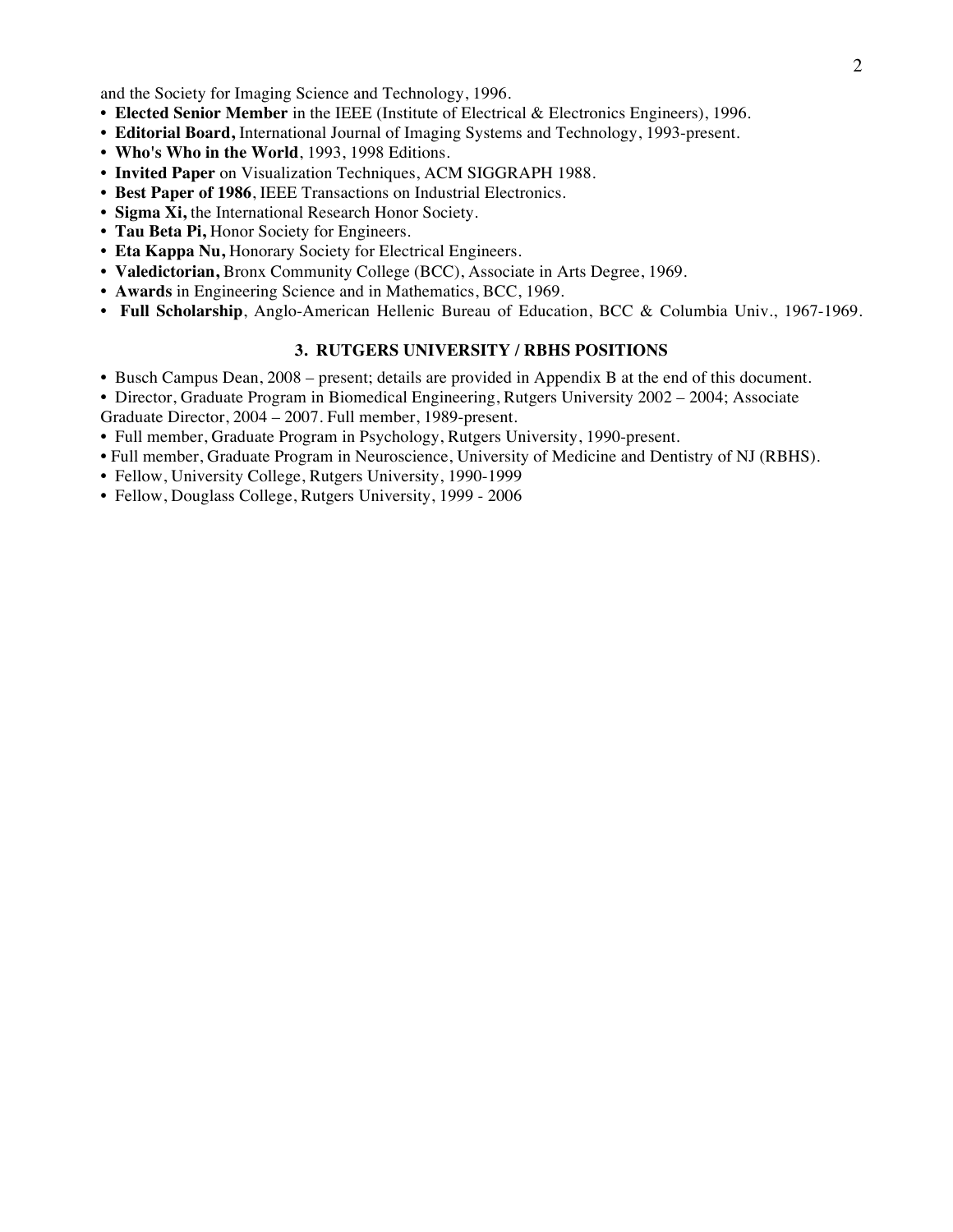# **4. DOCUMENTED RECOGNITION**

### **NOTE: In all categories, entries are cited in reverse chronological order**

**4.14. Vision Sciences Conference Public Lecture, "Vision Research: Artists Doing Science -**Scientists Doing Art," Dali Museum, Saint Petersburg, FL, May 17, 2014.

**4.13. National Public Radio** featured our *Neuron* article\* on "Morning Edition Saturday" on June 4, 2005; Joe Palca of NPR interviewed co-author David Melcher. Please see related document at the end.

**4.12. Letter by AIMBE President**, dated January 15, 2004, to inform me that "the College of Fellows elected [me] a Fellow of the American Institute of Medical and Engineering... membership not to exceed 2% of the total number of individuals active in MBE."

**4.11. Research on three-dimensional representation** selected for presentation at International Undergraduate Research Conference, Brazil, November 2001.

**4.10. News article** "In the mind's eye," in *Philadelphia Inquirer*'s Health & Science Section, on the 1997 exhibit (see item 14.7 in this vitae), and the *Rutgers Targum*, October 30, 1997.

**4.9. Strong book reviews** for *Early Vision and Beyond* (item 12.1.2 in this vitae) in 6 journals: *Science*, 1995, **270**, 1009-1010; Optics *and Photonics News*, December 1995; Trends *in Neuroscience*, 1996, **19**(3), 114-115; *Binocular Vision and Eye Muscle Surgery*, 1995, **10**(3); *Contemporary Psychology*, 1996, **41**(6); *Optische Fenomenen* (Dutch), May 1996.

**4.8. Letter by IEEE President**, dated October 2, 1996, to inform me that I "have been elevated to the grade of Senior Member in the IEEE (Institute of Electrical & Electronics Engineers). Only 8% of the over 320,000 IEEE members hold this grade."

**4.7. Unsolicited congratulatory letter** by Dr. L. A. Shepp, editor of the *International Journal of Imaging Systems and Technology*, to my director, Dr. Julesz, dated August 1, 1996, about the high quality of my guest-edited volume on Computational Approaches to Perceptual Problems in Imaging, summer 1996 issue (see item 12.10.2 in this vitae).

**4.6. Unsolicited congratulatory letter** by Dr. R. W. Proctor, editor of *Behavior Research, Methods, Instruments and Computers*, dated October 4, 1994, for Papathomas, T.V. et al., 1995, (item 12.2.22 in this vitae), in which he calls it "one of the best that [he] has handled."

**4.5. News articles** in *Rutgers Focus* (April 23, 1993) and *Bell Labs News* (February 9, 1993) about the visual exhibits that I helped create in the Liberty Science Center in New Jersey (see items 14.2- 14.4 in this vitae).

**4.4. Letters of appreciation** from the Ontario Science Centre in Canada (dated March 6, 1991 and June 5, 1992), the Liberty Science Center in New Jersey (dated January 30, 1992), and Lightspeed Design Group (dated Jun 16, 1995) for contributing as a consultant to create science exhibits and shows and for donating my own exhibits (see items 14.2-14.6 in this vitae).

**4.3. Unsolicited congratulatory letter** by Dr. H. Christiansen, editor of *Computer Graphics*, dated August 23, 1988, for Papathomas, T.V. et al. invited paper, 1988 (item 12.2.7 in this vitae) in which he mentions that "[he is] impressed, more than with any other paper in the proceedings, with your extraordinary diligence in researching and reporting on the state of the art."

**4.2. News articles:** 1) Joyce Draper, "Science: The Movie," *AT&T Bell Laboratories Proto Magazine on New Technologies*, no. 3, pp. 10-12, 1987; 2) "Animate software with new facilities," *AT&T Technical Report*, May 1987. These article featured the work of Papathomas, Schiavone and Julesz on the computer animation of meteorological data (see item 12.2.7 in this vitae).

**4.1. Best Paper Award** for Papathomas, T.V., "On the stability of peak current-controlled converters: Analysis, simulation, and experiments," *IEEE Transactions on Industrial Electronics,*  vol. IE-33.2, 176-184, May 1986 (item 12.2.3 in this vitae).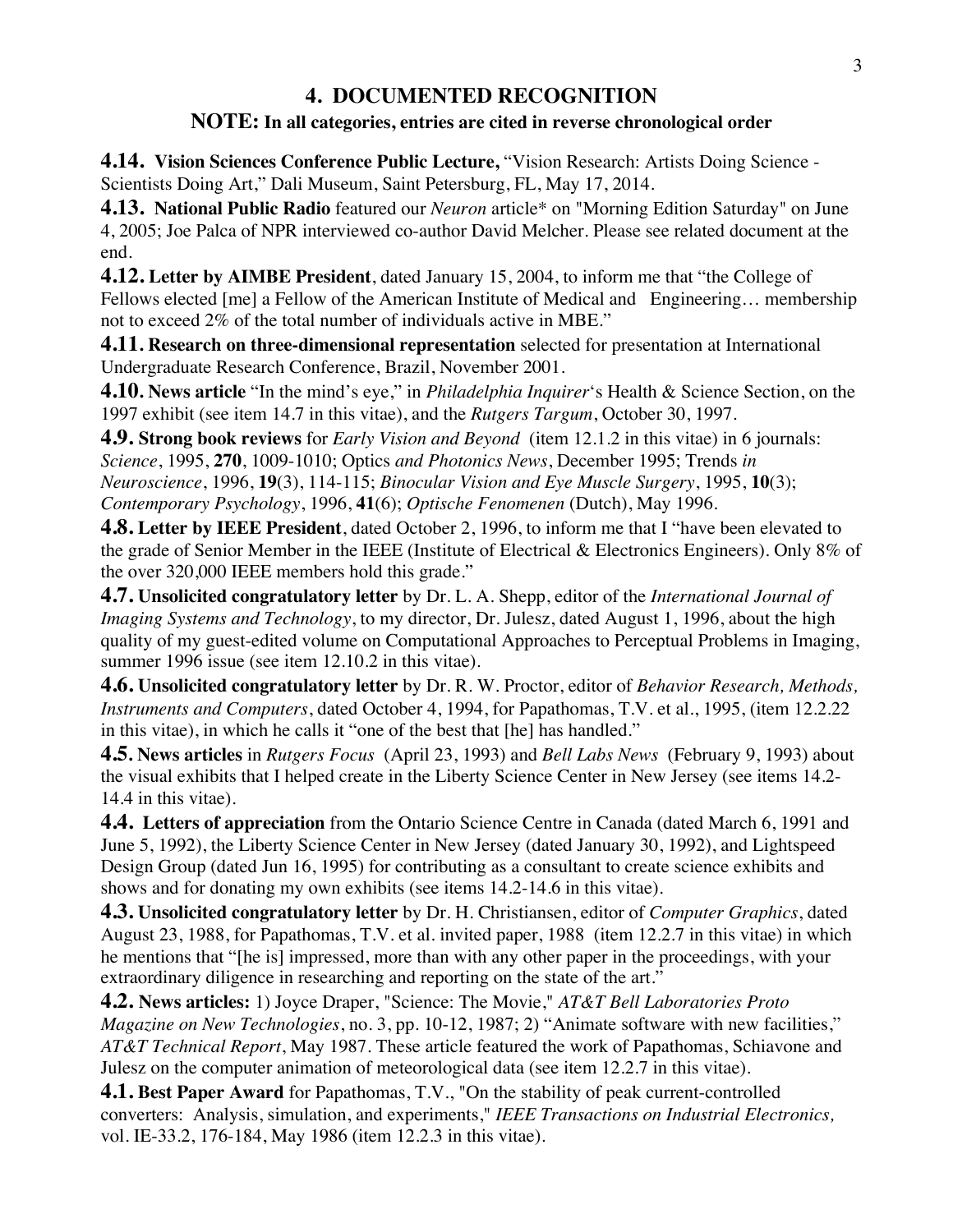### **5. RESEARCH EXPERIENCE**

#### **5.5. UNIVERSITY OF ATHENS, ATHENS, GREECE**

SABBATICAL LEAVE: Instruction and research January – June 2004

I spent a semester at the Department of Methodology, History and Theory of Science (M.I.Th.E.) in the University of Athens. Prof. Stella Vosniadou was my hostess. In addition to giving lectures, I advised students on perception research both at M.I.Th.E. and at the Perception and Action Group, in the Department of Neurology of the Aiginiteion Hospital in Athens National University, headed by Prof. Ioannis Evdokimidis.

#### **5.4. NEC RESEARCH INSTITUTE**, Princeton, New Jersey

SABBATICAL LEAVE: Basic and applied research July 1998 - June 1999 Research on interaction of top-down and bottom-up processes in perception with D. Jacobs, J. Oliensis & B. Tjan. Research and publications on content-based image retrieval with the research team of I.J. Cox.

#### **5.3. RUTGERS UNIVERSITY**, New Brunswick, New Jersey

BIOMEDICAL ENGINEERING AND VISION RESEARCH July 1989 - present Professor, Department of Biomedical Engineering (Associate Prof., 1989-1996) and Director of the Laboratory of Vision Research (Assoc. Director 1989-2010). Studying the brain mechanisms that underlie the perception of visual motion, stereopsis, texture, and attention. I employ psychoanatomical techniques for investigating the structure of visual pathways in the brain, based on strategic experiments. I develop computational models, based on the results of these studies, whose performance agrees closely with human behavior. I form interdisciplinary teams with neurophysiologists to study biological neural mechanisms. Particular interests: The role of object- based attention in motion perception. Auditory-visual interactions under attention. The role of data-driven and schema-driven processes in perception. Developing a unified approach for studying the perception of motion, stereopsis, texture, and static-flow patterns. Applying visual psychophysics research to brain pathology, to image generation, processing and display, and to scientific visualization techniques.

#### **5.2. AT&T BELL LABORATORIES**, MURRAY HILL, NJ

VISION RESEARCH Aug. 1983 - Sept. 1989

Member of Technical Staff, Visual Perception Research Department. (Bela Julesz, Department Head): Research in human and machine perception, image processing, and scientific visualization techniques. Developed novel display methods, employing animation in true depth, for scientific visualization of data in meteorology, computer-aided tomography, fractal geometry and Very Large Scale Integration (VLSI) modeling. Designed a parallel pattern recognition algorithm on the Connection Machine. I set up a computer graphics laboratory for conducting experiments in human and machine vision, and for investigating new display techniques. Implemented a system for testing stereoscopic vision in ophthalmologist's office. Conducted experiments in human stereo and motion perception and created a new paradigm for studying motion in human and machine vision.

#### TECHNICAL SUPERVISOR May 1982 - Aug. 1983

Supervisor of AC (Alternating Current) Control Systems Group: The group's charter was to engage in research and development in microprocessor-based instrumentation. I supervised a team of eight engineers responsible for analyzing, designing and implementing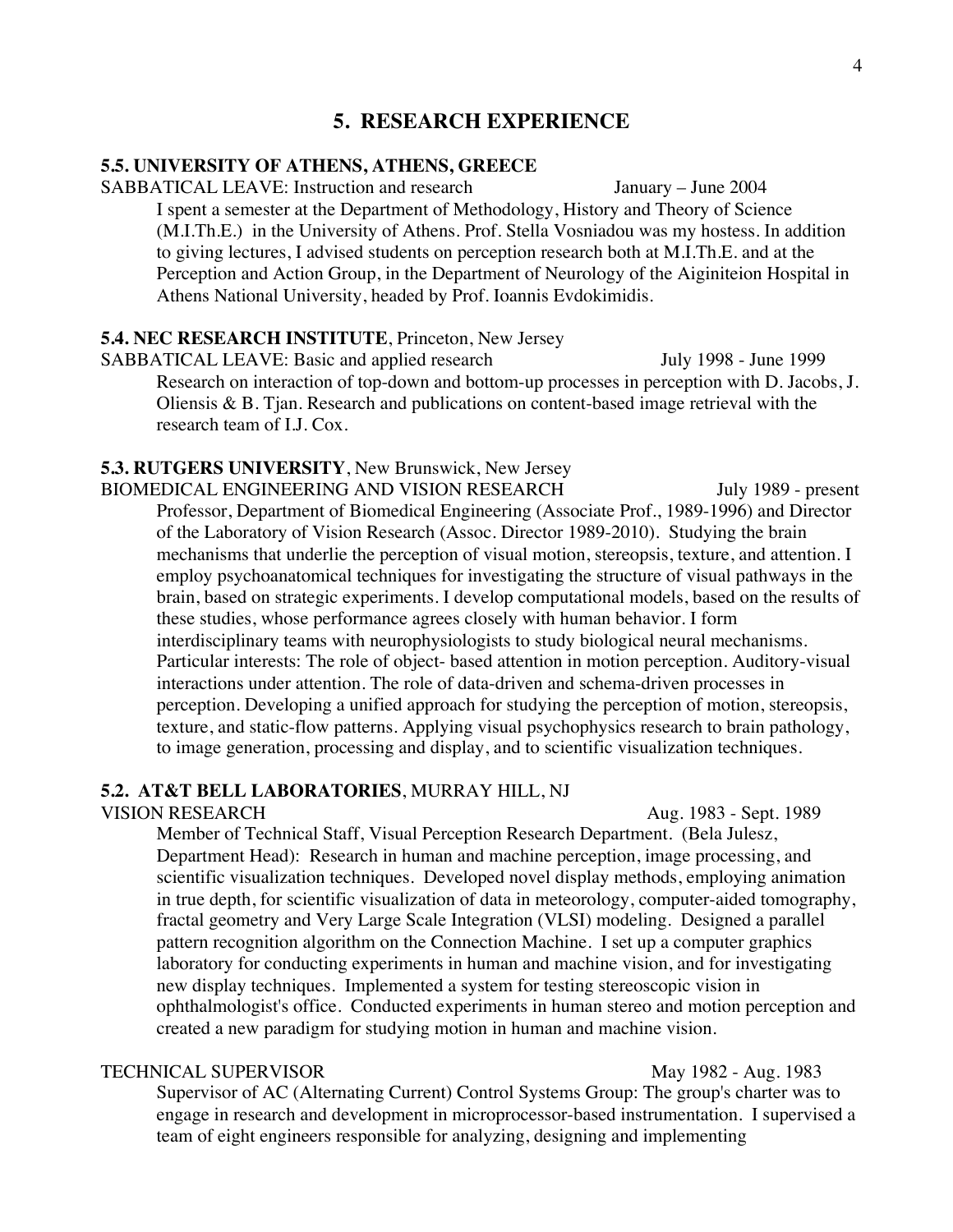microprocessor-based systems for monitoring and controlling AC reserve power plants. In addition to monitoring critical variables and alarms, the stored program had to optimize engine-alternator performance by utilizing system load characteristics.

#### MEMBER OF TECHNICAL STAFF Aug. 1977 - May 1982

Member of Technical Staff. Research in and design of digitally controlled power systems, and computer simulation of electronic circuits. During the first two years I developed novel feedback schemes for power regulators and converters, and I devised new modeling techniques for studying the stability performance of digitally controlled electronic power systems, for which I received a U.S. patent (for details, see "Patents" below). During the third year I initiated a research project to study stored-program methods for automated monitoring and control of DC (Direct Current) power plants. In the last two years I designed and implemented the hardware and software for a multi-processor DC power plant controller, which incorporated an efficient energy-saving control algorithm. For this work I was granted two U.S. patents (see "Patents" below).

#### **5.1. COLUMBIA UNIVERSITY, School of Engineering and Applied Science**

RESEARCH ASSISTANT, Electrical Engineering & Computer Science Jan. 1974 - Dec. 1975 Research Assistant, Department of Electrical Engineering and Computer Science, Columbia University. I conducted research on the eigenvalue problem for large sparse systems and networks (Ph.D. thesis). The numerical algorithms I developed and implemented were applied to compute the poles and zeroes of complex networks.

RESEARCH ASSISTANT, Civil Engineering May 1972 - Sept. 1972 Research Assistant in Civil Engineering, Columbia University. I constructed typical network models for the arteriolar and venular trees of the cat from medical data for blood flow simulation.

### **6. TEACHING & TEACHING EXPERIENCE**

**NOTE: During 2008-2017, my teaching load was reduced by 1 course/semester to compensate for serving as the Busch Campus Dean.** 

#### **6.2. RUTGERS UNIVERSITY, School of Engineering, and Department of Psychology** PROFESSOR/ASSOCIATE PROFESSOR July 1989 - present

Department of Biomedical Engineering (BME): I taught a course on Advanced Computer Engineering for seniors; I also taught a graduate course on Computer Applications in BME, and one on Advanced Brain Research, listed jointly as a course in Perception in the Department of Psychology. I taught the Senior Design course in BME from 2001 to 2008. Course advisor to several students from the BME Department, as well as from Electrical Engineering and Psychology, on independent studies and research projects. Proposed an undergraduate course on Sensory Processes, Mechanisms, and Computational Models.

• Attended a one-day workshop on Learning Assessment, directed by Drs Richard Keeling, offered by the Rutgers Teaching Excellence Center, March 3, 2009.

• Attended a full-week workshop on the Teaching Portfolio, taught by Prof. Peter Seldin, offered by the Rutgers Teaching Excellence Center, May 16-20 1994.

#### **6.1. COLUMBIA UNIVERSITY, School of Engineering and Applied Science**

ADJUNCT ASSISTANT PROFESSOR Sept. 1977 - May 1983

Department of Electrical Engineering and Computer Science. I taught graduate sequences of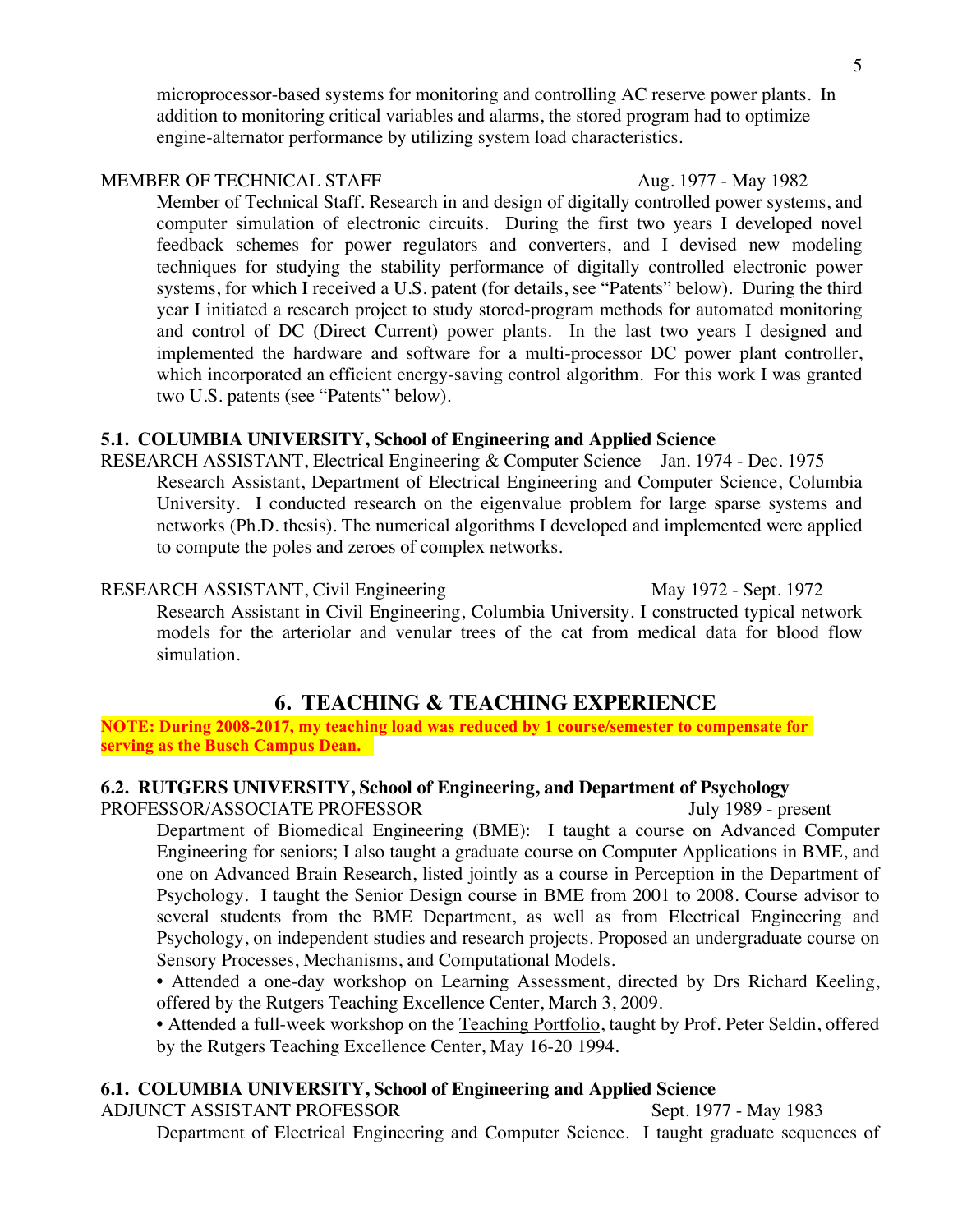courses in network analysis, circuit design, and numerical methods & FORTRAN.

#### ASSOCIATE & PRECEPTOR Jan. 1976 - May 1977

Department of Electrical Engineering and Computer Science. I taught courses in Electronics for non-electrical engineers and I initiated a "self-paced" course in FORTRAN. My FORTRAN lecture notes (with O. Wing) were published by the Department and were used in subsequent course offerings.

### TEACHING ASSISTANT Sept. 1972 - Dec. 1973

Department of Electrical Engineering and Computer Science: Tutorial classes and grading for courses in applied mathematics, circuit theory, electronics, and control systems.

#### PREP-SCHOOL MATH TEACHER Sept. 1971 - June 1972

United Nations International School (U.N.I.S.), New York: I taught math to advanced 9th graders (vectors, matrices, exponentials, logarithms, inverse functions, etc.).

# **7. THESES AND POST-DOCTORAL SUPERVISION**

# **7.1. POST-DOCTORAL SUPERVISION / COLLABORATION**

**7.1.11 Dr. Attila Farkas** "Depth-Inversion Illusions: studying the role of bottom-up and top-down processes using physical and virtual faces and reverse perspectives", July 2014 – present.

**7.1.10 Dr. Joshua Dobias,** "Role of disparity and motion parallax in reverse perspective illusion; sensory-motor behavior under 3-D illusions", July 2011 – July 2014.

**7.1.9 Dr. Brian Keane,** "Visual perception of people with schizophrenia" supervised jointly with Prof. Stephen Silverstein of RBHS, October 2009 – July 2013.

**7.1.8 Dr. Yu-Chin (Sunnia) Chai,** "Binocular vision: stereopsis and binocular rivalry" January 2008 – December 2009.

**7.1.7 Dr. Sharon Sally,** "Spatial and temporal characteristics of attention in the auditory and visual modalities," January 2006 – August 2007.

**7.1.6 Dr. Chia-huei Tseng,** "Attention and motion perception," April 2004 – April 2006.

**7.1.5 Dr. Erik Blaser,** "Mechanisms for attention in visual perception," April 2000 – September 2002.

**7.1.4 Dr. Zoltan Vidnyanszky,** "Perceptual organization; binocular rivalry," April 1998 - May 2000.

**7.1.3 Dr. Bosco Tjan,** "Interaction of top-down and bottom-up processes in perception," during sabbatical leave, NEC Research Institute, Princeton, New Jersey, July 1998 - June 1999.

**7.1.2 Dr. K. Morikawa,** "Stereopsis, texture, and lightness perception" January 1996 - May 1999.

**7.1.1 Dr. K.S. Ramanujan,** "The role of collinearity in motion and in textural grouping."

Competitive post-doctoral fellowship, awarded for Sep 1994 - Aug 1995, following approval of our joint proposal by the Fight for Sight research division of Prevent Blindness America.

# **7.2 Ph.D. THESES**

**7.2.10 Ms. Jillian Nguyen,** "Sensory-motor behavior: Vision for perception and for action," supervised jointly with Prof. Elizabeth Torres, July 2011 - 2015, Department of Neuroscience & Cell Biology, Ph.D. Thesis defended July 2, 2015.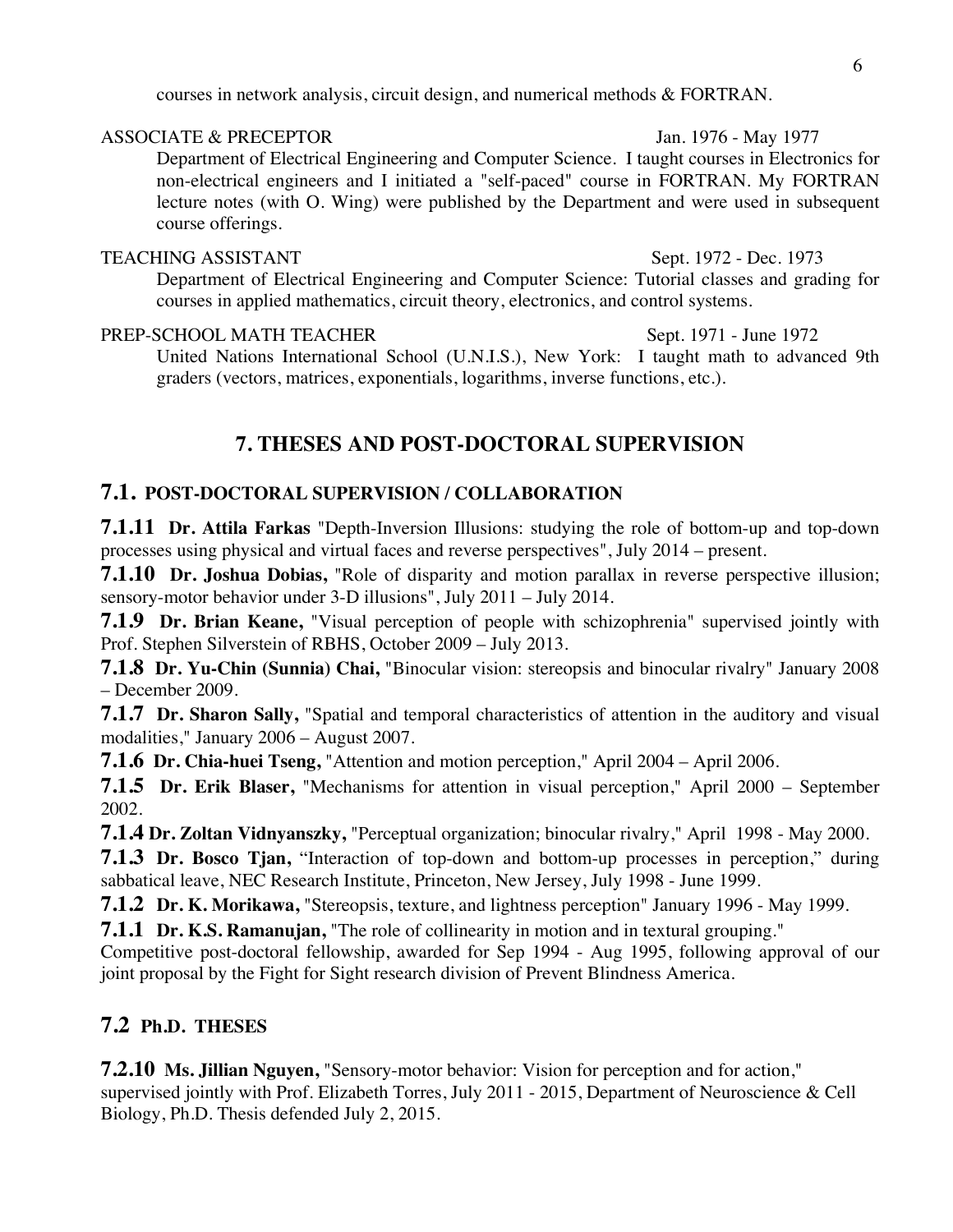**7.2.9 Mr. Yuwen Zhang,** "An Algorithm Suitable For Online Identification Of Subthalamic Nucleus From Microelectrode Recording Data," (formerly advised by the late Prof. E. Tzanakou) Ph.D. Thesis defended Dec 20, 2012.

**7.2.8 Ms. Xiaohua Zhuang,** "Excitatory and inhibitory influences of attention," Department of Psychology, September 2003 – 2010 (degree awarded January 2010).

**7.2.7 Mr. Anshul Jain,** "Implicit influences of attention," Department of Biomedical Engineering, Ph.D., October 2008.

**7.2.6 Mr. Ji Hong,** "Visual-auditory interactions: Experiments and quantitative models," Department of Biomedical Engineering, Ph.D., October 2005.

**7.2.5 Ms. Wonyeong Sohn,** "Attentional modulation in the perception of bivectorial motion," Department of Psychology, Ph.D., October 2004.

**7.2.4 Mr. Andrew D. Griffiths,** "Perceptual assumptions and projective distortions in a threedimensional shape illusion," (with Prof. Q. Zaidi), Department of Psychology, January 1999.

**7.2.3 Mr. Jong-Ho Nam,** "Measuring the up-front nonlinearity general to pattern vision," (with Prof. C. Chubb), Department of Psychology, October 1997.

**7.2.2 Mr. James W. McGowan,** "Modeling visual motion mechanisms," (with Prof. C. Chubb), Department of Psychology, May 1997.

**7.2.1 Mr. K.S. Ramanujan,** "Texture perception: Computational model and psychophysics", Ph.D. in Biomedical Engineering, September 1994.

# **7.3. M.S. THESES (all in Biomedical Engineering, unless stated otherwise)**

**7.3.8 Ms. Maria-Eleni Karakatsani**, "Cognitive Influences in the Perceptual Brain. Experiments and Computational Models for the Ames Window Illusion", M.S. in Biomedical Engineering, thesis defended April 23, 2013.

**7.3.7 Mr. William G. Thompson**, Advisor for non-thesis review on "Hierarchical Temporal Memory: A Theory of Neocortical Function," M.S. in Biomedical Engineering, December 2007.

**7.3.6 Ms. Xiaohua Zhuang, "**A Motion Contrast Effect Induced by Feature-based Attention," Department of Psychology, M.S. thesis defended October 2005.

**7.3.5 Ms. Ming Yang,** "Interaction of color and luminance in human stereopsis," 1996.

**7.3.4 Ms. Amy Rosenthal,** "Computational models for Fourier and non-Fourier motion," 1996.

**7.3.3 Ms. Pratima Bhoj-Kavde,** "Shape description of contours: A combination of Fourier and wavelet methods," with Prof. R. Nowakowski, 1993.

**7.3.2 Dr. R. Chronister,** "Evaluation of stereopsis and motion perception in cerebral thrombosis," 1993.

**7.3.1 Mr. K.S. Ramanujan,** "Shape averaging of biological objects," with Prof. R. Nowakowski, 1991.

# **7.4. HONORS THESES**

**7.4.4 Mr. Vanja Vlajnic,** "The Visual Perception of Faces and Scenes: The Roles of Motion Parallax and Binocular Disparity in Depth-Inversion Illusions," Honors Thesis, Dept. of Psychology, May 2013.

**7.4.3 Ms. Idimma (Cherish) Madu,** Honors Senior Thesis in Psychology, 12:830:497, Fall 2009 and 12:830:498, Spring 2010; her thesis won the Marilyn Shaw Award for showing the most research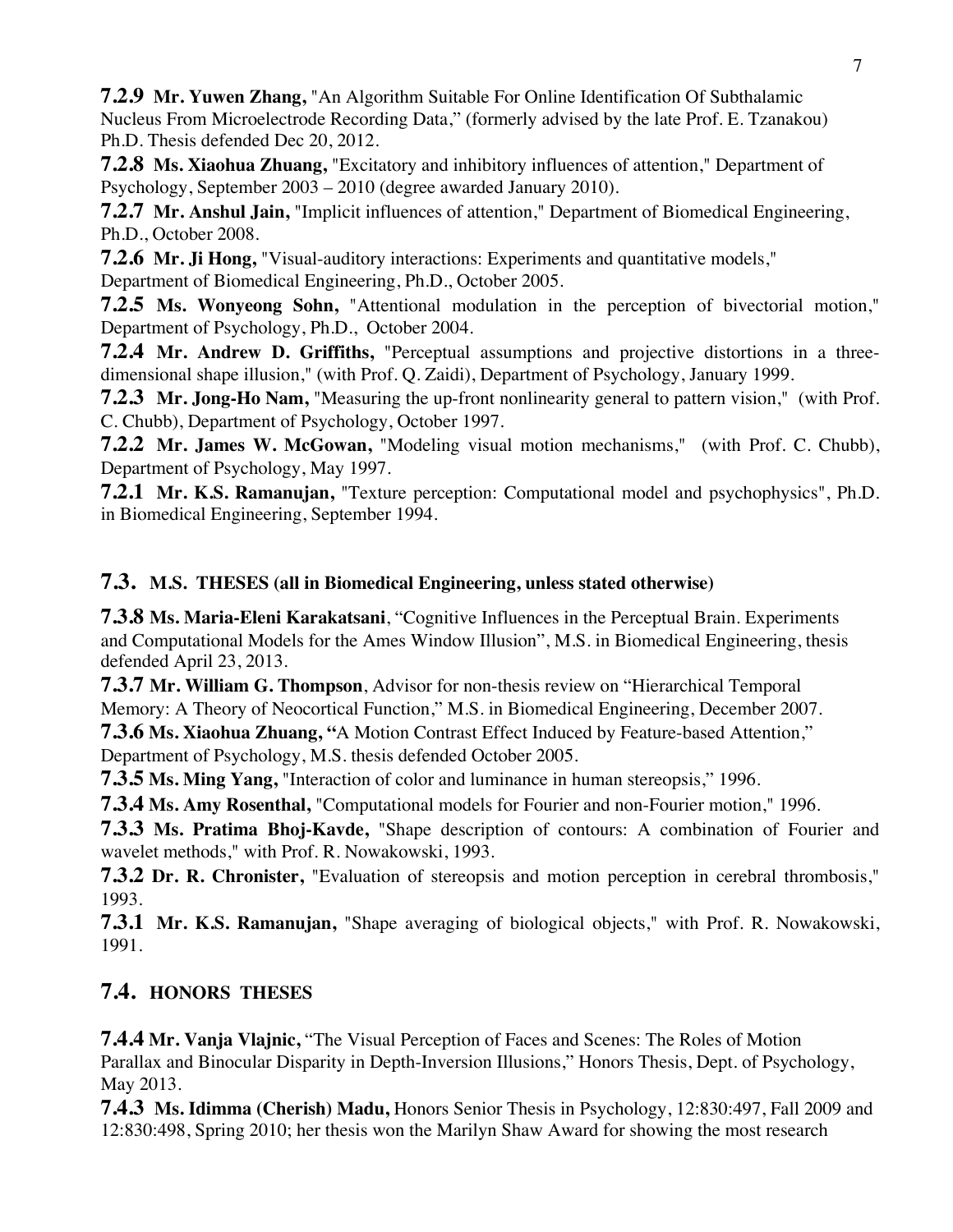promise.

**7.4.2 Aleksandra Sherman,** undergraduate: "Recognition of images, melodies and sentences," Spring 2009, 01:090:494: 01, Honors Interdisciplinary Thesis. Won Henry Rutgers Scholars Award (\$1,000) and featured in *Focus* (online magazine) http://news.rutgers.edu/focus/issue.2009-04- 20.2044885109/article.2009-04-21.6020015443 (this web page is no longer in service).

**7.4.1 Mr. David McCabe** (undergraduate Psychology student) Henry Rutgers Scholars Thesis. Research projects on the spatial resolution in motion perception, 2001-2002 (graduated with Honors).

# **8. PROFESSIONAL MEMBERSHIP**

- **Fellow, AIMBE** (American Institute of Medical and Biological Engineering)
- **Senior Member, IEEE** (Institute of Electrical and Electronics Engineers)
- **AAAS** (American Association for the Advancement of Science)
- **Hellenic Society For The Cognitive Sciences**, founding member, 2004.
- **BBS** (Behavioral and Brain Sciences)
- **ACM** (Association of Computer Machinery)
- **OSA** (Optical Society of America)
- **SPIE** (Society of Photo-Optical Instrumentation Engineers)
- **ARVO** (Association for Research in Vision and Ophthalmology)
- **VSS** (Vision Sciences Society)
- **LIA** (Laser Institute of America)
- New York Academy of Sciences

# **9. PROFESSIONAL ACTIVITIES – HONORS**

**• Chaired Session on 3-D Perception** and **reviewed abstracts,** invited by Prof. B. Pinna, organizer of 2012 European Conference on Visual Perception (ECVP), Alghero, Sardinia, Italy.

- Chief Organizer of the Julesz Lecture Series in memory of Prof. Bela Julesz:
	- inaugural Julesz Lecture by Dr. N. Logothetis (Director, Max Planck Institute), April 2011;
	- 2nd Julesz Lecture by Prof. Richard Anderson (Caltech), April 2013;
	- 3rd Julesz Lecture by Prof. V.S. Ramachandran (UC San Diego) February 2014;
	- co-organizer (with Prof. E. Kowler) of 4<sup>rd</sup> Julesz Lecture by Prof. Jack Gallant (UC Berkeley) April 2017.
- Nominated as Undergraduate Research Mentor of the Year, 2008, 2010.

**•** Coordinated efforts with Prof. Wise Young and Suzanne Delehanty (Zimmerli Museum Director) to nominate artist Chuck Close for an Honorary Degree in Fall 2009.

**• Chaired Session on Objects and Shapes** and **Reviewer of abstracts,** invited by Prof. R. van Ee, organizer of 2008 European Conference on Visual Perception (ECVP), Utrecht, the Netherlands.

• Session Chair and speaker for closing plenary talk, invited by Prof. Yuri Shelepin, organizer of ECVP 2006. Symposium on Art, Imagination and Computing, European Conference on Visual Perception (ECVP), St. Petersburg, Russia.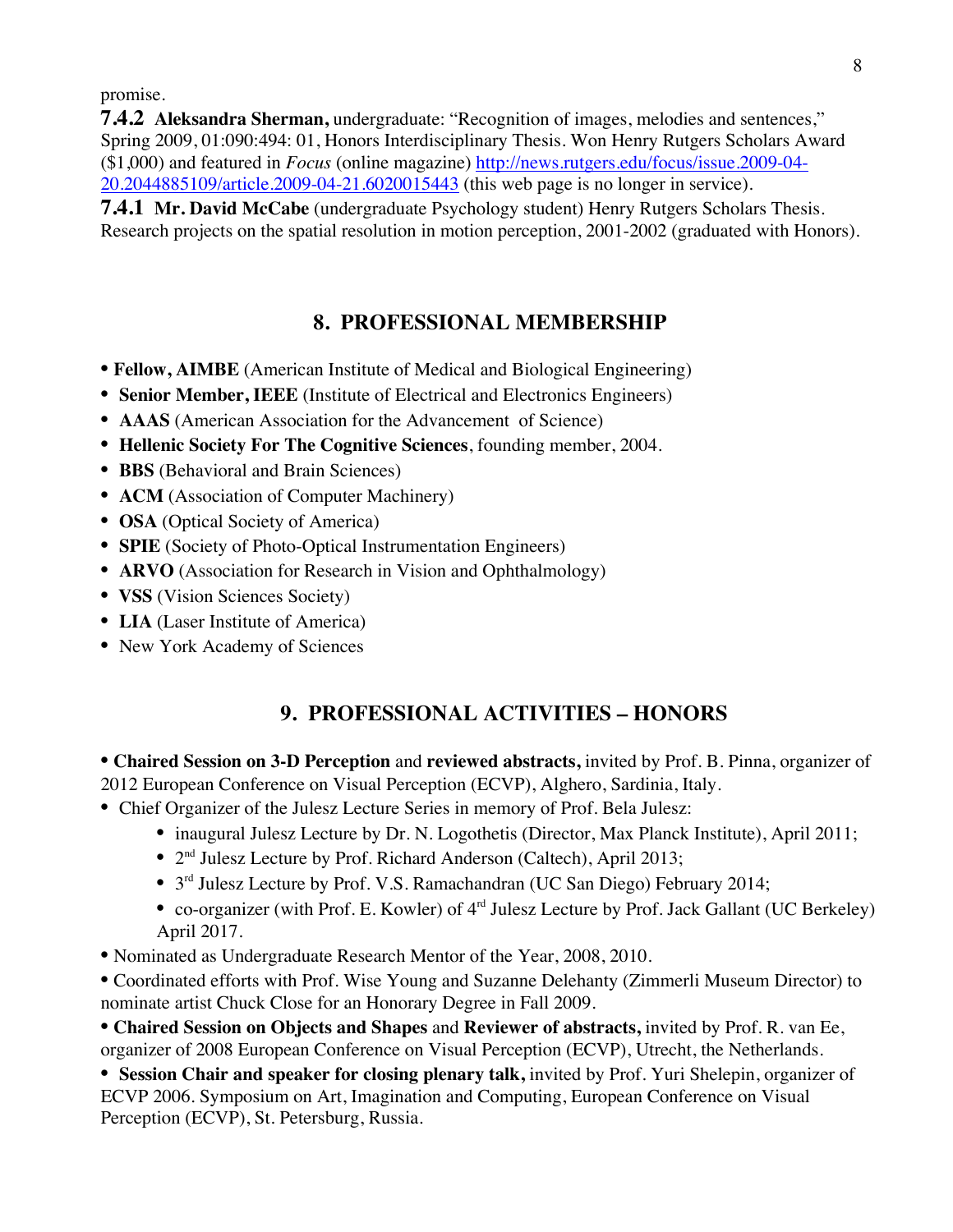**• Editorial Advisor,** Νοησις (*Cognition*), Journal of the Hellenic Society for the Cognitive Sciences, 2005-present.

**• Organizer of memorial service** for B. Julesz, held at Rutgers's Kirkpatrick Chapel on May 7, 2004. Eighty colleagues (from as far as California and Toronto) and administrators (including President McCormick) paid tribute to the late Prof. Julesz.

**• Organizer of one-day Symposium** on the occasion of B. Julesz' retirement, held at Rutgers on March 24, 2001, with four internationally recognized speakers (K. Nakayama, J. Victor, R. von der Heydt, D. Regan).

• **Guest Editor,** Special Issue of International Journal of Imaging Systems and Technology on Computational Approaches to Perceptual Problems in Imaging, summer 1996 issue.

**• Invited lecturer** for 1996 NEC Research Conference, Princeton, New Jersey, June 1996.

**• Invited lecturer** for Plenary Session, 9th Image and Multidimensional Signal Processing Workshop, organized by the IEEE Signal Processing Society and the Society for Imaging Science and Technology, held at Belize, March 3-6, 1996.

**• Member of Conference Organizing Committee**, Human Vision and Electronic Imaging, IS&T/SPIE Symposium on Electronic Imaging: Science and Technology, 1996, 1997.

**• Organizer and Session Chair**, Biological Sensory Processes, 22nd Annual Northeast Bioengineering Conference, Prof. J. K-J Li, general chair, March 14-15, 1996.

**• Principal Organizer** of International Symposium in honor of B. Julesz, on "Linking psychophysics, neurophysiology and computational vision" (featured in Rutgers Focus newspaper, April 23, 1993), held at Rutgers on April 30-May 1, 1993, attended by over 200 scientists from all over the world (including Europe, Australia, and Japan). Proceedings published by MIT Press, Spring1995.

**•** Program Committee, International Workshop on Perceptual Issues in Visualization, Int'l Federation for Information Processing (IFIP), San Jose, California, 23-24 Oct 1993.

**•** Moderator of ARVO 1992 session on *Texture, Space, Shape and Localization*, May 5, *Investigative Ophthalmology and Visual Science*, 33, 956-962, 1992.

**•** Reviewer of proposals for **NSF** (National Science Foundation), **AFOSR** (Air Force Office of Scientific Research), **Basic Research Foundation of Israel**.

**•** Reviewer of articles for *Nature* (since 1995), *The Visual Computer,* (since 1987), *Vision Research,* (since 1991), *Perception and Psychophysics,* (since 1991), *Biological Cybernetics,* (since 1989), *Proceedings of the National Academy of Sciences* (since 1992), *Journal of Visual Communication and Image Representation* (since 1990), *Psychonomics Bulletin & Review* (since 2006).

- Reviewer of book proposals for **Cambridge University Press** and **MIT Press**, 1995 present
- Reviewer, B.S. Rubenstein's PhD thesis for the Weizmann Institute of Science, April 1994**.**

**•** Co-chair for KRIKOS Conference on Archaeology, Metropolitan Museum of Art, New York, October 30, 1988.

**•** Co-chair for KRIKOS Symposium on Artificial Intelligence, held at the National Technical University, Athens, Greece, May 17, 1986.

**•** Co-chair for KRIKOS Conference on Biotechnology, New York University Medical Center, New York, October 19, 1985.

**•** President of KRIKOS, Greek-American Scientific and Cultural Association, 1985-86; member of Board of Directors, 1983-1986; editor of Newsletter, 1982-1988.

**•** Program Committee, 26th International Symposium: Microcomputer Applications, New York, October 1984.

**•** Program Committee, 27th International Symposium: Microcomputers in Bioengineering, New York,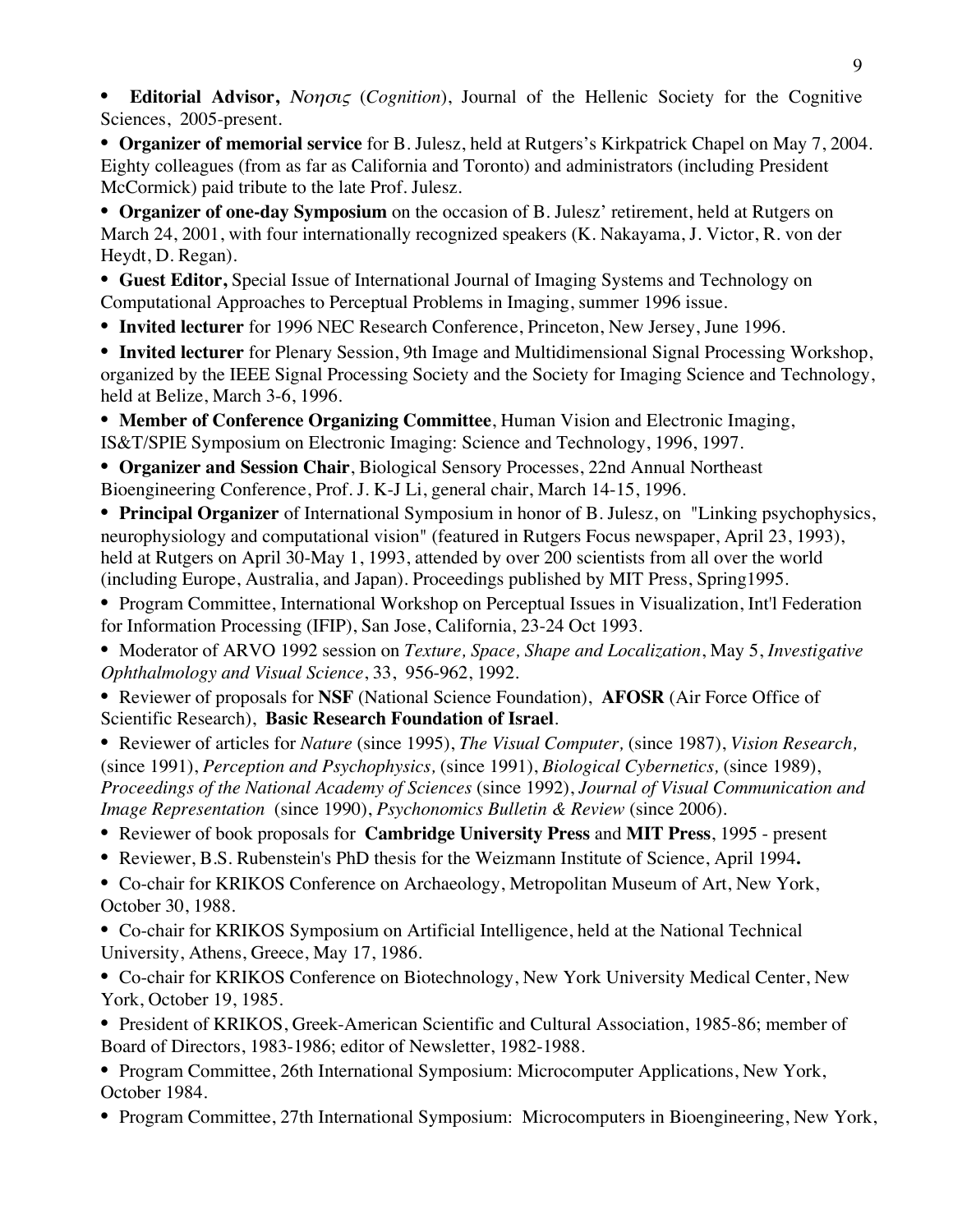October 1984.

#### **10. ADMINISTRATIVE/COMMUNITY ACTIVITIES**

**•** Busch Campus Dean: Bringing faculty and undergraduate students together for research, academic, cultural and community-building events beyond the classroom, 2008 – present (please **see details in Appendix B** at the end of this document).

**•** Participated in **Rutgers Day** with the presentation "Stunning 3-D Visual Illusions" in the SERC Smart Class in 2009-2016.

• Participated with an exhibit in the Junior Science & Humanities Symposium, organized by the US Army, Navy & Air Force, March 24-25, 2014.

**•** Lecture to Upward Bound students, July 10, 2012.

• Attended SoE weekly Deans' meetings Sept 2010 - Jan 2013

• Chief Organizer of theater play "Cavafy: The Poet of the City", December 10, 2011.

**•** Member of the Internal Advisory Committee for the NSF-funded program "RU STEPed Up for Success", chaired by Dr. Furmanski, Executive Vice President for Academic Affairs (2010-2012).

**•** Member of the Work Group (Residence Life) for Community Approaches to Suicide Prevention (CASP) Working Group (Fall 2010).

**•** Member of the Committee to discuss expanding the 1-credit Introduction to Research course for undergraduates into a 3-credit course (September 2010).

• Member of the Search Committee for RuCCS Director (2009-2010)

**•** LVR/RuCCS Laboratory demonstrations to President McCormick and Executive SAS Dean Doug Greenberg December 2, 2009.

**•** Member of the Senate (2008-2010); member of the Research and Graduate & Professional Education Committee (2009-2010)

**•** Member of the Executive Committee of the Modern Greek Studies Program at Rutgers University, chaired by Steve Reinert, 2009-present.

**•** Presented 2 lectures for the Douglass Science Institute (DSI), a four-year program for high school girls, who come to Douglass Campus for one week every summer to explore fields in math, science and engineering. DSI is a program run by the Douglass Project (July 2009).

**•** Member of the Rutgers/UMDNJ Graduate Admissions Implementation Team, Fall 2007/Spring 2008.

**•** Represented Rutgers and UMDNJ at the HBCU-UP (Historically Black Colleges and Universities - Undergraduate Program), sponsored by NSF and AAAS, in Washington, DC, October 2007, to recruit students for graduate programs and increase diversity.

**•** Member of Organizing Committee for Third Annual NJ Biomedical Engineering Showcase 2006, chaired by Prof. M. Yarmush (members from NJIT, UMDNJ, Stevens Institute of Technology, Princeton University, the Public Health Research Institute of NJ, the Biotechnology Council of NJ, the NJ Commission on Science and Technology, and the Health Care Institute of NJ).

**•** Faculty advisor to Hellenic Cultural Association (HCA) of Rutgers Students, 1990-1993, 2005 present. HCA organizes events to attract Greek-American Community and raise funds for Modern Greek Studies program at Rutgers (we raised **\$1,025,000** in the last **5 years**, of which \$800,000 were donated by a Rutgers alumnus friend).

- **•** Mentor for junior faculty (Assistant Professor Anant Madabhushi), 2005-2011.
- Ombudsman for graduate BME students, 2005-present.
- Member of CAIP Scientific Advisory Board, 2005-2009.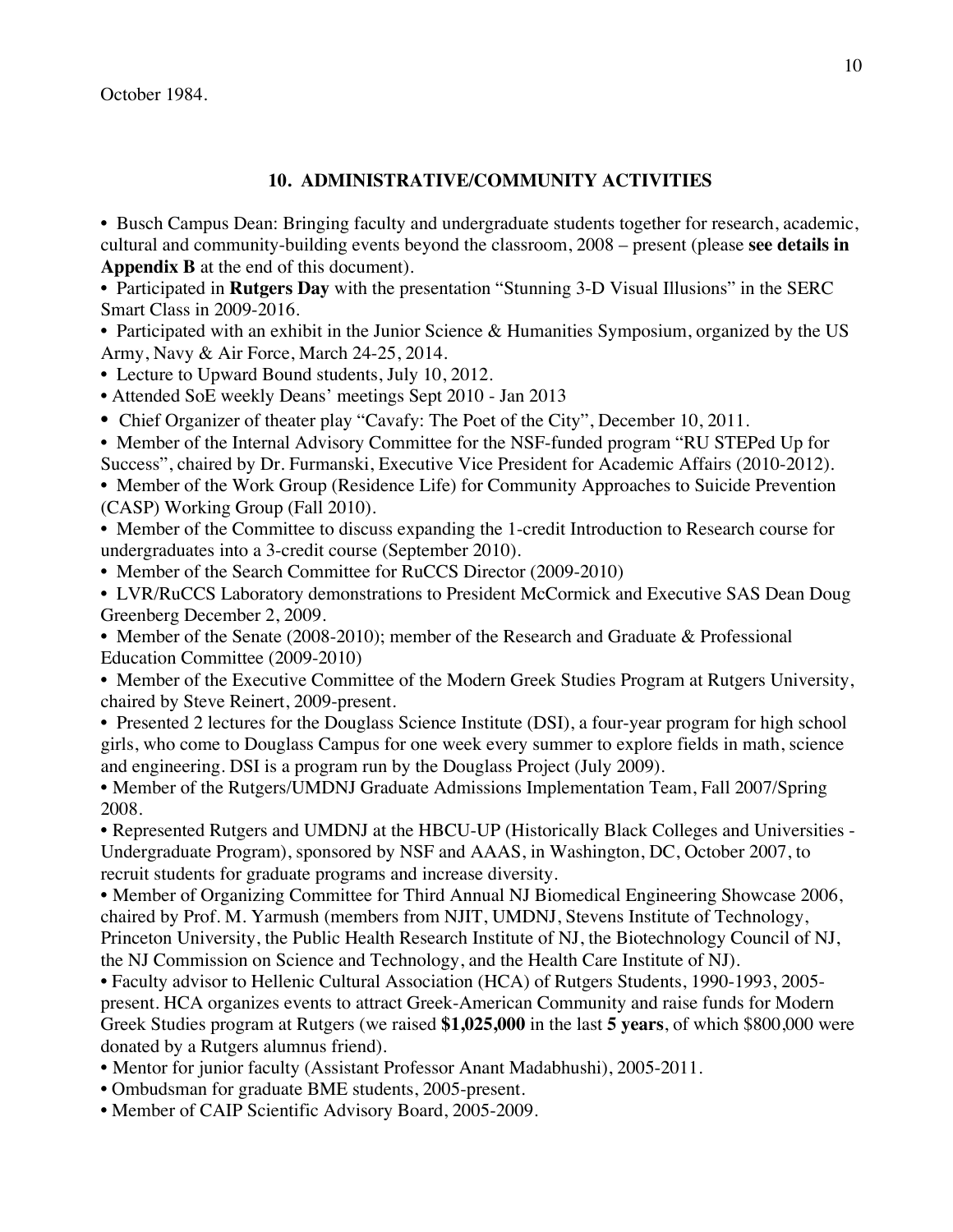• Member of Committee on Honorary Degrees for May 2006, 2007, 2009 appointed by President McCormick.

• Member of FASIP/FCP Peer Evaluation Committee, Dept. of Biomedical Engineering, 1992, 1993, 2005, 2006, 2008, 2009, 2010.

- Chair of Admissions Committee, Dept. of Biomedical Engineering, January 2004-January 2007.
- Member of BME Committee on Promotions, 2005, 2006.
- Graduate Program Director, Biomedical Engineering, 2002 2004.

**•** Member, Appointments and Promotions Committee, Rutgers School of Engineering, 2002-2003, 2005-2006, 2006-2007, 2009-2010.

**•** Member, Executive Council, Graduate School of Biomedical Sciences**,** University of Medicine & Dentistry of New Jersey (UMDNJ), 2002- 2004.

**•** Member, Physical and Mathematical Sciences and Engineering Area Committee of the Graduate School-New Brunswick 2002-2004.

- Member of Cognitive Area Faculty, Graduate Program of Psychology, 1990 present.
- Member of Executive Committee, Center for Cognitive Science, 1999 present.
- Member of Committee on Imaging Technology, Dept. of Psychology, 1998 present.

**•** Supervised undergraduate student S. Shah under Rutgers University's OMUSP Program (Office of Minority Undergraduate Science Programs), Summer 1996.

**•** Apprenticeship Sponsor for Rutgers University -Minority Apprenticeship Pre-college Program in Science (RU-MAPPS), Summer1996.

**•** Lectured in Prof. E.F. Mappen's course 06:090:130, "Introduction to Scientific Research," under the Douglass Project for Rutgers Women in Math, Science and Engineering.

**•** Nonsalaried Consultant to President C.H. Howarth of Liberty Science Center and Hall of Technology in Liberty Park, New Jersey, 1989-1993.

- Scientific Consultant, Laser Show on the Brain, Liberty Science Center, Liberty Park, NJ, 1994-1995.
- University Senator, Spring 1995 term.
- College of Engineering Committee on the Campus Environment, 1994-1995.

• Member of Planning Committee for Human and Computer Vision Talk Series, now under the name Perceptual Science Talk Series, 1994-present, representative from BME.

• Internship Sponsor/Mentor for Douglass College's Project for Rutgers Women in Math, Project SUPER (Stepping Up in Physical Sciences, Engineering & Research), Spring 1995, 1996; also summer internship mentor under the SUPER program, 1995, 1996, 1998.

• Representative of Biomedical Engineering Department for establishing the Cognitive Science Certificate Program, Spring 1994.

• Host to students from the New Jersey Governor's School, a summer science program for gifted highschool students, July 1994, 1995, 2012.

- Keynote Lecture to Governor's School of Engineering and Technology, 2012, 2013, 2015
- Member of Admissions Committee, Dept. of Biomedical Engineering, 1990-1991, 1996-1997.
- Member of Fellowships Committee, Dept. of Biomedical Engineering, 1991-1993, 1996-1998.
- Member of Graduate Membership Committee, Dept. of Biomedical Engineering, 1994 -1997.
- Budget Coordinator, Laboratory of Vision Research, 1989-present.
- Lecturer at Summer Science Program for urban youths, Plainfield, NJ, 1988-2000.
- Member, Applied Science Committee, Rutgers School of Engineering, 1989-2006.
- Member, Library Committee, Rutgers School of Engineering, 1989-2005.
- Coordinator of seminar talks, Laboratory of Vision Research, 1989-present.

**•** Member of the Rutgers/UMDNJ Graduate Admissions Implementation Team, Fall 2007/Spring 2008.

**•** Three-year participation as member of Committee on Honorary Degrees for May 2007, 2008 and 2009, appointed by President McCormick.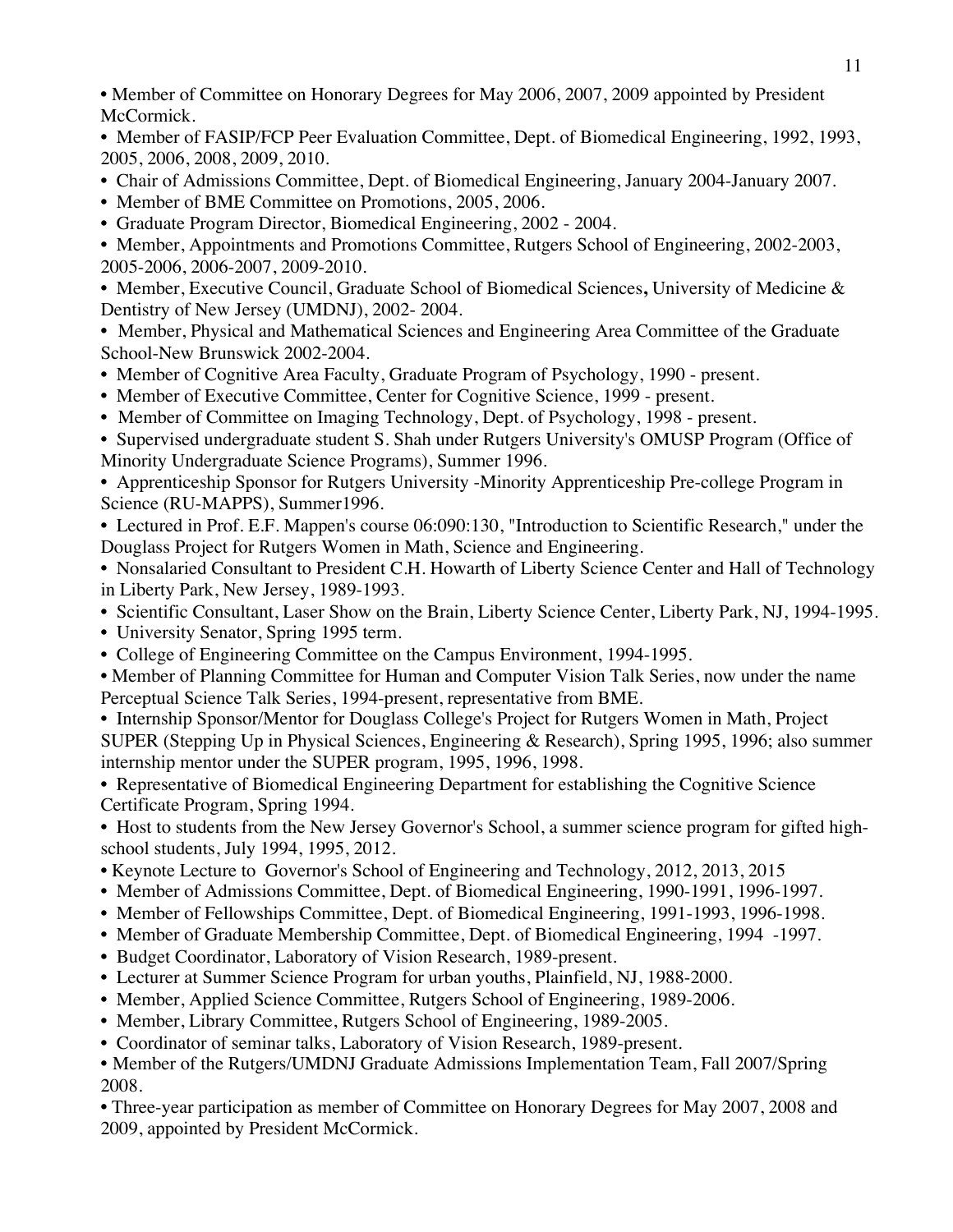**•** Member of Organizing Committee for Third Annual NJ Biomedical Engineering Showcase 2006, chaired by Prof. M. Yarmush (members from NJIT, UMDNJ, Stevens Institute of Technology, Princeton University, the Public Health Research Institute of NJ, the Biotechnology Council of NJ, the NJ Commission on Science and Technology, and the Health Care Institute of NJ). **• Fellow**, Douglass College, Rutgers University, 1999 – 2006.

# **11. RESEARCH & TRAINING GRANTS**

#### **11.1. Research/Training Grants Obtained**

| • co-PI, NSF Robert Noyce Teacher Scholarship Program, "STEM for Education (STEM-E)<br>Scholarship Program", Evelyn H. Laffey (PI); other co-PI's: Eugenia Etkina, Keith H. Weber, Mohan<br>Kalelkar. Total funds granted \$1,125,938 for a 5-year period, 2011-2016. |                  |  |  |  |
|-----------------------------------------------------------------------------------------------------------------------------------------------------------------------------------------------------------------------------------------------------------------------|------------------|--|--|--|
| • co-PI, NIMH 1R01MH093439-01: "Perceptual organization dysfunction as a biomarker of                                                                                                                                                                                 |                  |  |  |  |
| schizophrenia," R01.4/1/11-3/31/16. PI: S. Silverstein (RBHS); Total direct costs: \$1,604,512. Total                                                                                                                                                                 |                  |  |  |  |
| costs: 2,446,259                                                                                                                                                                                                                                                      |                  |  |  |  |
| • Senior Personnel in Prof. Stephen Hanson, PI "Acquisition of 3T MRI Scanner for Rutgers                                                                                                                                                                             |                  |  |  |  |
| University" October 1, 2010 – September 30, 2011; total direct costs: \$1,850,000.                                                                                                                                                                                    |                  |  |  |  |
| • Member, NSF IGERT: "Interdisciplinary training in perceptual science" PI: E. Kowler;                                                                                                                                                                                |                  |  |  |  |
| Co-PI's D. Metaxas, J. Feldman, D. Pai, M. Shiffrar; Participants: Knoblich, Pylyshyn,                                                                                                                                                                                |                  |  |  |  |
| Singh, Stromswold, DeCarlo, Elgammal, Pavlovic, Shan, Stone, Dana, Meer,                                                                                                                                                                                              |                  |  |  |  |
| Papathomas, Cronk, 7/15/06-6/30/11, Total direct cost                                                                                                                                                                                                                 | \$2,880,406      |  |  |  |
| • Co-Investigator, National Institute for Psychobiology in Israel,                                                                                                                                                                                                    |                  |  |  |  |
| "Visual Depth Based on Static and Dynamic Cues of 2D Displays: An Oculomotor                                                                                                                                                                                          |                  |  |  |  |
| Approach," Prof. Michael Wagner. P.I., \$25,000/year, 2007-2009,                                                                                                                                                                                                      | \$50,000         |  |  |  |
| • P.I., Training Grant for the Graduate Program of Biomedical Engineering,                                                                                                                                                                                            |                  |  |  |  |
| U.S. Department of Education GAANN Program (Graduate Assistance in Areas of                                                                                                                                                                                           |                  |  |  |  |
| National Need), "Training tomorrow's leaders in Biomedical Engineering"                                                                                                                                                                                               |                  |  |  |  |
| 3 years (July 2003 – June 2006), \$642,618 direct, \$170,200 matching.                                                                                                                                                                                                |                  |  |  |  |
|                                                                                                                                                                                                                                                                       | Total: \$812,818 |  |  |  |
|                                                                                                                                                                                                                                                                       |                  |  |  |  |
| • P.I., NIH Grant R01 EY 013758-01 awarded April 2002, "The role of object-based attention<br>in motion perception", 4/1/02-3/31/05, (\$300,000 direct/\$166,500 indirect) \$466,500                                                                                  |                  |  |  |  |
| • Member, Information Sciences Council grant "Vision-Equipped Agents for the Disabled",                                                                                                                                                                               |                  |  |  |  |
| Sven Dickinson, P.I. one of 5 faculty on grant, 2/1/99-6/30/00,                                                                                                                                                                                                       | \$30,470         |  |  |  |
| • P.I., Grant from McDonnell-Pew Program in Cognitive Neuroscience for                                                                                                                                                                                                |                  |  |  |  |
| collaborative research with Eastern Europe, Jan 1, 1996 - Dec 31, 1999                                                                                                                                                                                                | \$86,070         |  |  |  |
| "Spatial continuity, contour closure and skeletons: Psychophysical,                                                                                                                                                                                                   |                  |  |  |  |
| physiological, and computational aspects of perceptual organization"                                                                                                                                                                                                  |                  |  |  |  |
| • P.I., Grant from McDonnell-Pew Program in Cognitive Neuroscience,                                                                                                                                                                                                   |                  |  |  |  |
| July 1, 1994-June 30, 1996                                                                                                                                                                                                                                            | \$57,951         |  |  |  |
| "Neural pathways and mechanisms for motion perception:                                                                                                                                                                                                                |                  |  |  |  |
|                                                                                                                                                                                                                                                                       |                  |  |  |  |
| Psychophysics, physiology, and computational modeling"                                                                                                                                                                                                                |                  |  |  |  |
| • P.I., Grant from Fight For Sight Foundation to supervise post-doc student                                                                                                                                                                                           |                  |  |  |  |
| K.S. Ramanujan, Sept 1, 1994-Aug 31, 1995                                                                                                                                                                                                                             | \$14,000         |  |  |  |
| "Collinearity in motion perception and texture grouping"                                                                                                                                                                                                              |                  |  |  |  |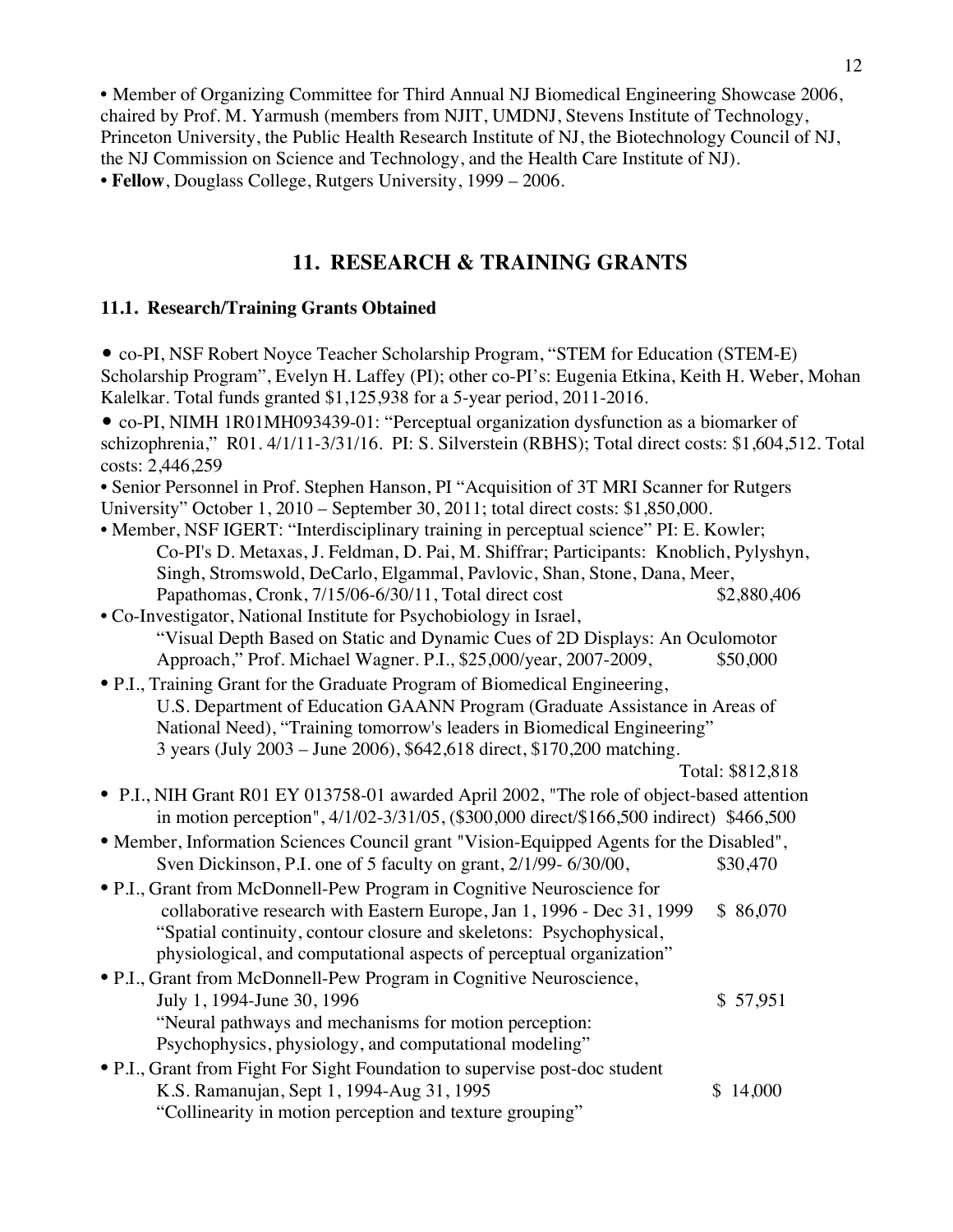| • P.I., Grant from AT&T Foundation for one year (1994-95)                      | 17,000    |
|--------------------------------------------------------------------------------|-----------|
| "Texture and color perception in image processing:                             |           |
| Experiments and computational models"                                          |           |
| • P.I., NSF Grant BNS-9109384, Aug. 1, 1991 - Jan. 31, 1994                    | \$150,000 |
| "The role of visual attributes in the perception of texture and motion"        |           |
| • P.I., NSF Research Experiences for Undergraduates (REU), 1993-1994           | 5,000     |
| "Graphics modules for displaying motion stimuli"                               |           |
| • P.I., NSF Research Experiences for Undergraduates (REU), 1992-1993           | 4,000     |
| "Interactive experiments to study the perception of texture and motion"        |           |
| • P.I., Matching Funds from Rutgers for above NSF REUs (1992-1994)             | 3,000     |
| "Motion: Perception and modeling"                                              |           |
| • P.I., ONR Grant N00014-92-J-1312 Feb 1, 1992 - Jan. 31, 1993                 | \$19,965  |
| "The role of visual attributes in texture and stereopsis"                      |           |
| • P.I., Grants for International Conference at Rutgers, April 30 & May 1, 1993 | \$36,100  |
| "Linking Psychophysics, Neurophysiology and Computational Vision"              |           |

#### **11.2. Department And Center External Grants**

• NIH Training Grant T32 NH 19975, "Visual Perception and Language", 7/1/98-6/30/03, one of 21 faculty on grant, (\$474,480 direct/30,358 indirect) \$504,838

• Whitaker Foundation's Leadership - Development Award to the Department of Biomedical Engineering. Participated actively in the proposal preparation efforts and in the site visits, 2002 – 2006 (P.I.: M. Yarmush) Total: \$5,000,000

#### **11.3. Internal Grants**

• Papathomas, T.V. (PI), Silverstein, S.M. (co-PI), Feigenson, K. (co-PI), RUBIC grant for study on "Using fMRI to determine networks underlying perceptual, cognitive, and behavioral organization," approved for fMRI-scanning 10 subjects, June 27, 2012.

• Papathomas, T.V. (PI), V. Pavlovic (co-PI), A. Leslie (co-PI), Academic Excellence Fund Program, "3-D perception of faces and scenes: behavior, brain imaging, development and computation," \$25,000 for AY 2009-2010.

#### **11.4. Research Grants Administered**

• I administered Prof. Chubb's NSF grant DBS92-03291 and co-supervised his four students during his two-year leave from Rutgers, August 8, 1994 - July 31, 1996.

#### **11.5. Major Proposals Submitted / Under Review - Not Funded**

• Co-PI with Prof. Steven Silverstein of Rutgers University to the NIMH, "Depth Illusions as Biomarkers of Psychosis Development, Recovery, and Relapse," \$3,873,115 over 5 years, submitted October 2014.

**Status:** Under Revision.

• Co-PI with Prof. Nicholas Smyrnis of the University of Athens Medical School, to the Thalis Research Program in Greece, "New endophenotypes in the study of the pathological causes of schizophrenia," submitted October 2010.

**Status:** Not funded.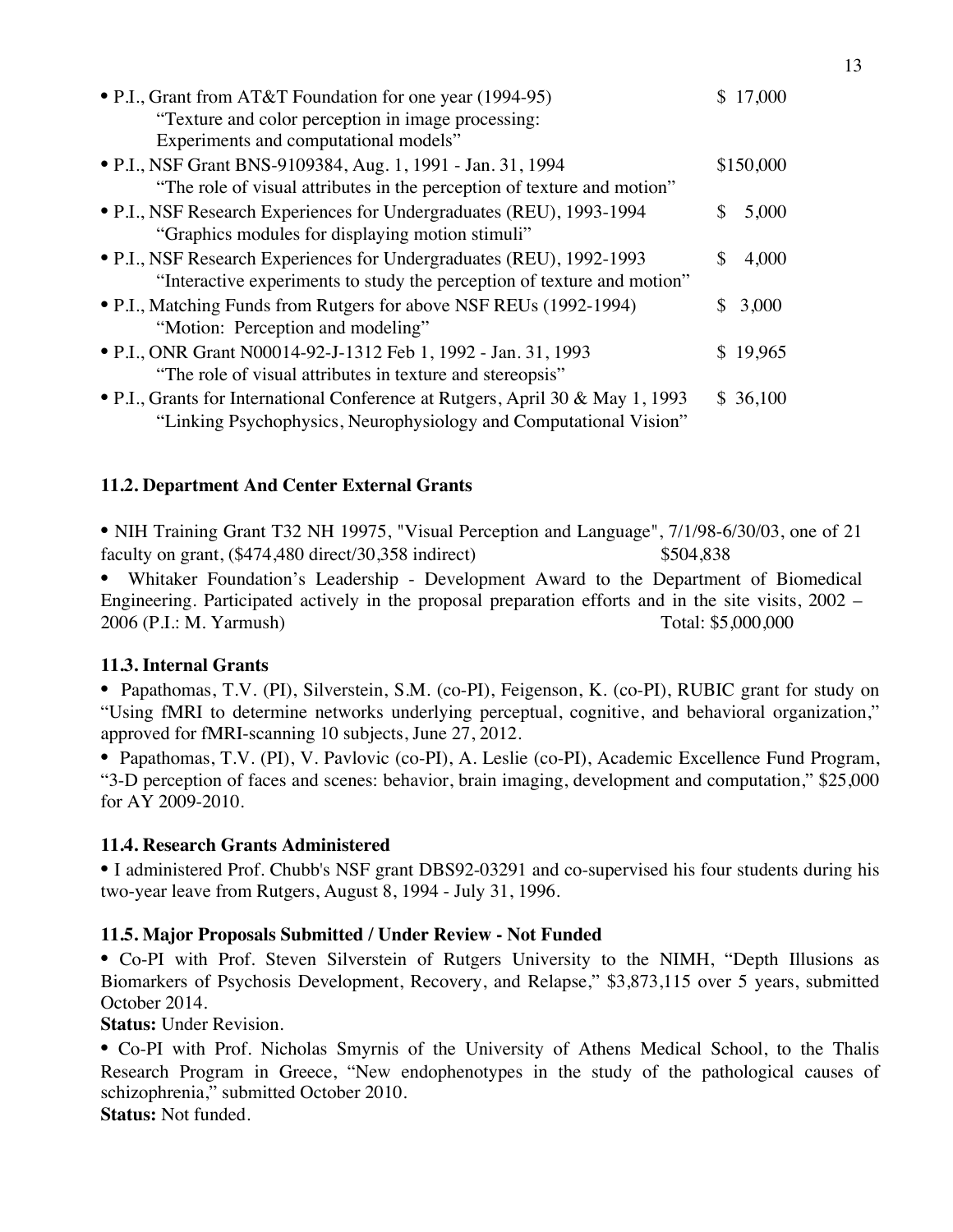• P.I., "Collaborative Proposal: Interaction of bottom-up and top-down information in 3D shape perception - Psychophysics and computational modeling", to the NSF/NIH Collaborative Research in Computational Neuroscience (CRCNS) Program. Co-PIs: Vladimir Pavlovic, Rutgers Computer Science; Pawan Sinha, MIT, submitted November 17, 2009. **Status:** Not funded.

• Co-PI with Dr. Deborah Aks, PI (co-PI's: Zenon Pylyshyn, Dimitris Metaxas, Vladimir Pavlovic, Thomas Papathomas) "Studying the dynamics of object tracking" submitted to NSF December 9, 2008.

**Status:** Not funded.

• Co-PI with Prof. Kowler, NSF proposal "REU Site: Interdisciplinary Perceptual Science," submitted November 2007, requesting \$427,879 in direct costs for 4 years (2008-2012). **Status:** Not funded.

• P.I. "Neural decisions for perception and action in three dimensions", Letter of Intent submitted April 4, 2007 to the Human Frontiers Science Program (HFSP) for a 5-year grant; direct costs \$450,000 per year. Co-investigators: Zoe Kourtzi, University of Birmingham, UK; Peter Janssen, Catholic University, Leuven, Belgium; Gonzalo G. de Polavieja, Universidad Autonoma de Madrid, Spain.

**Status:** Letter of intent placed at top 30% and considered for full application request; it was rejected in the second pass.

• P.I., "Brain Mechanisms for Processing Multi-Sensory Stimuli – New Approaches", internal proposal submitted to the Rutgers Busch Biomedical Research Program for a 2-year grant; direct costs \$36,276.

**Status:** Not funded.

• Co-P.I., with Prof. Troy Shinbrot, Training Grant for the Graduate Program of Biomedical Engineering, submitted November 2006 to the U.S. Department of Education GAANN Program (Graduate Assistance in Areas of National Need), "Training tomorrow's leaders in Biomedical Engineering", T. Shinbrot P.I., 3 years (July 2007 – June 2010), Total direct: \$475,000 **Status:** The application was rated at 90/100 (100 being best), but it was not funded.

• P.I., NIH/NEI proposal for R01 grant, submitted July 1, 2004, "Implicit attentional selection: Processes and mechanisms." 5 years (4/1/05-3/31/10), currently under revision. Total direct: \$1,250,000

**Status:** Not funded

• Proposal to recruit Distinguished Director of LVR, under the Rutgers University Capital Campaign, submitted November 2006.

# **12. PUBLICATIONS - INVITED TALKS**

# **12.1. BOOKS**

**3.** Re-published Bela Julesz's classic *Foundations of Cyclopean Perception*, MIT Press, May 2006, with Prof. F. Phillips (Skidmore). The book was out of print, and it was a high demand, with used copies going for up to \$400. The book was included in the top 100 most influential books in Cognitive Science in the  $20<sup>th</sup>$  century in a recent poll of the University of Minnesota Center for Cognitive Sciences. As a reviewer put it, "There is no book quite like it. I'd put it in the same general category as Helmholtz's book of optics."

http://mitpress.mit.edu/catalog/author/default.asp?aid=4878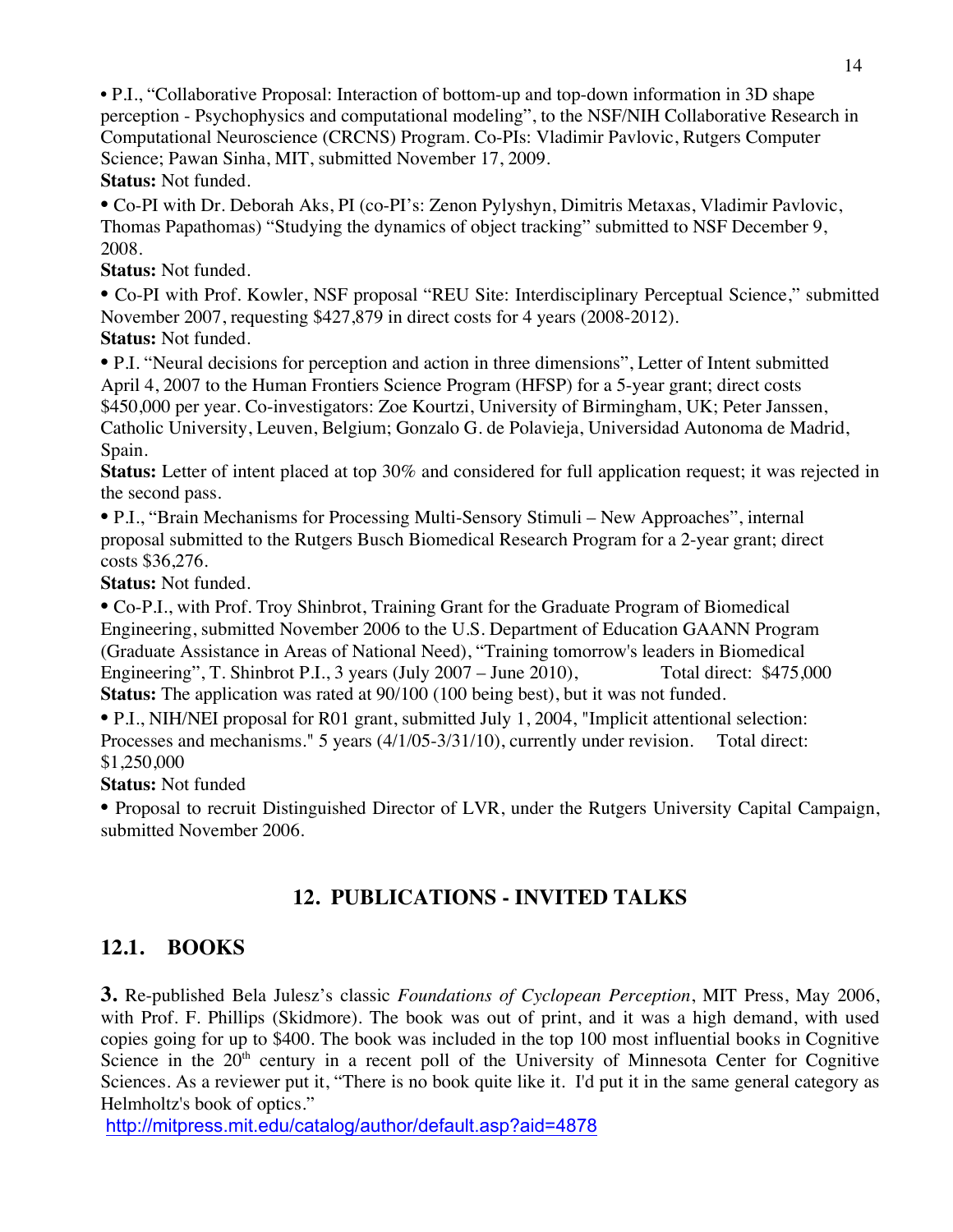**2.** Papathomas, TV, Editor-in-chief, *Early Vision and Beyond,* (associate editors: C. Chubb, A. Gorea, E. Kowler), MIT Press, Cambridge, Massachusetts, 1995. The sold-out volume received favorable reviews in 6 journals, including a very strong review in *Science*. http://mitpress.mit.edu/catalog/author/default.asp?aid=4577

**1.** Papathomas, TV, Bod, M.L. *Solution manual* for J. Millman's *Microelectronics: Digital and analog circuits and systems,* McGraw-Hill, New York, 190 pages, 1979.

# **12.2. REFEREED JOURNAL PAPERS**

**79.** Wagner M., Ehrenstein W.H., Papathomas, T.V. "Visual search on 2-D and 2½-D surfaces: differential effects of writing direction on search performance and eye movement patterns," (in preparation).

**78.** Papathomas T.V., Chai, Y-C, Zhuang, X. "Dominance of Sharp over Blurred Image Features in Interocular Grouping during 'Patchwork' Binocular Rivalry" (in preparation) to be submitted to *Multisensory Research.*

**77.** Keane B. P., Silverstein, S. M., Wang, Y., Roche, M. W., Papathomas T. V., "Seeing more clearly through psychosis: Depth inversion illusions are normal in bipolar disorder but reduced in schizophrenia," *Schizophrenia Research*, 176 (2016) 485–492. http://doi.org/10.1016/j.schres.2016.06.015

**76.** Pop LC, Sukumar D, Schneider SH, Schlussel Y, Gordon C, Wang X, Papathomas TV, Shapses SA, (2016) "Three doses of vitamin D (3DD) on bone mineral density (BMD) and geometry in older women during modest weight loss", *Osteoporosis International*, August 4 2016, DOI 10.1007/s00198-016-3735-z.

**75.** Gupta T, Silverstein SM, Bernard JA, Keane BP, Papathomas TV, Pelletier-Baldelli A, Dean DJ, Newberry RE, Ristanovic I, Mittal, VA "Disruptions in neural connectivity associated with reduced susceptibility to a depth inversion illusion in youth at ultra high risk for psychosis.", Neuroimage Clinical 2016 Oct 2, 12: 681-690, eCollection 2016.

**74.** Nguyen J, Majmudar U, Papathomas TV, Silverstein SM, Torres EB (2016) "Schizophrenia: The Micro-Movements Perspective", *Neuropsychologia*, February 2016.

**73.** Dobias, J. J., Papathomas, T. V., & Vlajnic, V. M. (2016). Convexity bias and perspective cues in the reverse-perspective illusion. *i-Perception*, January-February 2016, pp. 1-7*.*

**72.** Dobias JJ, Papathomas TV, Sarwate, A *"*Ponzo's Illusion in 3D: Perspective Gradients Dominate Differences in Retinal Size", *Multisensory Research*, 29 (4-5), 421-438, 2016. http://booksandjournals.brillonline.com/content/journals/22134808/advance

**71.** Nguyen, J., Majmudar, U., Ravaliya, J. H., Papathomas, T. V., Torres, E. B., "Automatically characterizing sensory-motor patterns underlying reach-to-grasp movements on a physical depth inversion illusion", accepted in *Frontiers in Human Neuroscience*, December 2015.

**70.** Feigenson, K., Hanson, C., Papathomas T.V., Silverstein, S., "A Functional MRI Index of Spatial Context Effects in Vision", *Psychology*, vol. 6, No. 16, 2015.

**69.** EB Torres, R Isenhower, J Nguyen, C Whyatt, JI Nurnberger, JV Jose, S Silverstein, TV Papathomas, J Sage, J Cole, (2016) "Towards Precision Psychiatry: Statistical Platform for the Personalized Characterization of Natural Behaviors", Frontiers in Neurology, section Movement Disorders, published Feb 2, 2016.

http://journal.frontiersin.org/article/10.3389/fneur.2016.00008/full?utm\_source=Email\_to\_authors\_& utm\_medium=Email&utm\_content=T1\_11.5e1\_author&utm\_campaign=Email\_publication&field=& journalName=Frontiers\_in\_Neurology&id=165519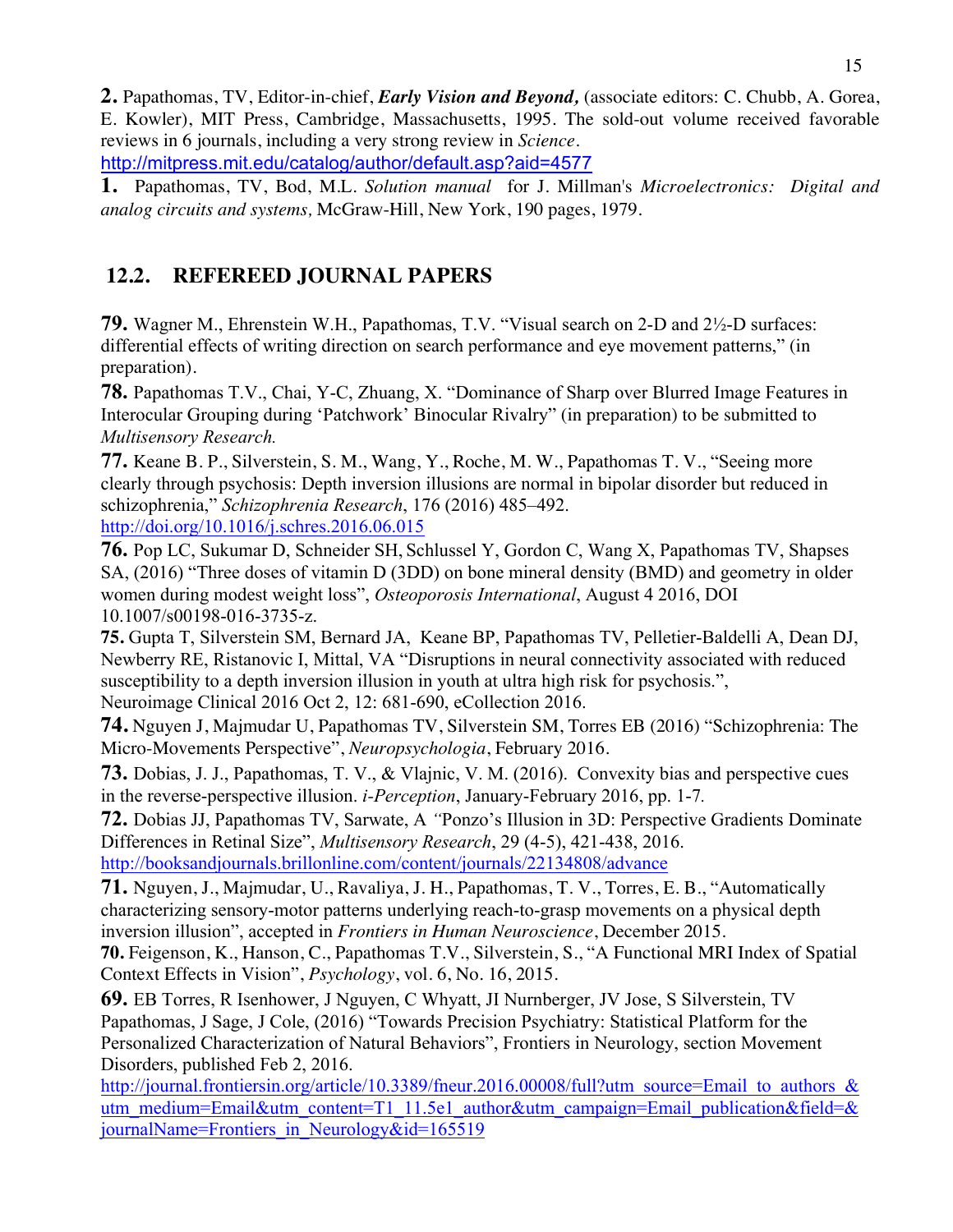**68.** Zhuang, X. & Papathomas T.V. (2015) "Prior Entry for Feature-based Attention: Are Objects of the Attended Color Perceived Earlier?" *International Journal of Behavioral Research & Psychology,*  3(7), 140-146.

**67.** Farkas A, Papathomas TV, Silverstein SM, Kourtev H, Papayanopoulos JF, "Dynamic 3-D computer graphics for designing a diagnostic tool for patients with schizophrenia", *The Visual Computer*, DOI 10.1007/s00371-015-1152-5, 2015.

**66.** Silverstein, S., Keane, B.P., Papathomas T.V., Lathrop, K.L., Kourtev, H., Feigenson, K., Roche, M., Wang, Y., Mikkilineni, D., Paterno, D. "Processing of Spatial-Frequency Altered Faces in Schizophrenia: Effects of Illness Phase and Duration**"**, PLoS ONE 9(12): e114642. doi:10.1371/ journal.pone.0114642.

**65.** Dobias JJ & Papathomas TV (2014) "The role of linear perspective cues on the perceived depth magnitude of the surfaces they are painted on: Proper-, reverse- and flat-perspective paintings", *Perception,* 43, 989-1000.

**64.** VM Vlajnic, TV Papathomas, BP Keane, A Zalokostas, SM Silverstein (2014) "What's in a face? The role of depth undulations in three-dimensional depth inversion illusions", *Perception*, **43**, 381- 394.

**63.** Nguyen, J., Papathomas, T. V., Ravaliya, J. H., Torres, E. B. Methods to Explore the Influence of Top-down Visual Processes on Motor Behavior. *J. Vis. Exp.* (86), e51422, doi:10.3791/51422 (2014).

**62.** Dobias JJ & Papathomas TV (2013) *"*Recovering 3-D shape: Roles of absolute and relative disparity, retinal size, and viewing distance as studied with reverse-perspective stimuli," *Perception*, 42(4):430-446.

**61.** Silverstein SM, Keane BP, Wang Y, Mikkilineni D, Paterno D, Papathomas TV, Keith Feigenson K (2013) "Effects of Short-Term Inpatient Treatment on Sensitivity to a Size Contrast Illusion in First-Episode Psychosis and Multiple-Episode Schizophrenia", *Frontiers in Psychopathology*, 4, 466.

**60.** Keane B. P., Silverstein, S. M., Wang, Y., Papathomas T. V., (2013) "Reduced depth inversion illusions in schizophrenia are state-specific and occur for multiple object types and viewing conditions," *Journal of Abnormal Psychology*, 122(2), 506-512.

**59.** Keane BP, Lu H, Papathomas TV, Silverstein SM, Kellman PJ (2013) Reinterpreting Behavioral Receptive Fields: Surface filling-in alters visually completed shape. *PLOS ONE* 8(6): e62505. doi:10.1371/journal.pone.0062505

**58.** Keane B. P., Kellman P. J., Lu H., & Papathomas T. V., & Silverstein, S. M. "Is interpolation cognitively encapsulated? Measuring the effects of belief on Kanizsa shape discrimination and illusory contour formation," *Cognition* 2012, 123, 404-418.

**57.** Papathomas T V, de Heer M, Zhuang X, Grace T, Bunkin R, 2012, "'Exorcist illusion': Twisting necks in the hollow-face and hollow-torso illusions" *i-Perception* **3**(10) 778–782.

**56.** Papathomas. T. V., Baker, N., Yeshua, A. S., Zhuang, X., Ng, A. (2012). The ingenious Mr. Hughes: Combining forced, flat and reverse perspective all in one art piece to pit objects against surfaces. *i-Perception* 3(3), 182–185*.*

**55.** Kim, S-H & Papathomas TV, (2011) "Non-rigid illusory motion in depth induced by translational motion of static images," *iPerception,* 2, 154 – 158.

**54.** Zhuang, X. & Papathomas T.V. "Cue-relevance effects in conjunctive visual search: Cueing for location, color and orientation," *Journal of Vision*, June 8, 2011 11(7): 6; doi:10.1167/11.7.6*.*

**53.** Sherman A., Papathomas T.V., Jain A. & Keane B. P. "The roles of perspective, angle polarity, stereo and motion parallax in perceiving 3D objects," *Seeing and Perceiving,* 2011, **25**, 263-285.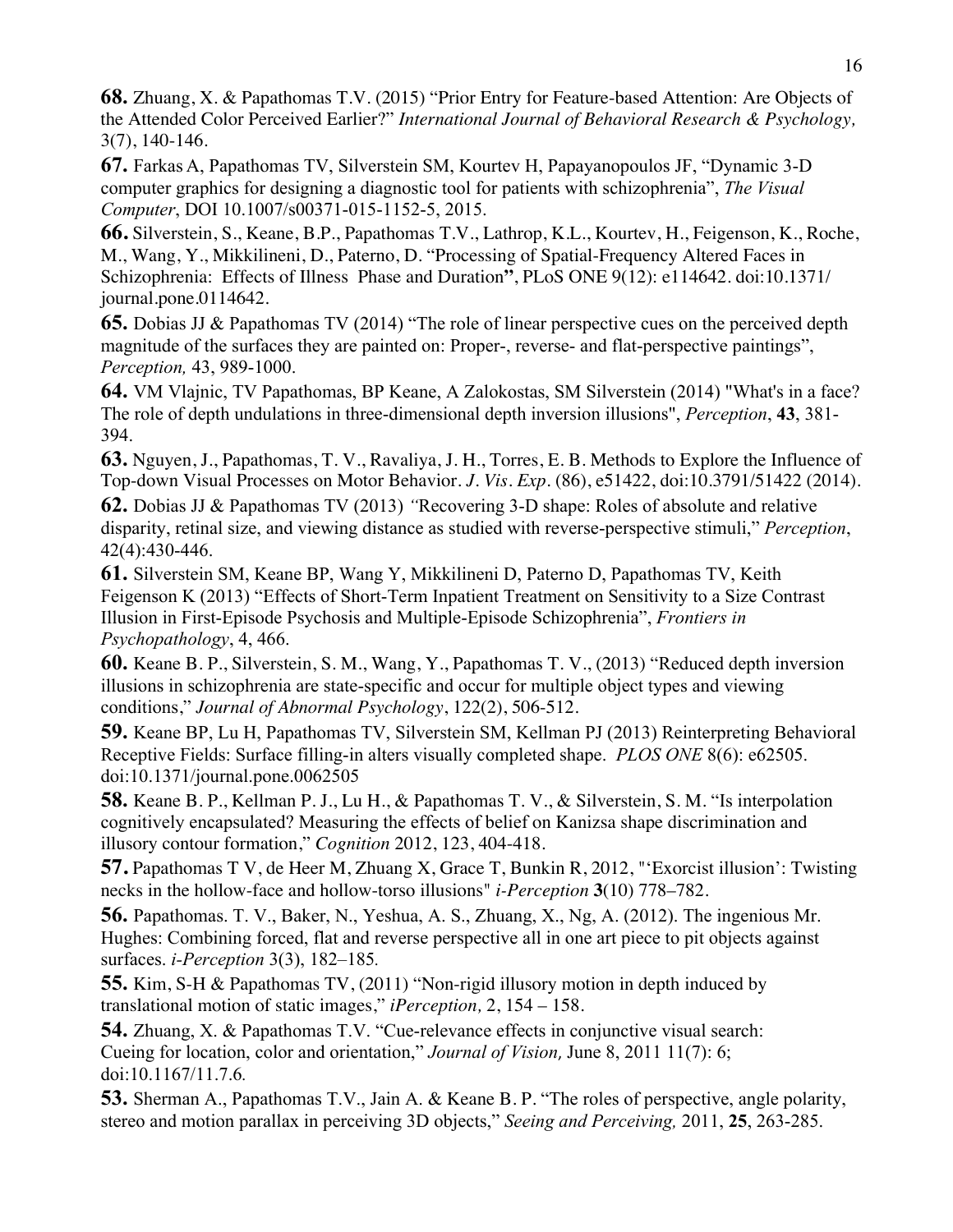**52.** Papathomas, T.V., Kourtzi, Z., Welchman, A. E. (2010). Perspective-based illusory movement in a flat billboard—an explanation. *Perception*, 39(8), 1086 - 1093.

**51.** Tseng C-H, Vidnyanszky Z, Papathomas TV, Sperling G, "Attention-based long-lasting sensitization and suppression of colors," *Vision Research*, 2010, 50(4):416-423.

**50.** Sally, S., Vidnyánszky, Z., Papathomas, T. V. "Feature-based attentional modulation increases with stimulus separation in divided-attention tasks." *Spatial Vision*, 2009; **22**(6), 529-253.

**49.** Wagner, M., Ehrenstein, W. H., Papathomas, T.V. (2008). "Vergence in reverspective: Perceptdriven versus data-driven eye movement control", *Neuroscience Letters*, **449**, 142-146.

**48.** Jain, A., Sally, S., Papathomas, T.V. (2008). Audiovisual short-term influences and aftereffects in motion: Examination across three sets of directional pairings, *Journal of Vision*, **8**(15), 1-13; http://www.journalofvision.org/8/15/7/

**47.** Papathomas TV. "Art pieces that 'move' in our minds – An explanation of illusory motion based on depth reversal," *Spatial Vision*, **21**, 79-95, 2007.

**46.** Hong, J, Papathomas TV. "Influences of attention on auditory aftereffects following purely visual adaptation," *Spatial Vision*, **19**(6), 567-580, 2006.

**45.** Sohn W, Chong SC, Papathomas TV, Vidnyanszky Z. "Cross-feature spread of global attentional modulation in human area MT+", *Neuroreport*, **16**, 1389-1393, 2005.

**44.** Melcher D, Papathomas TV, Vidnyanszky Z. "Implicit attentional selection of bound visual features," *Neuron,* **46**, 723-729, 2005, featured on National Public Radio's "Morning Edition", June 4, 2005.

**43.** Blaser E, Papathomas TV, Vidnyanszky Z. "Binding of visual motion and color is early and automatic," *European Journal of Neuroscience,* **21**, 2140-2144, 2005.

**42**. Papathomas TV, Bono L. "Experiments with a hollow mask and a reverspective: Top-down influences in the inversion effect for 3-D stimuli," *Perception,* **33**, 1129-1138, 2004.

**41**. Sohn W, Papathomas TV, Blaser E, Vidnyanszky Z. "Object-based cross-attribute attentional modulation from color to motion," *Vision Research,* **44**(12) 1437-1443, 2004.

**40**. Morikawa K, Papathomas TV. "Influences of motion and depth on lightness induction: An illusory transparency effect," *Perception*, **31**(12), 1449-1458, 2002.

**39**. Papathomas TV. "Experiments on the role of pictorial cues in Hughes' reverspectives," *Perception*, **31**(5), 521-530, 2002.

**38**. Vidnyanszky Z, Blaser E, Papathomas TV. "Motion integration during motion aftereffects," *Trends in Cognitive Science*, **6**(4), 157-161, 2002.

**37**. Vidnyanszky Z, Papathomas TV, Julesz B. "Contextual modulation of orientation discrimination is independent of stimulus processing time," *Vision Research*, vol. **41**(22) 2813-2817, 2001.

**36.** Papathomas TV, Cox, IJ, Yianilos, PN, Miller ML, Minka TP, Conway TE, Ghosn J. "Psychophysical Experiments on the PicHunter image retrieval system," invited by guest editors B. Rogowitz & T. Pappas, selected among the best presented in the last 10 years in the SPIE conference, special issue of the *Journal of Electronic Imaging*, vol. **10**, pp. 170-180, 2001.

**35.** Cox IJ, Miller ML, Minka TP, Papathomas TV, Yianilos PN. "The Bayesian Image Retrieval System, PicHunter: Theory, Implementation and Psychophysical Experiments," *IEEE Transactions on Image Processing*, special issue on Image and Video Processing for Digital Libraries, vol. **9**, pp. 20-37, 2000.

**34.** Gorea A, Papathomas TV. "Local versus global contrasts in texture segregation," *Jour. of the Optical Soc. of America A,* vol. **16**(3), 728-741, 1999.

**33.** Papathomas TV. "Is perception of 3-D surface configurations cognitively penetrable?" *Behavioral*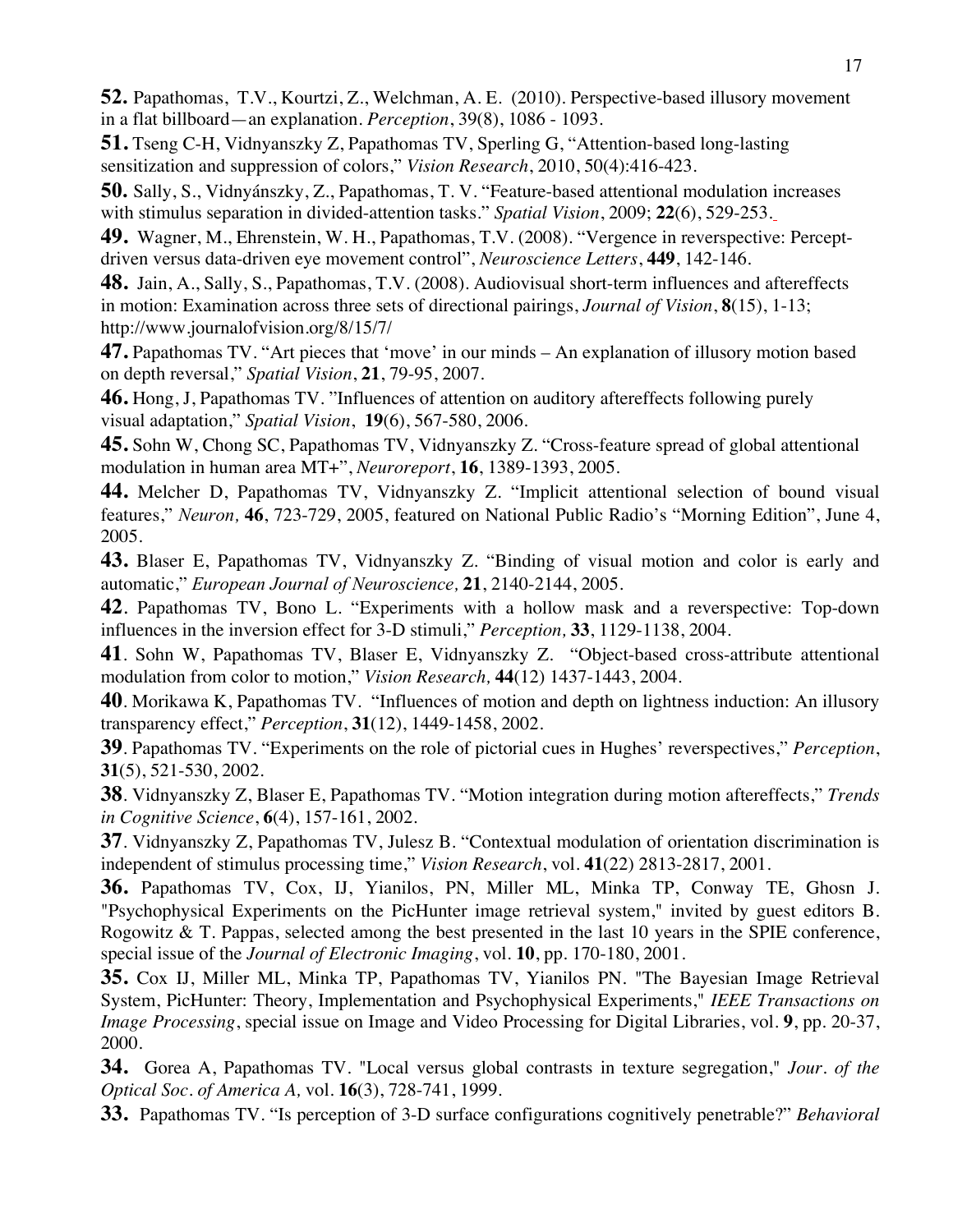*and Brain Sciences (BBS)*, **22**, 388-389, 1999.

**32.** Papathomas TV, Gorea A, Fehér A, Conway TE. "Attention-based texture segregation," *Perception & Psychophysics*, vol. **61**(7), 1399-1410, 1999.

**31.** Papathomas TV, Morikawa K. "A new stereoscopic illusion: Eyes popping out and sinking in," *Perception*, **27**, 627-629, 1998.

**30.** Papathomas TV, Kashi RS, Gorea A. "A human vision based computational model for chromatic texture segregation," *IEEE Transactions on Systems, Man & Cybernetics--Part B: Cybernetics*, **27**(3), 428-440, 1997.

**29.** Foran D, Meer P, Papathomas TV, Marsic I. "Compression guidelines for diagnostic telepathology," *IEEE Transactions on Information Technology in Biomedine*, vol. **1**, 55-60, 1996**.**

**28.** Kovács I, Papathomas TV, Fehér A, Yang M. "When the brain changes its mind: Interocular grouping during binocular rivalry," *Proceedings of the National Academy of Sciences USA*, **93**, 15508- 15511, 1996.

**27.** Ramanujan KS, Bhoj-Kavdeh P, Papathomas TV, Novakowski R. "2-D shape representation and averaging using normalized wavelet descriptors," *Simulation*, **66**, 164-178, 1996.

26. Papathomas TV, Gorea A, Chubb C, "Precise assessment of the effective mean luminance of texture patches: An approach based on reverse-phi apparent motion," *Vision Research*, **36**, 3775-3784, 1996.

**25.** Papathomas TV. "Model-based methods for generating equiluminant texture targets in imaging systems," *International Journal of Imaging Systems and Technology*, **7**, 78-84, 1996.

**24.** Kashi RS, Papathomas TV, Gorea A, Julesz B. "Similarities in motion and texture perception," *International Journal of Imaging Systems and Technology*, **7**, 85-91, 1996.

**23.** Papathomas TV, Fehér A, Julesz B, Zeevi Y. "Interactions of monocular and cyclopean components and the role of depth in the Ebbinghaus illusion," *Perception*, **25**(7), 783-795, 1996.

**22.** Papathomas TV, Kovács I, Gorea A, Julesz B. "A unified approach to the perception of motion, stereo, and static flow patterns," Behavior *Res. Methods, Instruments and Computers*, **27**(4), 419-432, 1995.

**21.** Gorea A, Papathomas TV, Kovács I. "Two motion systems with common and separate pathways for color and luminance," *Proceedings of the National Academy of Sciences USA*, **90**, 11197-11201, 1993.

**20.** Gorea A, Papathomas TV, Kovács I. "Motion perception with spatiotemporally matched chromatic and achromatic information reveals a 'slow' and a 'fast' motion system," *Vision Research*, **33**(17), 2515- 2534, 1993.

**19.** Gorea A, Papathomas TV. "Double-opponency as a generalized concept in texture segregation illustrated with color, luminance and orientation defined stimuli," *Journal of the Optical Society of America A*, **10**(7), 1451-1462, 1993.

**18.** Papathomas TV, Malah D. "Experimentally obtained thresholds for a conditional replenishment image sequence coder," *Journal of Visual Communication and Image Representation*, vol. **4**, 79-91, 1993.

**17.** Gorea A, Lorenceau J, Bagot JD, Papathomas TV. "Sensitivity to color- and to orientation-carried motion respectively improves and deteriorates under equiluminant background conditions," *Spatial Vision*, vol. **6**, 285-302, 1992.

**16.** Papathomas TV, Gorea A, Julesz B. "Two carriers for motion perception: color and luminance," *Vision Research,* Vol. **31**, No. 11, 1883-1891, 1991.

**15.** Gorea A, Papathomas TV. "Extending a class of motion stimuli to study multi-attribute texture perception," *Behavior Research Methods, Instruments and Computers,* **23**(1), 5-8, 1991.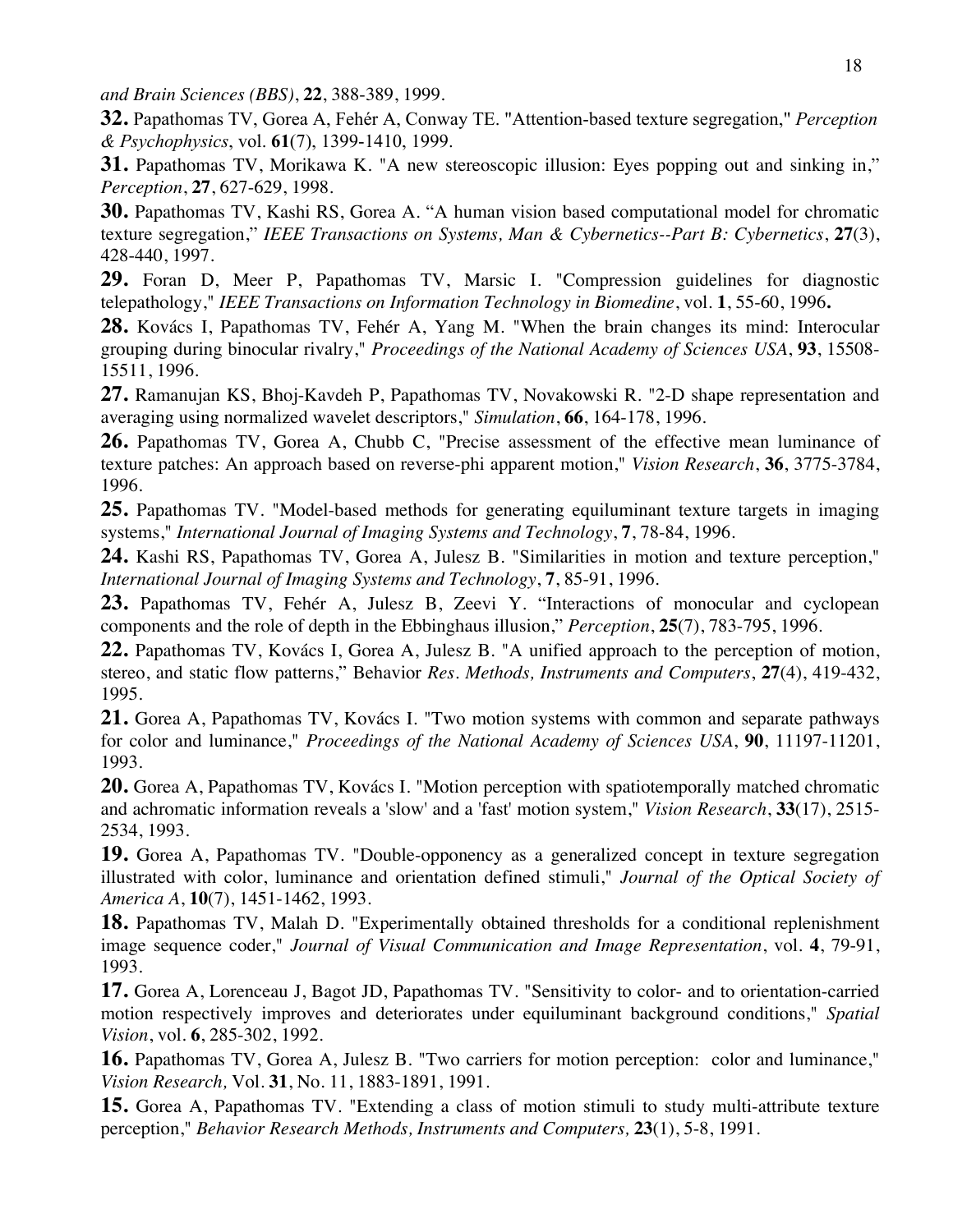**14.** Gorea A, Papathomas TV. "Texture segregation by chromatic and achromatic visual pathways: an analogy with motion processing," *Jour. of the Optical Soc. of America A,* vol. **8**, No. 2, 386-393, 1991.

**13.** Papathomas TV, Gorea A. "Ambiguity in 3-D patterns induced by lighting assumptions," *Perception*, vol. **19**, 569-571, 1990.

**12.** Schiavone JA, Papathomas TV. "Visualizing meteorological data," *Bulletin of the American Meteorological Society,* vol. **71**, No. 7, 1012-1020, 1990.

**11.** Papathomas TV, Julesz B. "Stereoscopic illusion based on the proximity principle," *Perception,* vol. **18**, 589-594, 1989.

**10.** Papathomas TV, Kitsopoulos SC, Helfman JI. "Arrows-Anchors: Figure-ground reversals," *Perception,* vol. **18**, p. 689,1989.

**9.** Gorea A, Papathomas TV. "Motion processing by chromatic and achromatic visual pathways," *Jour. of the Optical Soc. of America,* vol. **6**(4), 590-602, 1989.

**8.** Papathomas TV, Gorea A. "Simultaneous motion perception along multiple attributes - A new class of stimuli," *Beh. Res. Methods, Instr. and Computers,* vol. **20**(6), 528-536, 1988.

**7.** Papathomas TV, Schiavone JA, Julesz B. "Applications of computer graphics to the visualization of meteorological phenomena," **invited paper**, *Computer Graphics (SIGGRAPH 1988),* vol. **22**.4, 327- 334, 1988.

**6.** Papathomas TV, Julesz B, Chodrow SE. "True 3D animation for displaying VLSI modeling data," *IEEE Computer Graphics and Applications,* vol. **8**(1), 6-9, 1988.

**5.** Papathomas TV, Julesz B. "Animation with fractals from variations on the Mandelbrot set," *Visual Computer,* vol. **3**, 23-26, 1987.

**4.** Papathomas TV, Schiavone JA, Julesz B. "Stereo animation for very large data bases: Case study meteorology," *IEEE Computer Graphics and Applications,* vol. **7**(9), 18-27, 1987.

**3.** Papathomas TV. "On the stability of peak current-controlled converters: Analysis, simulation, and experiments," *IEEE Trans. on Ind. Electronics*, vol. **IE-33.2**, **Selected as the best paper of 1986**, 176- 184, May 1986.

**2.** Julesz B, Papathomas TV. "On spatial-frequency channels and attention, *Perception and Psychophysics,* vol. **36**(4), 398-99, 1984.

**1.** Papathomas TV, Wing O. "Sparse Hessenberg reduction and the eigenvalue problem for large sparse matrices," *IEEE Trans. on Circuits and Syst.,* vol. **CAS-23**, 739-744, 1976.

# **12.3. ITEMS SUBMITTED FOR PUBLICATION OR IN PROGRESS**

**5.** Papathomas TV, "Felice Varini and Julian Beever: Collapsing 3D to 2D and restoring 2D to 3D", to be submitted to *Perception*.

**4.** Papathomas TV, Morikawa K. "A portrait/tribute for Bela Julesz," to be submitted to *Perception*.

**3.** Papathomas TV "An explanation of the half-moon illusion," in preparation, to be submitted to *Spatial Vision*.

**2.** Papathomas TV "An explanation of the 'self-hallow' illusion," in preparation, to be submitted to *Spatial Vision*.

**1.** Papathomas TV. "Why distant objects appear to get smaller as we approach: A new illusion," to be submitted to *Perception*.

# **12.4. INVITED BOOK CHAPTERS**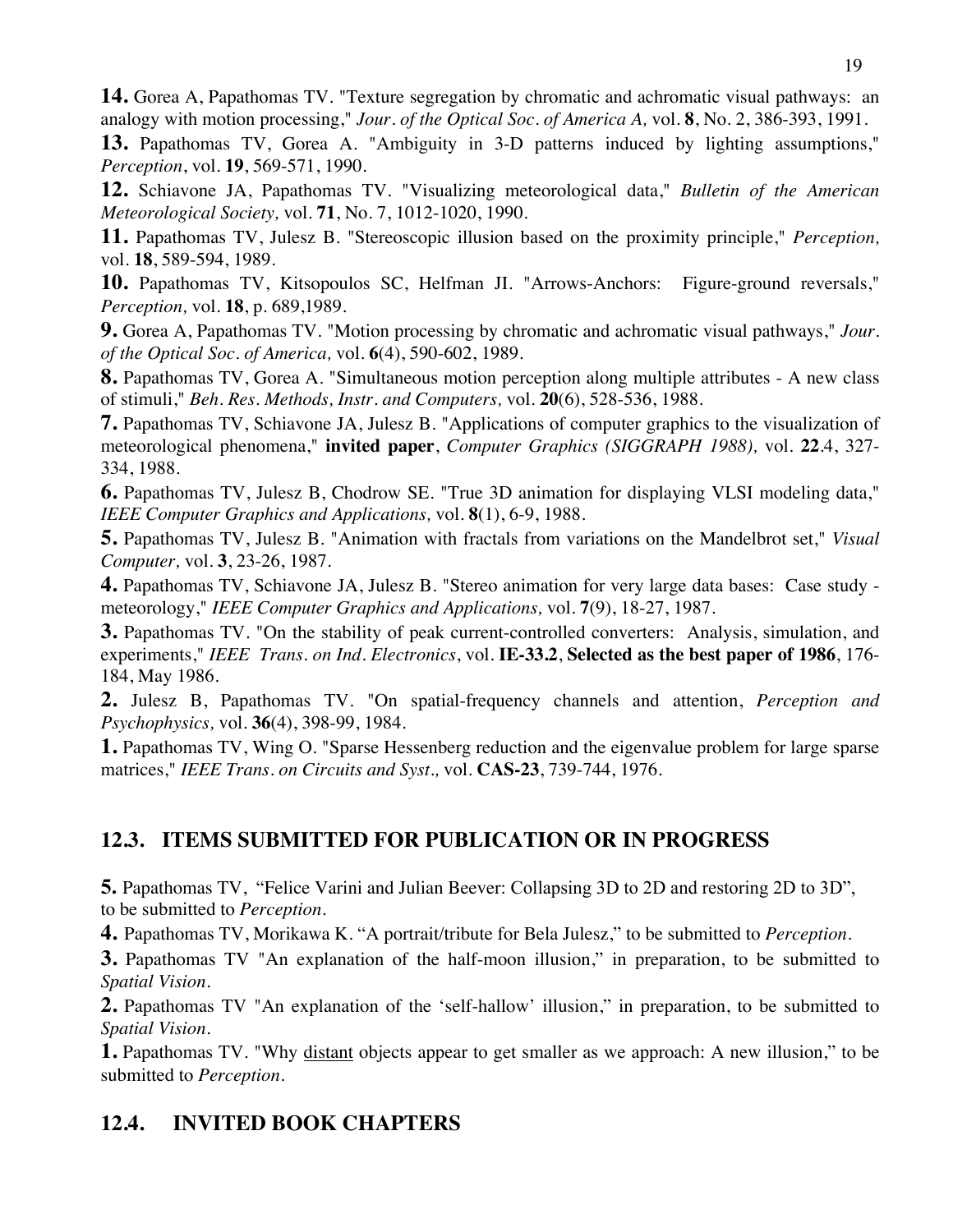**18.** Papathomas T.V., (2017) 'Rolling Eyes on a Hollow Mask" (2017) in *Champions of Illusion*, Eds. S. Martinez-Conde and S. Macknik, Farrar Strauss Gireux Publisher.

**17.** Papathomas T.V., Grace, T., de Heer, M., Bunkin, R. (2017) 'The Exorcist Illusion" in *Champions of Illusion*, Eds. S. Martinez-Conde and S. Macknik, Farrar Strauss Gireux Publisher.

**16.** de Heer, M. and Papathomas T.V. (2017) "The Ames-window illusion and its variations" in *Oxford Compendium of Visual Illusions* Arthur Shapiro & Dejan Todorovic (eds.), Oxford University Press, in press.

**15.** Papathomas TV (2017) "Patrick Hughes's reverspectives: depth and motion illusions on 3D canvas" in *Oxford Compendium of Visual Illusions* Arthur Shapiro & Dejan Todorovic (eds.), Oxford University Press, in press.

**14.** Papathomas TV (2017) "The hollow-mask illusion and variations" in *Oxford Compendium of Visual Illusions* Arthur Shapiro & Dejan Todorovic (eds.), Oxford University Press, in press.

**13.** Papathomas TV (2014) "Innovating perspective: Illustrating object and image superiority over surfaces," in *A New Perspective: Patrick Hughes,* Flowers Gallery Publishing, London, UK, 2014, pp. 58-65.

**12.** Papathomas, T.V., & DeCarlo, D. (2013) Schema-driven influences in recovering 3-D shape from motion in human and computer vision. In Dickinson, S. & Pizlo, Z. (Eds.), *Shape Perception in Human and Computer Vision*, Springer.

**11.** Papathomas TV, Vidnyanszky Z, Blaser E. (2006) "Transparent motion: a powerful tool to study segmentation, integration, adaptation, and attentional selection," in Jenkin, M. and Harris, L. (eds,) *On Seeing Spatial Form*, pp. 325-344, Oxford University Press, Oxford.

**10.** Papathomas TV, Conway TE, Kovács I. (2004) "Interocular grouping in binocular rivalry: Basic attributes and combinations," in Blake, R. and Alais, D. (eds.) *Binocular Rivalry and Perceptual Ambiguity*, pp. 155-168, MIT Press, Cambridge, Massachusetts.

**9.** Papathomas TV, Rosenthal A, Julesz B. "Neural models of motion perception," in Hung, G.K. & Ciuffreda, K.J., (eds.) *Models of the Visual System*, Kluwer Academic / Plenum, pp. 487-519, 2001.

**8.** Kashi R, Papathomas TV, Julesz B. "Psychophysics and modeling of texture segregation" in Hung, G.K. & Ciuffreda, K.J., (eds.) *Models of the Visual System*, Kluwer Academic / Plenum, pp. 465-486, 2001.

**7.** Papathomas TV. "The brain as a hypothesis-constructing-and-testing agent," in E. LePore & Z. Pylyshyn (eds.) *What is Cognitive Science?*, 230-247, Blackwell Publishers, 1999.

**6.** Papathomas TV, Kovács I, Fehér A, Julesz B. "Visual dilemmas: competition between eyes and between percepts in binocular rivalry," in E. LePore & Z. Pylyshyn (eds.)*What is Cognitive Science?*, 263-294, Blackwell Publishers, 1999.

**5.** Papathomas TV. "Bistable ambiguous tiling patterns with converging/diverging arrows," *The Pattern Book: Fractals, Art, and Nature*, C. Pickover, ed., 317-318, World Scientific Publishing: London, 1995. **4.** Papathomas TV. "Vivid depth percepts from simple grey-level line patterns," *The Pattern Book:* 

*Fractals, Art, and Nature*, C. Pickover, ed., 319-321, World Scientific Publishing: London, 1995.

**3.** Papathomas TV, Julesz B. "Lie differential operators in animal and machine vision," invited chapter in Simon, J.C. (ed.) *From the Pixels to the Features,* North-Holland, 1988.

**2.** Papathomas TV, Julesz B. "The application of depth separation to the display of multivariable phenomena," invited chapter in Cleveland, W.S. and McGill, M.E., (eds.) *Dynamic Graphics for Statistics,* Wadsworth and Brooks/Cole, 1988.

**1.** Papathomas TV, Walk R. "Stability and mathematical modeling of power supplies," Chapter 10 (76 pages) in *Electronic Power Processing* text, AT&T Bell Laboratories, 1980.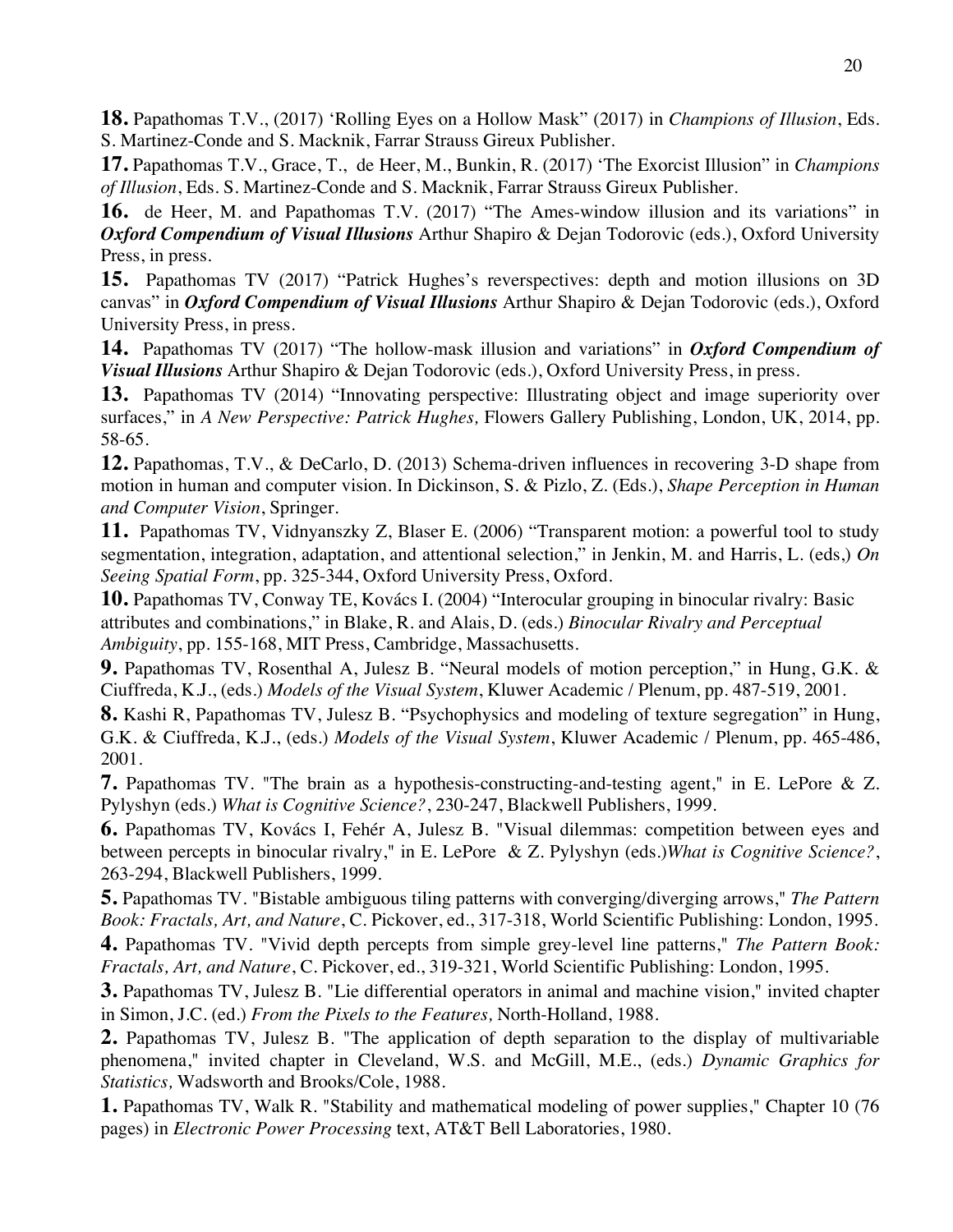# **12.5. CONFERENCE PROCEEDINGS ARTICLES - SYMPOSIA**

**42.** Papathomas, T.V., Nguyen, J., Torres, E. "Do visual illusions influence visuomotor behavior? - Lessons from 3-D illusions," Jagiellonian-Rutgers Conference, Krakow, Poland, June 2014.

**41.** Papathomas, T.V., "Masks and reverspectives: ambiguity in depth inversion illusions," Conference on Pictorial Illusions, School of Advanced Study, University of London, May 23-24, 2013.

**40.** Papathomas, T.V., "Depth-inverting illusions," Barn Conference on Illusions and Delusions, Leindroden, Germany, August 23-24, 2013.

**39.** Ash, J. T., Hughes, J., Papathomas, T.V., (2012) "Role of the cognitive influence of familiarity in processing kinetic-depth-effect signals," Proceedings of the IEEE Annual Northeast Bioengineering Conference, pp. 183-184, March 16-18, 2012.

**38.** Ash, J. T., Hughes, J., Papathomas, T.V., (2011) "A Virtual Reality System for Diagnosing and Analyzing the Effectiveness of Treatment Methods for Schizophrenia," Proceedings of the 2011 Biomedical Engineering Society (BMES) Annual Meeting, Hartford, Connecticut, October 12-15, 2011.

**37.** Hughes, J., Ash, J. T., Keane, B.P., Silverstein, S., Papathomas, T.V., (2011) "A system to study 3-D perception under self-motion for diagnosing schizophrenia and assessing treatment results," Proceedings of the IEEE Annual Northeast Bioengineering Conference, April 2011.

**36.** Shariat, S, Pavlovic, V., Papathomas, T.V., Braun, A., Sinha, P. (2010) "Sparse dictionary methods for EEG signal classification in face perception," IEEE International Workshop on Machine Learning for Signal Processing (MLSP), August 29 - September 1, 2010 Kittilä, Finland, pp. 331- 336.

**35.** Papathomas, T.V., (2009) "Bottom-up and top-down processes in 3-D shape representation - Lessons from 3-D shape illusions," 2nd International Workshop on Shape Perception in Human and Computer Vision (SPHCV), in Regensburg, Germany, on August 29, 2009.

**34.** Jain, A., Papathomas, T.V., (2009) "Computational Model for Interactions between Auditory and Visual Motion Mechanisms," Proceedings of the IEEE Annual Northeast Bioengineering Conference, April 2009.

**33.** Jain, A., Papathomas, T.V., Sally, S., (2008). "Selective Spectral Attention in Vision and Audition – Experiments and Models", Proceedings of the IEEE Annual Northeast Bioengineering Conference, April 2008.

**32.** Hong, J., Papathomas, T.V., Vidnyanszky, Z. (2005) "Quantitative models of visual-auditory interactions," 31st Annual Northeast Bioengineering Conference, Stevens Institute of Technology, Hoboken, NJ.

**31.** Papathomas, T.V., (2005) "Celestial illusions and ancient astronomers - Aristarchus and Eratosthenes," keynote speech, Proceedings Electronic Imaging, Science and Technology, SPIE vol. 5666, 4-8.

**30.** Papathomas, T.V., and Bono, L. (2005) "Top-down processes in perceiving false depth and motion for faces and scenes," Proceedings Electronic Imaging, Science and Technology, SPIE vol. 5666, 49-52.

**29.** Papathomas, T.V., (2001) "Perceiving three-dimensional objects during egomotion," invited talk at the International Conference on Image Processing, vol, 2, ICIP-2001, Thessalonica, Greece, 2001.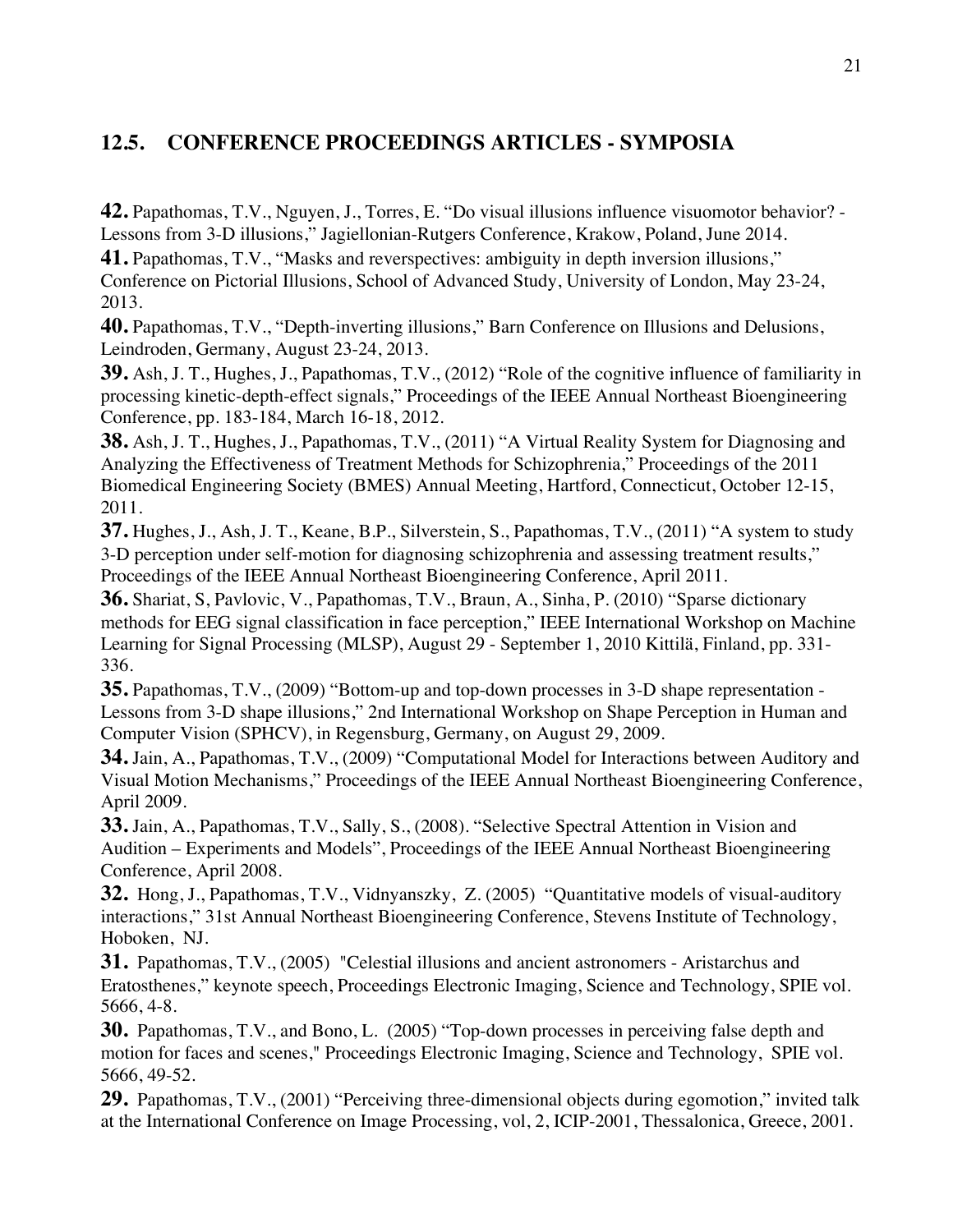**28.** Peker, K.A., Divakaran, A., and Papathomas, T.V., (2001) "Automatic measurement of intensity of motion activity of video segments," IS&T/SPIE Symposium on Electronic Imaging: Science and Technology, Conference on Human Vision and Electronic Imaging V, California, 2001.

**27.** Papathomas T.V., (2000) "See how they turn: False depth and motion in Hughes's reverspectives" Proceedings of SPIE, Human Vision and Electronic Imaging, vol. 3959, 506-517.

**26.** Papathomas T.V., Conway, T.E., Cox, I.J., Goshn, J., Miller, M.L., Minka, T., and Yianilos, P.N., (1998) "Psychophysical studies of the performance of an image database retrieval system," IS&T/SPIE Symposium on Electronic Imaging: Science and Technology, Conference on Human Vision and Electronic Imaging III, January 24-30, 1998, p. 81, San Jose, CA.

**25.** Cox, I.J., Goshn, J., Miller, M.L., Papathomas, T.V. and Yianilos, P.N., "Hidden annotation in content based image retrieval", IEEE Proceedings of Workshop on Content Based Access of Image and Video Libraries, 76-81, 1997.

**24.** Kashi, R. S., Papathomas T. V. & Gorea, A. "Grouping in Sparse Random-Dot Patterns: Linear and Non-Linear Mechanisms," Human Vision and Electronic Imaging, IS&T/SPIE Symposium on Electronic Imaging: Science and Technology, Feb 10-12, 1997, 3016, 420-429.

23. Papathomas, T.V, "An efficient technique for assessing the sensitivities of first- and second-order motion: Theory, experiments, and applications," **invited talk** at the 1996 NEC Research Conference, Princeton, New Jersey, June 1996.

**22.** Foran, D., Meer, P. Papathomas, T.V., Marsic, I., Gong, L., Kulikowski, K., Trelstad, R., "Establishing perceptual criteria on image quality in diagnostic telepathology," IEEE Signal Processing Society's 1996 Int'l Conf. on Image Processing, Lausanne, Sept 16-19, 1996.

21. Papathomas, T.V., McGowan, J.W., Chubb. C., Gorea, A., "Two neural pathways for Fourier and non-Fourier motion," Proceedings of the IEEE 22nd Annual Northeast Bioengineering Conference, Li, K.-J. & Reisman, S.S., eds., 42-43, March 1996.

**20.** Papathomas, T.V., & Rosenthal, A.S., "Unified computational model for Fourier and non-Fourier motion," Proceedings of the IEEE 22nd Annual Northeast Bioengineering Conference, Li, K.-J. & Reisman, S.S., eds., 44-45, March 1996.

**19.** Papathomas, T.V., "The contribution of color and contrast in vision: psychophysics, modeling, and image processing," **invited talk** at the IEEE/IS&T Image and Multidimensional Signal Processing Workshop, Belize, March 1996.

**18.** Ramanujan, K.S., Papathomas, T.V, & Gorea, A. "A computational model for texture perception with chromatic and achromatic images", 16th Annual International Conference of the IEEE Engineering in Medicine and Biology Society, Baltimore, Maryland, Nov 3-6, 1994.

**17.** Ramanujan, K.S., Papathomas, T.V, & Gorea, A. "A perceptually based computational model for texture segregation of color images", IEEE International Workshop on Visual Signal Processing and Communications, New Brunswick, New Jersey, Sept. 19-20, 1994.

**16.** Papathomas, T.V. and Malah, D., "Visual experiments for a subjective-based conditionalreplenishment image-sequence coder incorporating texture freeze," **invited paper**, *Human Vision, Visual Processing, and Digital Display*, Rogowitz, B.E., Allebach, J.P. and Klein, S.A. (eds.), SPIE, Vol. 1666, 227-240, 1992.

**15.** Papathomas, T.V. and Gorea, A., "The role of visual attributes in texture perception," **invited paper** in *Human Vision and Electronic Imaging: Models, Methods, and Applications,* Rogowitz, B.E. and Allebach, J.P. (eds.), SPIE, 1249, 395-403, 1990.

**14.** Papathomas, T.V., "Visual perception results applied to scientific visualization problems," *invited talk* at the 15th Semiannual Seminar on Advances in Computer Graphics, sponsored by the New York Chapters of the IEEE and NCGA, February 22, 1989.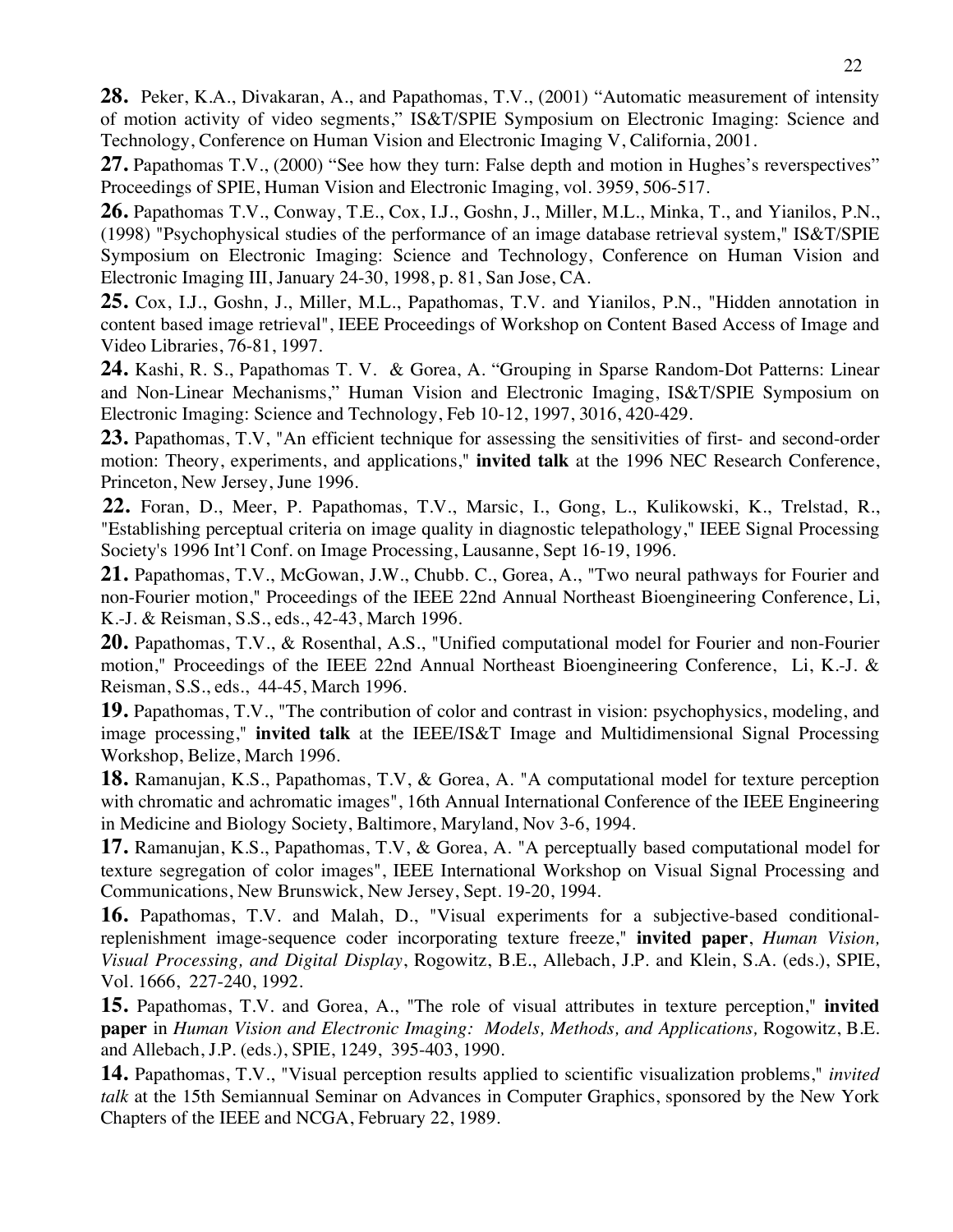**13.** Schiavone, J.A., Papathomas, T.V. and Julesz, B., "Visualization of meteorological data: a review of computer graphics applications," presented at the *5th International Conference on Interactive Information and Processing Systems for Meteorology, Oceanography and Hydrology of the American Meteorological Society,* Anaheim, CA, Jan. 29 - Feb. 3, 1989.

**12.** Papathomas, T.V. and Gorea, A., "A new paradigm for testing human and machine motion perception," **invited paper** in *Human Vision, Visual Processing, and Digital Display,* Rogowitz, B.E. (ed.), SPIE, vol. 1077, 285-291, 1989.

**11.** Schiavone, J.A., Papathomas, T.V., Julesz, B., Kreitzberg, C.W. and Perkey, D.J., "Anaglyphic stereo animation of meteorological fields," *Proc. Int. Conf. on Interactive Info. and Processing Syst. for Meteorology, Oceanography & Hydrology,* 64-71, Jan. 1986.

**10.** Papathomas, T.V., "Average current-controlled switching regulator: Stability and feedforward analysis and simulation," *IEEE Power Electronics Specialists Conf. Rec.,* 61-69, 1983.

**9.** Papathomas, T.V., "Microprocessor-based automatic monitoring and control of telecommunications AC reserve energy systems," *Hellenic Telecommunications Energy Conference,* Athens, Greece, 1983.

**8.** Papathomas, T.V. and Scuderi, R., "Stored-program control of DC power plants," *Proc. IEEE Int. Telecom. Energy Conf.,* 18-23, 1981.

**7.** Papathomas, T.V. & Scuderi, R., "Microcomputer-based DC power plant for energy and alarm administration," *Proc. Bell Labs and Western Elec. Microprocessor Symp.,* 290-291, 1980.

**6.** Papathomas, T.V., "Conservation through microprocessor-based energy management systems," *Proceedings of the KRIKOS Conference on Energy Alternatives,* 212-220, 1980.

**5.** Papathomas, T.V. & Giacopelli, J., "Digital implementation and simulation of an average currentcontrolled switching regulator," *IEEE Power Elec. Specialists Conf. Rec.,* 155-161, 1979.

**4.** Papathomas, T.V., Wing, O. and Huang, J., "SCAPPOZ: A sparse circuit analysis program for the computation of poles and zeros," *Proc. IEEE Int. Symp. on Circuits and Syst.,* 185-189, 1978.

**3.** Papathomas, T.V. and Wing, O., "Implicit deflation applied to polynomial root-finding schemes," *Proc. Popov Society Congress,* Moscow, 1977.

**2.** Papathomas, T.V. and Wing, O., "Hessenberg reduction methods for sparse circuits and systems," *Proc. IEEE Int. Symp. on Circuits and Syst.,* 85-88, 1977.

**1.** Papathomas, T.V. and Wing, O., "A scheme for the solution of the eigenvalue problem for large sparse matrices," *Proc. IEEE Int. Symp. on Circuits and Syst.,* 259-262, 1976.

# **12.6. CONFERENCE PROCEEDINGS ABSTRACTS**

**141.** Papathomas TV, Farkas A, Silverstein SM, Kourtev H, Papayanopoulos J, Li Y (2017), "Reliability of portable stereo device for testing hollow-face illusion in schizophrenia patients and controls," European Conference on Visual Perception, ECVP 2017, Berlin, Germany.

**140.** Papathomas T.V., Grace T., Farkas A., Kapadia A., Vlajnic V., Lovoulos S., Echazarreta K., Papayanopoulos J., Li Y. (2017) "Depth-Inversion 'Easillusions' and 'Hardillusions': Differences for Scenes and Faces," Visual Sciences Society Conference, St. Petersburg, FL.

**139.** Farkas A., Papayanopoulos J., Papathomas T.V. (2017) "Customizing mirror-prism haploscopes for viewers' interpupillary distance using 3D-printed adjustments," Vision Sciences Society Conference, St. Petersburg, FL.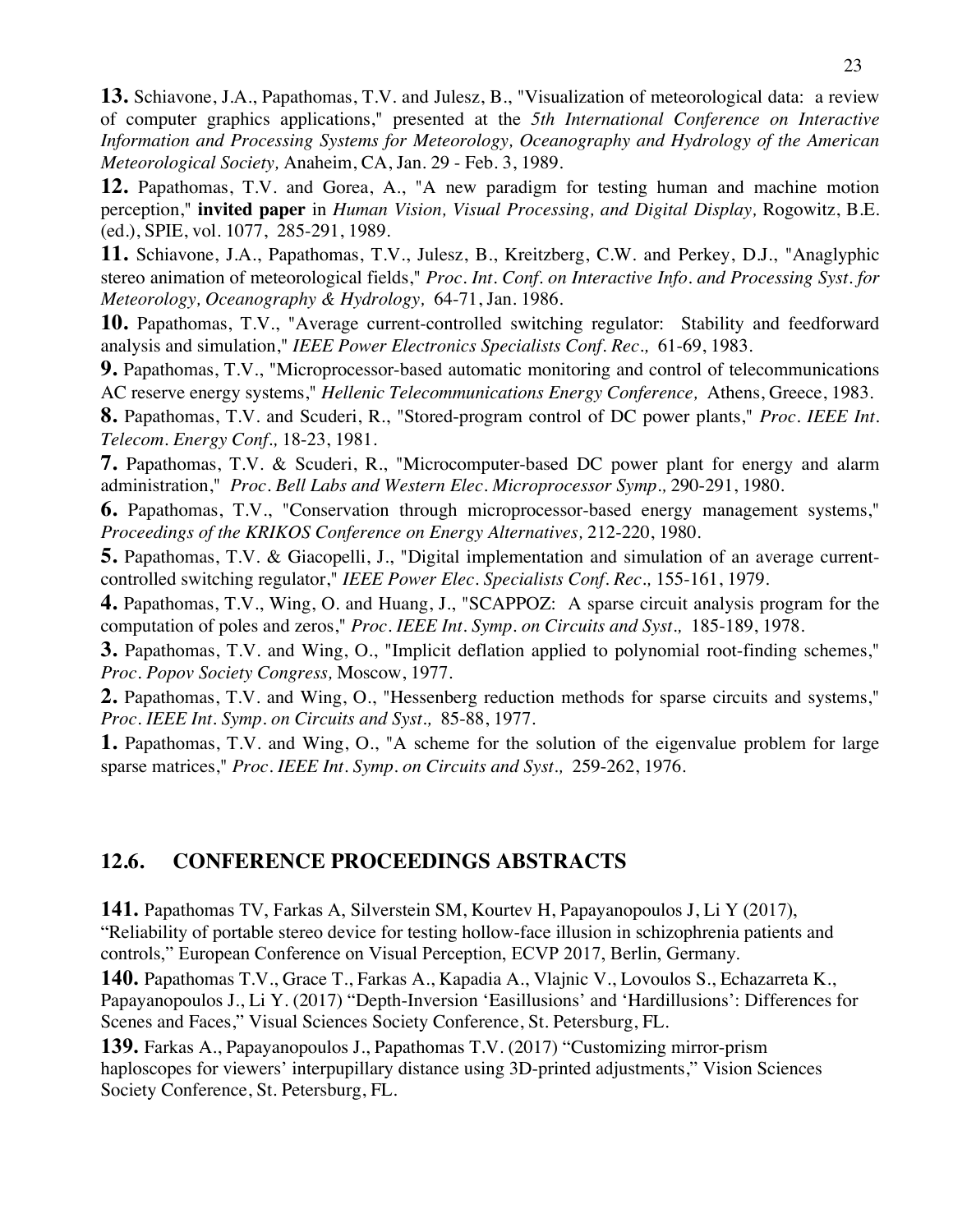**138.** Keane BP, Paterno D, Papathomas TV, Silverstein SM (2017), "Visual Acuity Differences within the Normal Range Strongly Alter Visual perception: A Cautionary Tale for Schizophrenia Research", 16<sup>th</sup> International Congress on Schizophrenia Research, San Diego, California.

**137.** M. Roche, B.P. Keane, S. Kastner, T. V. Papathomas, S. Silverstein (2016), "Visual acuity differences within the normal range strongly alter visual perception: A cautionary tale for studies of special populations," Vision Sciences Society Conference, St. Petersburg, FL.

**136.** Papathomas TV, Farkas A, (2016), "Painted features transform the shape of 3-D surfaces they are painted on – the case of faces," European Conference on Visual Perception, Barcelona, Spain.

**135.** Farkas A, Papathomas TV, Silverstein SM, Papayanopoulos J (2016), "Using the kinetic-depth effect to decouple convexity bias and face-specific knowledge in the hollow-face illusion," Vision Sciences Society Conference, St. Petersburg, FL.

**134.** Nguyen, J., Silverstein, S.M., Papathomas, T.V. & Torres, E.B. (2015). "Sensory-motor control underpinnings of a baseline-pointing task in patients with schizophrenia and in neurotypical controls," *Society for Neuroscience Annual Meeting*.

**133.** Karakatsani M, Papathomas TV, Keane BP, Wang Y, de Heer M, Silverstein SM (2015) "The Ames Window Illusion in Schizophrenia" Proceedings of the 2015 Biomedical Engineering Society (BMES) Annual Meeting, Tampa FL, October 2015.

**132.** Papathomas TV, Grace T, Farkas A, Salter S (2015), "Processing of Depth-Inversion Illusions: The special case of faces", European Conference on Visual Perception, Liverpool, UK.

**131.** Farkas A, Papathomas TV, Silverstein SM, Kourtev H, Papayanopoulos J (2015), "3-D computer graphics to obtain psychometric function for hollow-mask illusion," Vision Sciences Society Conference, St. Petersburg, FL.

**130.** Keane BP, Kastner S, Paterno D, Papathomas TV, Silverstein SM (2015) "Visual acuity differences within the normal range strongly alter visual perception: A cautionary tale for studies of special populations", Vision Sciences Society Conference, St. Petersburg, FL.

**129.** Gupta T, Scott T, Silverstein SM, Papathomas TV, Mittal VA (2015) "Perceptual Impairments and Disrupted Neural Connectivity in Youth at Ultra High Risk for Psychosis: Evidence from a Hollow Mask Illusion Task" Society for Research in Psychopathology (*SRP*).

**128.** Nguyen, J., Silverstein, S.M., Papathomas, T.V. & Torres, E.B. (2014). "Characterization of Visuomotor Behavior in Patients with Schizophrenia under a Physical Depth Inversion Illusion," *Society for Neuroscience Annual Meeting*.

**127.** Keane BP, Roche M, Silverstein SM, Wang Y, Papathomas TV (2014) "Depth inversion illusions in schizophrenia and bipolar disorder" Society for Research in Psychopathology (*SRP*).

**126.** Gupta T, Ives L, Silverstein SM, Papathomas TV, Keane BP, Mittal VA (2014) "Dysfunctional Top-Down Modulation of Incoming Sensory Information in Youth at Ultra High-Risk for Psychosis: Evidence from the Hollow Mask Illusion" Society for Research in Psychopathology (*SRP*).

**125.** Papathomas TV (2014). Object superiority over surfaces: A powerful illustration from the art of Patrick Hughes, Visual Science of Art Conference (VSAC), Belgrade, Serbia.

**124.** Papathomas TV (2014). Classifying Spatial Visual Illusions – Illustrating with Works of Art, European Conference on Visual Perception, Belgrade, Serbia.

**123.** Dobias, J.J., Sarwate, A., Papathomas TV (2014). Extending size constancy illusions from 2-D to 3-D stimuli, Vision Sciences Society Conference, St. Petersburg, FL.

**122.** Nguyen, J., Ravaliya, J., Majmudar, U., Papathomas, T.V., & Torres, E. (2014). Blind prediction of perceptual states using patterns of motor variability, Vision Sciences Society Conference, St. Petersburg, FL.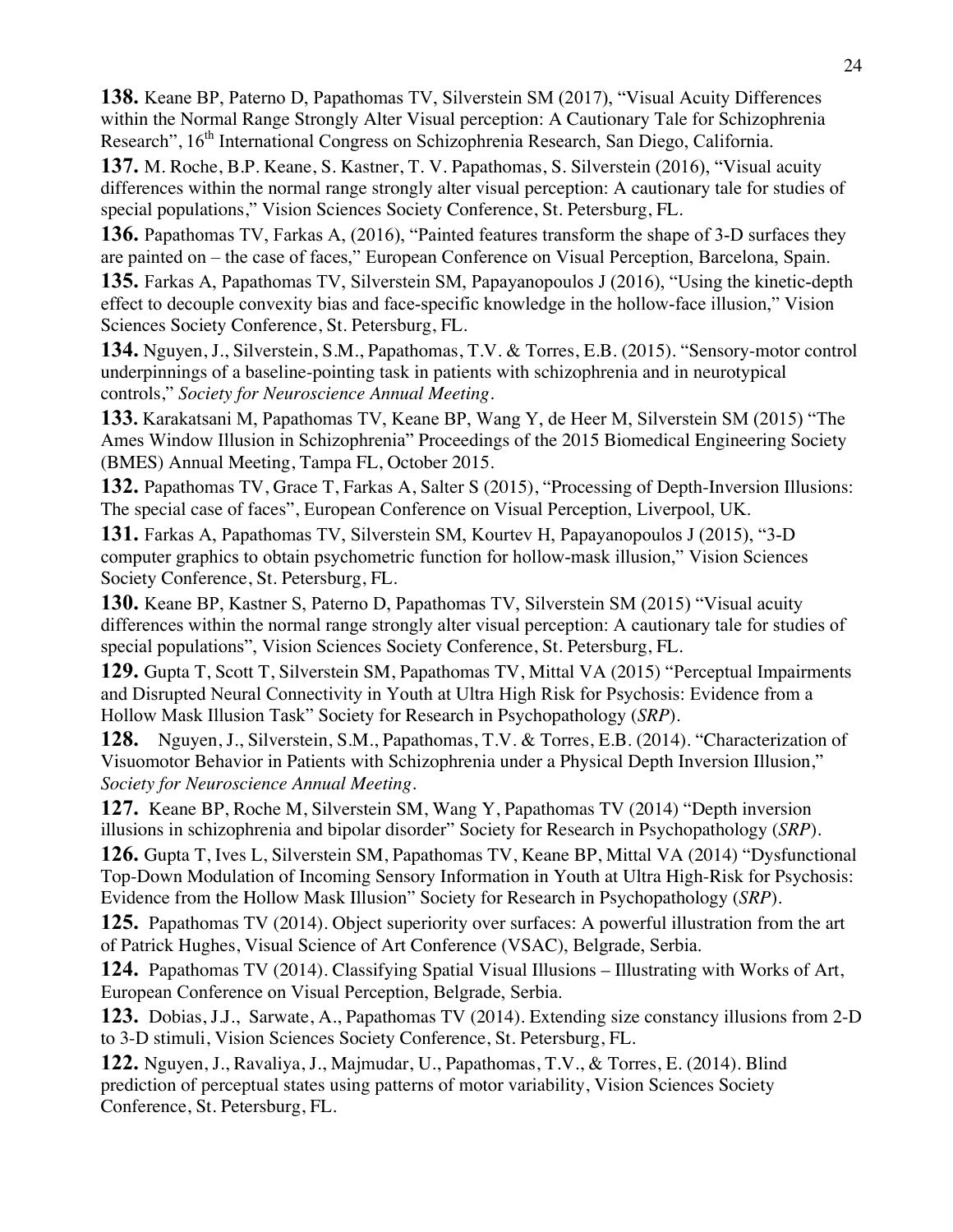**121.** Nguyen, J., Isenhower, R., Yanovich, P., Ravaliya, J., Papathomas, T.V., & Torres, E. (2013). Quantifying differences in reach behavior towards a 3D perspective visual illusion, *Society for Neuroscience Annual Meeting*, paper 650.05.

**120.** Papathomas TV, Karakatsani M, Silverstein, SM, Baker, N (2013). Experiments and Computational Models for the Ames Window Illusion, European Conference on Visual Perception, Bremen, Germany, Perception **42** ECVP Abstract Supplement.

**119.** Dobias, J. J., Baghel, G. Moritz, D., Theiler, M. & Papathomas, T. V. (2013). Estimating depth magnitude for flat, forced and reverse perspectives. Vision Sciences Society Conference, Naples, FL.

**118.** Nguyen, J., Isenhower, R., Yanovich, P., Ravaliya, J., Papathomas, T.V., & Torres, E. (2013). Quantifying changes in the kinesthetic percept under a 3D perspective visual illusion. Vision Sciences Society Conference, Naples, FL.

**117.** Papathomas, T. V. (2013) Painted objects influence perceived depth of 3-D surfaces they are painted on – Two examples from Patrick Hughes's art pieces. Vision Sciences Society Conference, Naples, FL.

**116.** Vlajnic, V., Papathomas, T. V., Silverstein, S., & Keane, B (2013). Performance consistency in depth-inversion illusions: faces and scenes. Vision Sciences Society Conference, Naples, FL.

**115.** Wang, Y., Keane, B.P., Silverstein, S.M. , & Papathomas, T.V. (2013). Three-dimensional depth illusions in schizophrenia and bipolar disorder. Vision Sciences Society Conference, Naples, FL.

**114.** Nguyen, J., Isenhower, R., Dobias, J., Yanovich, P., Ravaliya, J., Torres, E. & Papathomas, T.V., (2012). "Intended and Spontaneous Approach-Avoidance Behavior under a 3D Perspective Visual Illusion," *Society for Neuroscience Annual Meeting*.

**113.** Vlajnic V.M., Wang Y., Silverstein S.M., Keane B.P., Mikkilineni D., Zalokostas A., & Papathomas T.V. (2012). Visual processing of 3-D faces and scenes in Schizophrenia is reduced and dependent on severity of illness. *Princeton Undergraduate Research Symposium*, 3.

**112.** T. V. Papathomas, J. J. Dobias, D. Moritz, G. Baghel (2012) Objects painted by Patrick Hughes defy the surfaces they are rendered on, creating multiple motion patterns on the same 3-D canvas, Visual Science of Art Conference, Alghero, Italy.

**111.** T. V. Papathomas, J. J. Dobias, D. Moritz, G. Baghel (2012) Recovering 3-D shape: Roles of absolute and relative disparity, retinal size, and vergence as revealed by reverse-perspective stimuli, European Conference on Visual Perception, Alghero, Italy, Perception **41** ECVP Abstract Supplement, 26.

**110.** Keane, B.P., Kellman, P.J., Lu, H., & Papathomas, T.V., & Silverstein, S.M. (2012) Is interpolation cognitively encapsulated? Measuring the effects of belief on Kanizsa shape discrimination and illusory contour formation., Conference of Society for Philosophy and Psychology (June 21-24).

**109.** J. Ash, J. Ravaliya, J. Hughes, B.P. Keane, A. Jain, Q. Zaidi, T.V. Papathomas (2012) "Familiarity dominates shape-from-motion signals in the concave-to-convex 3D illusion," *Vision Sciences Society Conference, Naples, FL*.

**108.** J. Nguyen, R. Isenhower, J. Dobias, P. Yanovich, J. Ravaliya, E. Torres, T.V. Papathomas (2012) "Intended and spontaneous motor behavior under a 3D perspective visual illusion," *Vision Sciences Society Conference, Naples, FL*.

**107.** Y. Wang, B.P. Keane, V. Vlajnic, S.M. Silverstein, D. Mikkilineni, A. Zalokostas, T.V. Papathomas (2012) "Reduced depth illusions in schizophrenia: The state of the illness matters but the kind of object may not," *Vision Sciences Society Conference, Naples, FL*.

**106.** B. P. Keane, D. Mikkilineni, T.V. Papathomas, S.M. Silverstein (2012) "Impaired Shape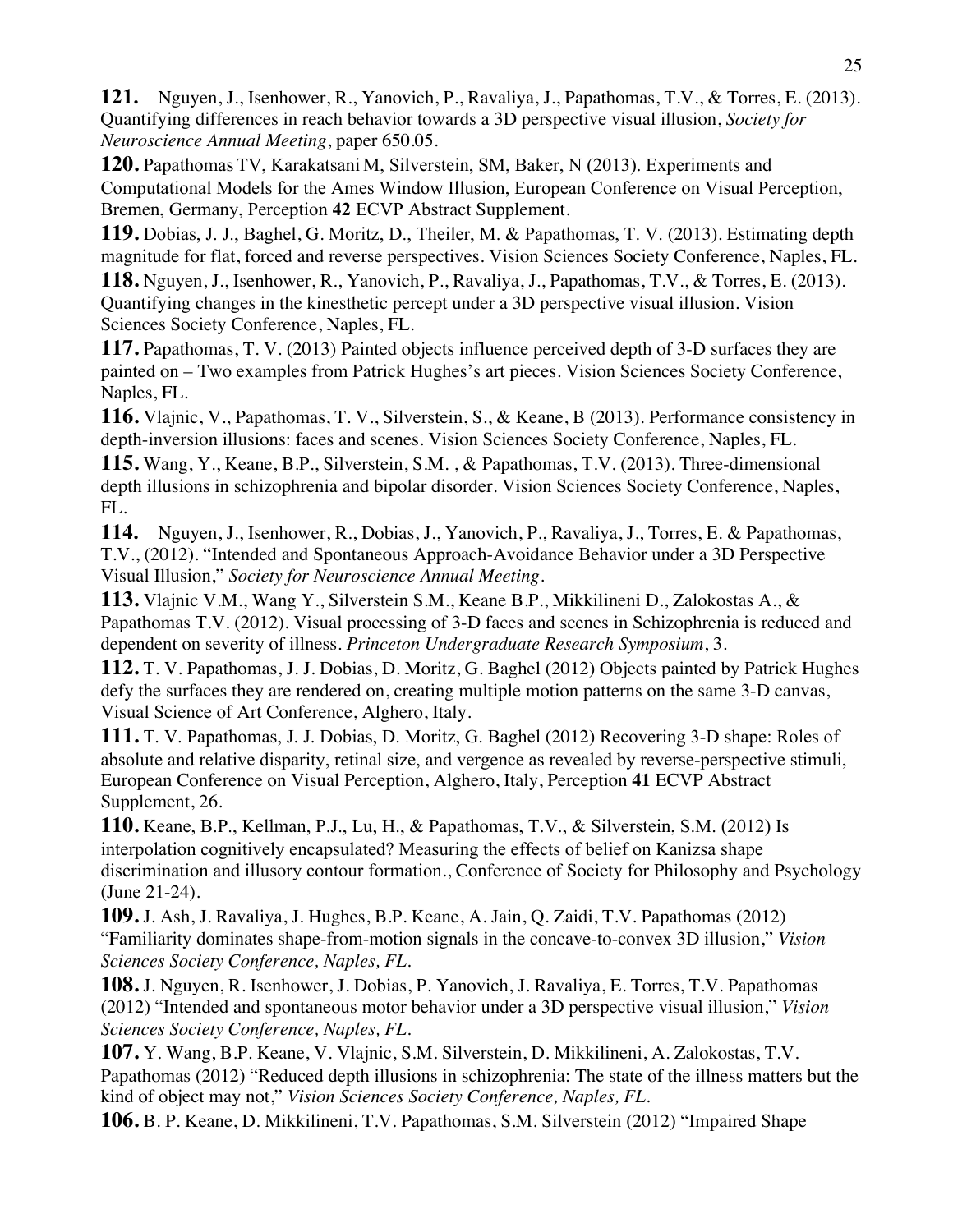Integration but Normal Illusory Contour Formation in Schizophrenia: Evidence for a high-level grouping deficit," *Vision Sciences Society Conference, Naples, FL*.

**105.** T.V. Papathomas, B.P. Keane, H. Lu, S.M. Silverstein, P. Kellman, (2012) "Measuring the effects of belief on Kanizsa shape discrimination and illusory contour formation: A replication," *Vision Sciences Society Conference, Naples, FL*.

**104.** B. P. Keane, D. Mikkilineni, T.V. Papathomas, S.M. Silverstein (2012) "Impaired Shape Integration but Normal Illusory Contour Formation in Schizophrenia: Evidence for a high-level grouping deficit," *Society of Biological Psychiatry Convention*, Philadelphia, PA**.**

**103.** S.M. Silverstein, B. P. Keane, Y. Wang, V. Vlajnic, D. Mikkilineni, A. Zalokostas, T.V. Papathomas (2012) "Reduced Sensitivity to 3D Depth Illusions in Schizophrenia Occurs with Face and Non-Face Stimuli, and is State-Related," *Society of Biological Psychiatry Convention*, Philadelphia, PA**.**

**102.** V. Vlajnic, A. Zalokostas, C. Crute, B.P. Keane, T.V. Papathomas, "Encoding the 3-D configuration of human faces: Features and 3-D Geometry," University of California, Berkeley Psychology Undergraduate Research Conference, 15.

**101.** Wagner M, Berliner E, Lewkowicz L, Papathomas TV (2011) "Searching in depth: Unique eye movement patterns in conjunctive search of 2½D surfaces". *Journal of Molecular Neuroscience*  (2011) 10, DOI 10.1007/s12031-011-9682-4, Page 120, *Fechner Day* 2011, October 24-27, Herzliya, Israel.

**100.** M. Wagner, L. Snir and T.V. Papathomas (2011) "Reaching into depth: Action and Perception with the Reverspective illusion," *European Conference on Visual Perception,* Toulouse, France, *Perception 40 ECVP Abstract Supplement, 171*.

**99.** T.V. Papathomas, B.P. Keane, S. Silverstein, V. Vlajnic, A. Zalokostas (2011) "What's in a face? Priors for convexity and 3-D feature configuration," *European Conference on Visual Perception,*  Toulouse, France, *Perception 40 ECVP Abstract Supplement, 72*.

**98.** Papathomas, T.V., Ash, J.T., Hughes, J., Keane,B.P., Zaidi, Q. **(**2011) "Face priors overcome shape-from-motion signals in the rotating hollow face illusion," *Vision Sciences Society Conference, Naples, FL*.

**97.** Papathomas, T.V., Marks, M, Silverstein, S.M., Keane,B.P., Sinha, P. & Pavlovic, V. **(**2010) "The role of pictorial cues in the hollow-face illusion - Binocular disparity versus motion parallax," *European Conference on Visual Perception,* Lausanne, Switzerland, *Perception 39 ECVP Abstract Supplement, 33*.

**96.** Chai, Y-C, Papathomas, T.V., Zhuang, X., **(**2010) "Dominance of sharp over blurred image features in interocular grouping during "patchwork" binocular rivalry" *Vision Sciences Society Conference*, Naples, FL.

**95.** Papathomas T. V., Kourtzi Z., Welchman A. E. **(**2009) "Buildings drawn in perspective on large billboards appear to rotate – An explanation," European Conference on Visual Perception, Regensburg, Germany, *Perception* **38** ECVP Abstract Supplement, pp. 10-11.

**94.** Wagner, M. Ehrenstein, W. H., Papathomas T. V. & Spillmann, L (2009) "Visual search in 2D and 2½-D surfaces: differential eye movement patterns and effects of writing direction," European Conference on Visual Perception, Regensburg, Germany, *Perception* **38** ECVP Abstract Supplement, 32.

**93.** Chai, Y-C, Papathomas, T.V., Zhuang, X., Alais, D. (2009). "Binocular rivalry between a sharp image and a low-pass filtered version of itself: low-pass dominance increases with eccentricity," *Vision Sciences Society Conference*, Naples, FL.

**92.** Zhuang, X., Papathomas, T.V., (2009). "Prior entry for featured-based attention: Are objects of the attended color perceived earlier?" *Vision Sciences Society Conference*, Naples, FL.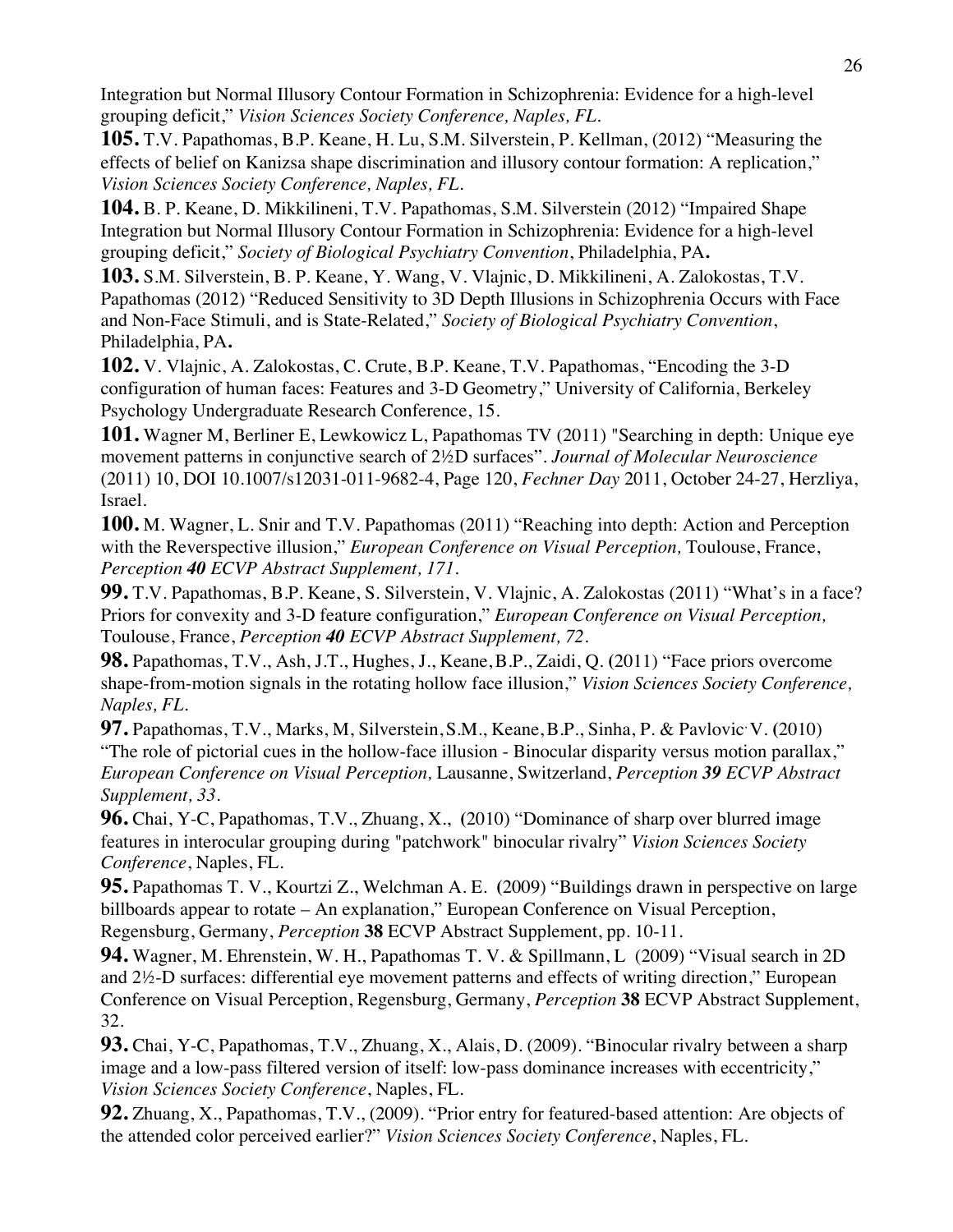**91.** Jain, A., Papathomas, T.V., (2009). "Modulation of Auditory and Visual Motion Aftereffects by Selective Attention to Opposite-Moving Spectral Components: Psychophysics and Computational Models", *Vision Sciences Society Conference*, Naples, FL.

**90.** Papathomas, T.V., Sherman, A., Jain. A (2008) "Perceiving 3-D objects: perspective versus convexity/concavity; stereo versus motion parallax," European Conference on Visual Perception, Utrecht, the Netherlands, *Perception* **37** ECVP Abstract Supplement, 88.

**89.** Jain, A., Papathomas, T.V., Sally, S., (2008). "Endogenous selective attention to oppositemoving spectral components influences aftereffects in vision and audition", *Vision Sciences Society Conference*, Naples, FL.

**88.** Zhuang, X., Papathomas, T.V., (2008). "Feature- and location-based attention in color/orientation conjunctive visual search", *Vision Sciences Society Conference*, Naples, FL.

**87.** Papathomas, T.V., Sherman, A., Jain, A. (2008). "The role of perspective and angle polarity in perceiving 3D objects: Lessons from reverspectives", *Vision Sciences Society Conference*, Naples, FL.

**86.** Sherman, A., Papathomas, T.V., Jain, A. (2008). "Illusory Depth and Motion in Reverspectives: The role of two major factors", *National Conferences on Undergraduate Research (NCUR)*, Salisbury University.

**85.** Wagner, M., Ehrenstein, W. H., Papathomas, T.V. (2007). "Competition between pictorial and physical depth cues: Vergence eye movements under reverspective conditions", European Conference on Visual Perception, Arezzo, Italy, Proceedings in *Perception*, vol. 36, pp 32-33.

**84.** Papathomas, T. V., Jain, A., Sally, S., (2007). "Selective attention to multi-spectral visual and auditory stimuli biases motion aftereffects", European Conference on Visual Perception, Arezzo, Italy, Proceedings in *Perception*, vol. 36, p. 132.

**83.** Zhuang, X., Su, X., Vidnyánszky, Z. Papathomas, T. V. (2007). "Learning effects on dual-task costs," *Vision Sciences Society Conference,* Sarasota, FL*.*

**82.** Sally, S., Vidnyánszky, Z., Papathomas, T. V. (2007). "Feature-based attention: Effects of eccentricity," *Vision Sciences Society Conference,* Sarasota, FL*.*

**81.** Jain, A., Sally, S., Papathomas, T. V. (2007). "Cross-modal auditory and visual interactions and aftereffects – A comprehensive study," *Vision Sciences Society Conference,* Sarasota, FL*.*

**80.** Papathomas, T. V (2006) "Kinetic art: reverspectives, intaglios, and Termespheres--why do they 'move'?" European Conference on Visual Perception, St. Petersburg, Russia. Proceedings in *Perception*, vol. 35, p. 224-225.

**79.** Sohn, W., Chong, S. C., Papathomas, T. V. Vidnyánszky, Z. (2006). "Cross-feature spread of global attentional modulation in human area MT+". The fourth Asian Conference on Vision. Matsu, Japan.

**78.** Papathomas, T. V., Su, X., Jain, A. & Uzochukwu, H. (2006) "The saliency of luminance and color (diagnostic and anti-diagnostic) in images," *Vision Sciences Society Conference.*

**77.** Tseng, C-H., Papathomas T.V. & Vidnyánszky, Z. (2006) "Learning-induced sensitization for motion directions is modulated by attention," *Vision Sciences Society Conference.*

**76.** Zhuang, X., Papathomas T.V. & Vidnyánszky, Z. (2006) "Position-invariant motion contrast effects are mediated by attention," *Vision Sciences Society Conference.*

**75.** Papathomas, T. V., Hong, J. (2005) "The role of luminance Auditory-to-visual interactions: Experiments and neural models," BMES Conference, Baltimore.

**74.** Papathomas, T. V., Su, X., Pappas, T. Hong, J. & Uzochukwu, H. (2005) "The role of luminance and color in categorizing images," *European Conference on Visual Perception*, La Coruna, Spain.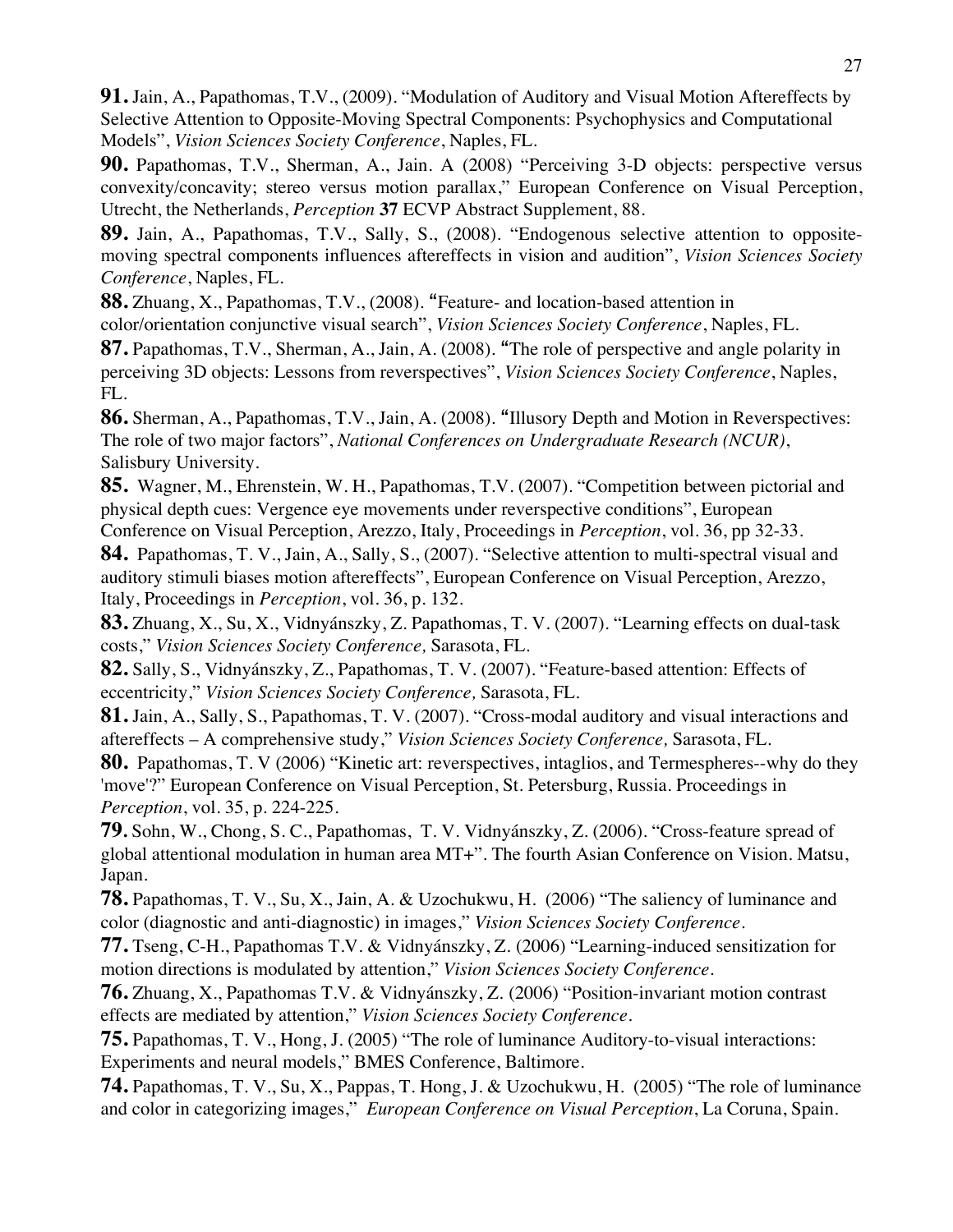**74.** Tseng, C-H., Vidnyánszky, Z., Papathomas T.V. & Sperling, G. (2005) "Attention-based longlasting sensitization and suppression of colors," *Vision Sciences Society Conference.*

**73.** Hong, J. Papathomas, T. V., Vidnyánszky, Z. (2005) "Can attention to auditory signals affect processing of simultaneous visual stimuli?" *Vision Sciences Society Conference.*

**72.** Papathomas, T. V., Vidnyánszky, Z. & Zhuang, X. (2004) "From 2D to 3D and back: Perception of rotated 2D pictorial scenes depends on the 3D surfaces they depict," *Vision Sciences Society Conference.*

**71.** Vidnyánszky, Z, Melcher, D., Sohn, W. & Papathomas, T.V., (2004) "Selection and binding of visual features outside of the focus of attention," *Vision Sciences Society Conference.*

**70.** Hong, J., Papathomas, T.V., Kashi, R., Sohn, W. & Vidnyánszky, Z., (2004) "Auditory stimuli with ascending-/descending-amplitude can bias ambiguous approaching/retreating visual stimuli," *Vision Sciences Society Conference.*

**69.** Sohn, W., Papathomas, T.V. & Vidnyánszky, Z, (2004) "Integration dynamics of non-opposite spatiotemporally co-occurring local directional signals," *Vision Sciences Society Conference.*

**68.** Sohn, W., Vidnyanszky, Z., & Papathomas, T. V. (August 2003). The units of attentional selection in motion perception. *Korean Psychological Association*. Seoul, Korea.

**67.** Papathomas, T.V., Hong, J., Kashi, R. Sohn, W. & Dennis, J. (2003). "Can attention to one of two competing visual stimuli bias auditory aftereffects?" *European Conference on Visual Perception*, Paris, France.

**66.** Vidnyanszky, Z., Sohn, W., Kovács, G & Papathomas, T.V. (2003). "Global feature-based attentional effects provide evidence for visual binding outside the locus of attention," *European Conference on Visual Perception*, Paris, France.

**65.** Blaser, E., Papathomas, T.V. & Vidnyanszky, Z. (2003). "Polarity-contingent motion aftereffects at the stage of local motion processing," *Vision Sciences Society Conference.*

**64.** Sohn, W., Papathomas, T.V., Blaser, E. & Vidnyanszky, Z., (2003). "Object-based crossattribute attentional effects in bivectorial motion," *Vision Sciences Society Conference.*

**63.** Papathomas, T.V. "The half-moon illusion, sunray parallelism, and perspective," *European Conference on Visual Perception*, Glasgow, Scotland, 2002.

**62.** Blaser, E., Vidnyanszky, Z., and Papathomas, T.V. (2002) "Relative motion, not polarity, breaks 'surface tension'," Vision Sciences Society Conference, p. 37.

**61.** Sohn, W., Blaser, E., Vidnyanszky, Z., and Papathomas, T.V. "Surface-based mechanisms of attentional facilitation and inhibition in motion perception," Vision Sciences Society Conference , p. 33, 2002.

**60.** Papathomas, T.V and Bono, L. "Top-down influences in perceiving face and non-face stimuli," Vision Sciences Society Conference, 2002.

**59.** Papathomas, T.V., "Cognitive factors in false depth and motion percepts during egomotion," *24th European Conference on Visual Perception*, Kusadasi, Turkey, 2001.

**58.** Blaser, E, Papathomas, T.V. and Vidnyanszky, Z. "Attention to moving surfaces," *24th European Conference on Visual Perception*, Kusadasi, Turkey, 2001.

**57.** Papathomas, T.V., "Do pictorial cues enhance illusory depth and motion in reverspectives?" Vision Sciences Society Conference, 2001.

**56.** Vidnyanszky, Z., Blaser, E. and Papathomas, T.V., "An explanation for unidirectional motion aftereffects following adaptation to bivectorial transparent motion," Vision Sciences Society Conference, 2001.

**55.** Sohn, W., Vidnyanszky, Z., Blaser, E., and Papathomas, T.V. "Attention to one component of bivectorial transparent motion strongly inhibits the processing of the unattended component," Vision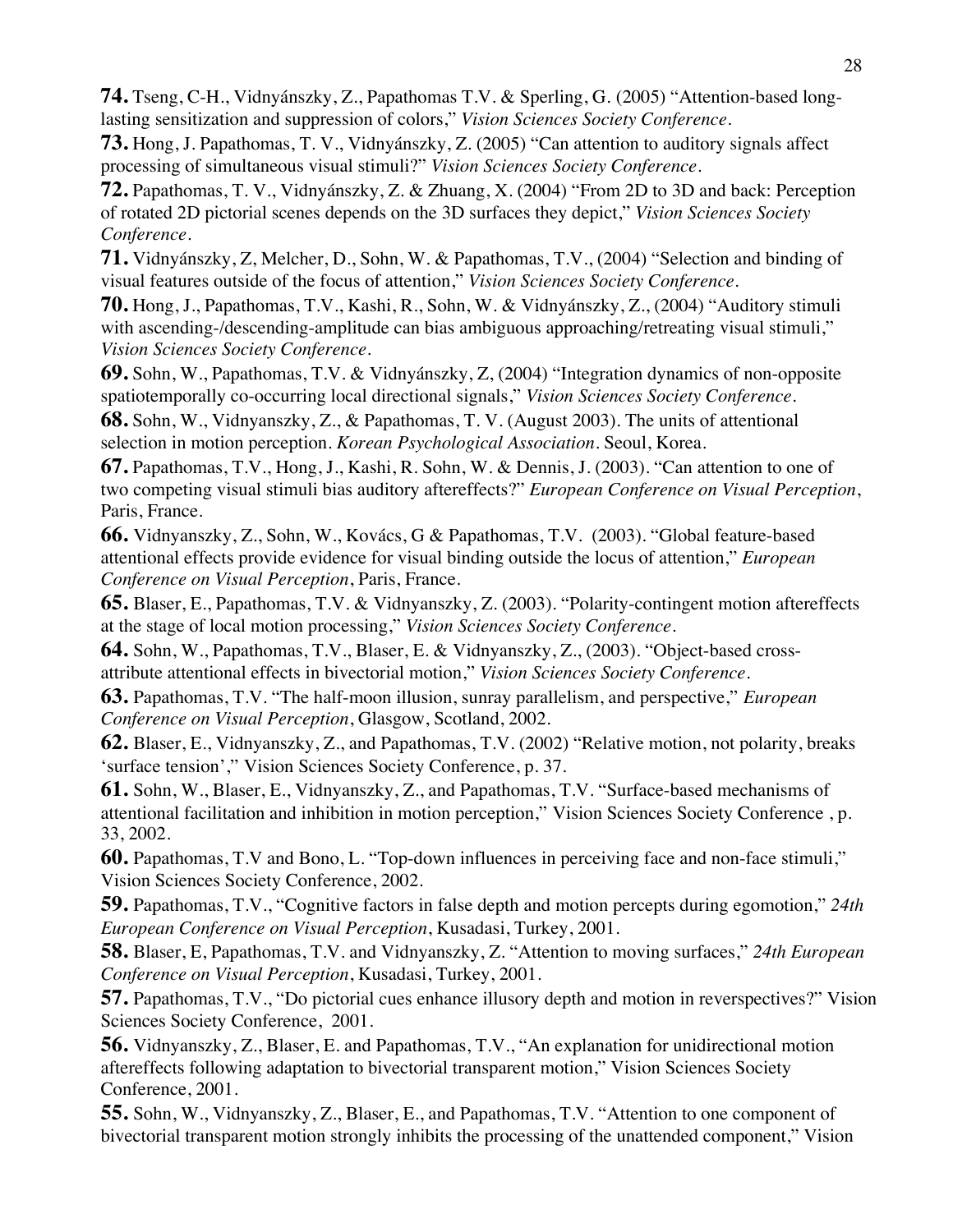Sciences Society Conference, p. 28, 2001.

**54.** Tjan, B. S. & Papathomas, T.V., "Global spatial layout affects local disparity judgment," *Perception* **29** (suppl) p. 88, *23rd European Conference on Visual Perception*, Groningen, Netherlands, 2000.

**53.** Morikawa, K. & Papathomas, T.V., "Influences of motion and depth on lightness induction - an illusory transparency effect," *Perception* **29** (suppl) p. 9, *23rd European Conference on Visual Perception*, Groningen, Netherlands, 2000.

**52.** Papathomas, T.V., "False depth and motion in Hughes's reverspectives: the role of pictorial cues," *Perception* **29** (suppl) p. 112, *23rd European Conference on Visual Perception*, Groningen, Netherlands, 2000.

**51.** Vidnyanszky, Z., Papathomas, T.V. & Julesz, B., "Effect of attention and processing time on lateral inhibition," *Investigative Ophthalmology and Visual Science*, vol. 41(4), 2000.

**50.** Papathomas, T.V. & Tjan, B., "Three-dimensional representation of disparity-defined modal and amodal illusory contours," *Investigative Ophthalmology and Visual Science*, vol. 41(4), 2000.

**49.** Kaur, M., Papathomas, T.V. & DeCarlo, D., "Schema- and data-driven influences in the hollowface illusion: experiments and model," *Investigative Ophthalmology and Visual Science*, vol. 41(4), 2000.

**48.** Papathomas, T.V. & DeCarlo, D., "Top-down and bottom-up processes in 3D face perception: Psychophysics and computational model," *22nd European Conference on Visual Perception*, Trieste, Italy, 1999.

**47.** Papathomas, T.V., "Analogies between frequency in audition and spatial position in vision," *Investigative Ophthalmology and Visual Science*, vol. 40(4), p. S47, 1999.

**46.** Papathomas, T.V., "Monotonic percepts from periodic stimuli -yet another analogy between vision and audition," *21st European Conference on Visual Perception*, Oxford, England, 1998.

**45.** Gorea, A. and Papathomas, T.V., "Luminance, color and orientation: local vs. global contrasts in texture discrimination," *Investigative Ophthalmology and Visual Science*, vol. 39(4), p. S649, 1998.

**44.** Papathomas, T.V., Conway, T.E, Cox, I.J., Miller, M.L., Minka, T.P. & Yianilos, P.N. "Psychophysical evaluation for the performance of content-based image retrieval systems," *Investigative Ophthalmology and Visual Science*, vol. 39(4), p. S1096, 1998.

**43.** Papathomas, T.V., Kovács, I., & Fehér, A., "Interocular grouping of visual attributes during binocular rivalry," *20th European Conference on Visual Perception*, Helsinki, Finland, 1997.

**42.** Papathomas, T.V., Szatmary, J., Fehér, A., & Kovács, I., "Interaction of attributes in interocular grouping during binocular rivalry," *Investigative Ophthalmology and Visual Science*, vol. 38(4), p. S642, 1997.

**41.** Kovács, I., Papathomas, T.V., & Fehér, A., & "When the brain changes its mind: Interocular grouping during binocular rivalry," *Investigative Ophthalmology and Visual Science*, vol. 38(4), p. S487, 1997.

**40.** Fehér, A., Kovács, I. & Papathomas, T.V., "Contour continuity can drive interocular grouping during binocular rivalry," *Investigative Ophthalmology and Visual Science*, vol. 38(4), p. S642, 1997.

**39.** Papathomas, T.V., Gorea, A. & Chubb, C. "An efficient method for assessing the sensitivities of first- and second-order motion mechanisms: Theory, experiments, applications," Annual Meeting of the McDonnell-Pew Program in Cognitive Neuroscience, 1996.

**38.** Kovács, I., Papathomas, T.V., & Fehér, A. "Interocular grouping in binocular rivalry: Color, shape, and natural images," Annual Meeting of the McDonnell-Pew Program in Cognitive Neuroscience, 1996.

**37.** Kovács, I., Papathomas, T.V., & Fehér, A. "When the brain changes its mind: Interocular grouping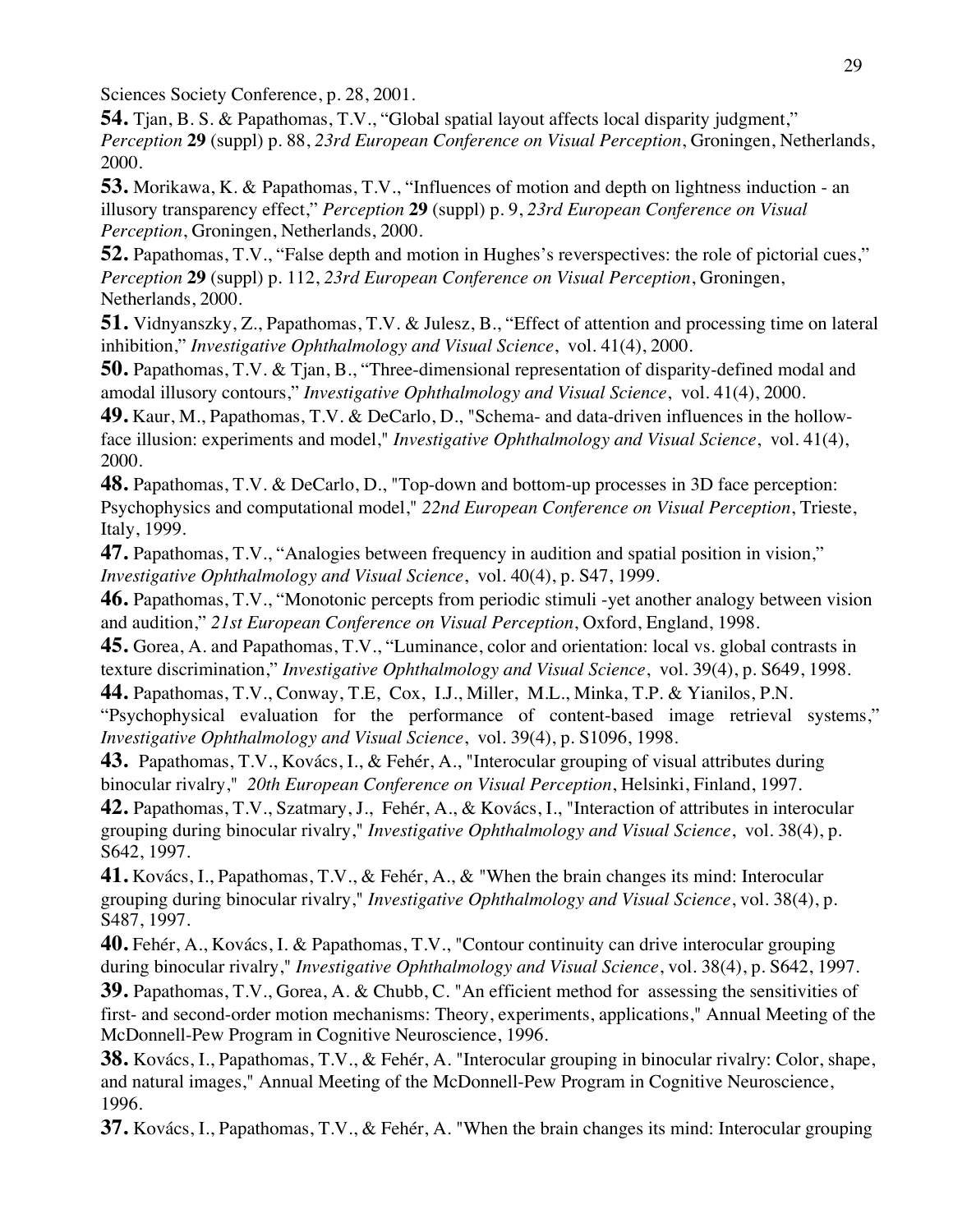during binocular rivalry," *Society for Neuroscience Annual Meeting*, 1996.

**36.** Papathomas, T.V., Gorea, A., & Fehér, A. "Attending to attributes in double-conjunction texture segregation: the role of color, luminance, and orientation," *Investigative Ophthalmology and Visual Science*, p. S528, 1996.

**35.** Yang, M., Papathomas, T.V., Kovács, I., & Julesz, B. "No fusion in reverse-color polarity stereograms: Symmetries in luminance and color contributions," *Investigative Ophthalmology and Visual Science*, p. S284, 1996.

**34.** Papathomas, T.V., Fehér, A. Julesz, B., & Zeevi, Y.Y. "Interactions of monocular and cyclopean forms and the role of depth in the Ebbinghaus illusion." *18th European Conference on Visual Perception*, Tubingen, Germany, August 1995; *Perception*, vol. 24 suppl, p. 31, 1995.

**33.** Ramanujan, K.S. & Papathomas, T.V. Grouping in sparse reverse-contrast static flow (Glass) patterns," *Investigative Ophthalmology and Visual Science*, p. S477, 1995.

**32.** Papathomas, T.V., Gorea, A. & Chubb, C. "Separate 1st-order and 2nd-order motion systems or a single motion system?" *Invest. Ophthalmology and Visual Science*, p. S51, 1995.

**31.** Papathomas, T.V., Gorea, A., & Chubb, C. "One or multiple motion systems?" *17th European Conference on Visual Perception*, Eindhoven, the Netherlands, Sept. 1994; also in Perception, vol. 23 suppl, p. 61, 1994.

**30.** Papathomas, T.V., Ramanujan, K.S. and Gorea, A. "Reverse grouping in texture: Fourier and non-Fourier mechanisms," *Investigative Ophthalmology and Visual Science*, 35, p. 1667, 1994.

**29.** Ramanujan, K.S., Papathomas, T.V. and Gorea, A. "Double opponency model for texture segregation," *Investigative Ophthalmology and Visual Science*, 35, p. 1667, 1994.

**28.** Gorea, A. and Papathomas, T.V., "'Slow' and 'fast' motion systems respectively infringe and respect the 'similarity principle' tested with color- and luminance-defined stimuli," *Investigative Ophthalmology and Visual Science*, 34, p. 1054, 1993.

**27.** Ramanujan, K.S., Papathomas, T.V., Gorea, A. & Julesz, B., "Similarities between motion perception and texture grouping," *Invest. Ophthalmology and Visual Science*, 34, p. 1237, 1993.

**26.** Papathomas, T.V., Kovács, I. and Huang, J. "Similarity vs. covariance in motion, depth and static flow (Glass) patterns," *Investigative Ophthalmology and Visual Science*, 34, p. 786, 1993.

**25.** Gorea, A., Kovács, I. and Papathomas, T.V., "Against a 'covariance metric' for motion perception: Chromatic and luminance information do not combine," Annual Meeting of the Optical Society of America, 1992.

24. Papathomas, T.V. & Gorea, A., "Texture segregation with 'double conjunctions' of attributes: A quantitative approach," *Investigative Ophthalmology and Visual Science*, 33, p. 959, 1992.

**23.** Gorea, A. and Papathomas, T.V., "Double-opponency in multi-attribute texture discrimination," *Investigative Ophthalmology and Visual Science*, 33, p. 1356, 1992.

**22.** Gorea, A. and Papathomas, T.V., "A model for texture segregation with color, luminance and shape," *Ophthalmic and Physiological Optics*, vol. 12, p. 87, 1992.

**21.** Gorea, A. and Papathomas, T.V., "Generalized contrast operator for texture segregation," Annual Meeting of the Optical Society of America, Nov. 1991; also in *OSA Technical Digest*, Vol. 17, p. 135, 1991.

**20.** Kovács, I., Papathomas, T.V. and Julesz, B., "Interaction of color and luminance in stereo perception," Annual Meeting of the Optical Society of America, Nov. 1991; also in *OSA Technical Digest*, Vol. 17, p. 202, 1991.

**19.** Gorea, A. and Papathomas, T.V., "A computational model for texture segregation," presented at the *14th European Conference on Visual Perception*, Vilnius, Lithuania, 1991.

**18.** Ramanujan, K.S., Nowakowski, R.S. and Papathomas, T.V., "From biological objects to biological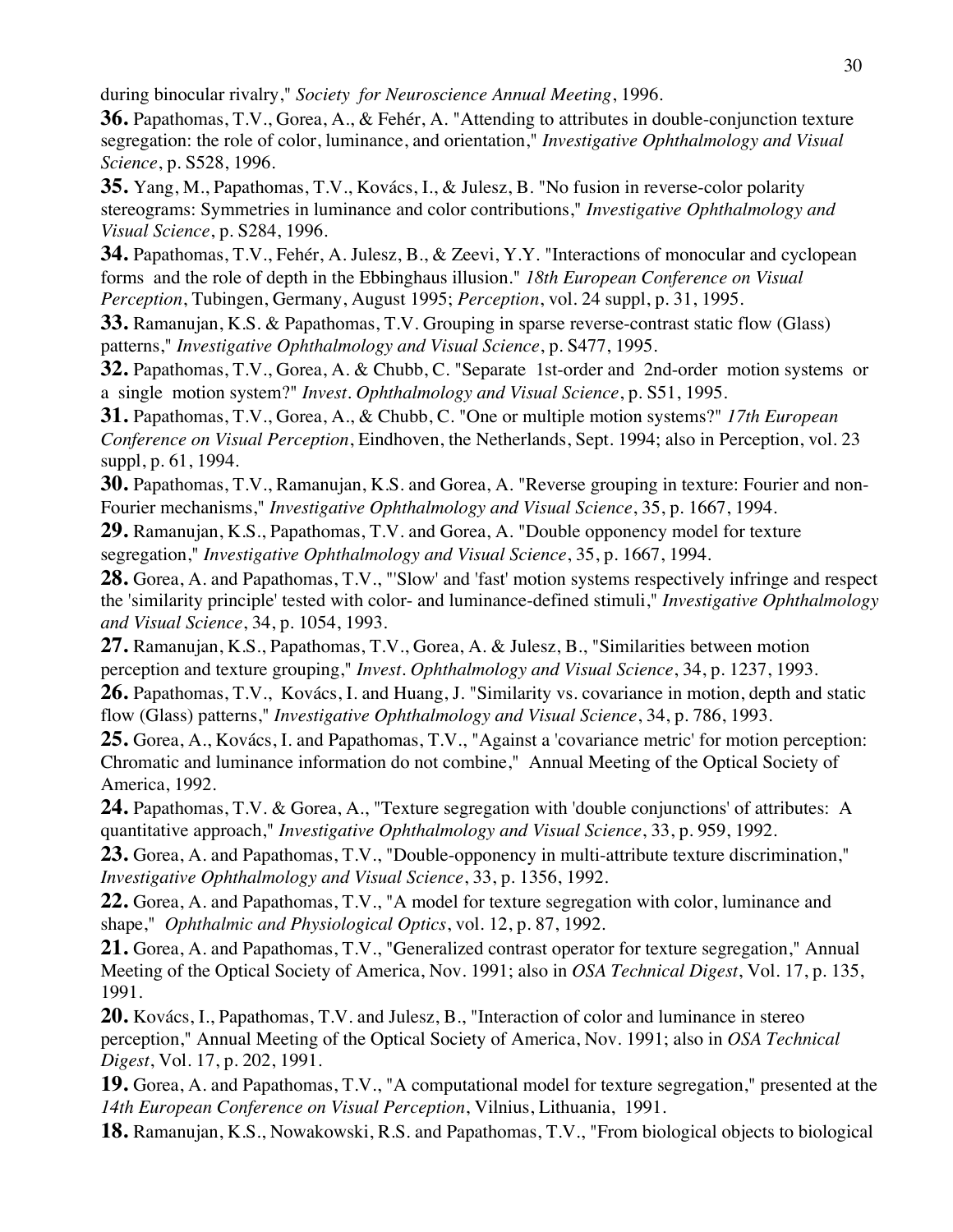structure: A method for generating an average shape," *2nd International Conference on Industrial and Applied Mathematics*, 1991, p. 173.

**17.** Papathomas, T.V., Gorea, A. and Julesz, B., "Link between textural grouping and visual search for the conjunction of color and orientation," *Investigative Ophthalmology and Visual Science*, 32, p. 1039, 1991.

**16.** Gorea, A., Papathomas, T.V. and Julesz, B., "Stimuli for studying multi-attribute texture formation," presented at the *13th European Conference on Visual Perception*, Paris, Sept. 1990; also in *Perception*, Vol. 19, No. 4, p. 336.

**15.** Papathomas, T.V. and Oliveri, R., "Einstein's face/latent square," *Computer Graphics,* vol. 24, 1990, p. 22.

**14.** Papathomas, T.V., Gorea, A. & Julesz, B., "Juxtaposition of orientation, luminance and polarity in perceptual grouping," *Investigative Ophthalmology and Visual Science*, vol. 31, p. 105, 1990.

**13.** Gorea, A., Lorenceau, J., Bagot, J.D. and Papathomas, T.V., "Color-based motion perception may be stronger under equiluminant than under non-equiluminant conditions," *Investigative Ophthalmology and Visual Science,* vol. 31, p. 518, 1990.

**12.** Gorea, A. and Papathomas, T.V., "The role of color and orientation matching in texture discrimination," Annual Meeting of the *Optical Society of America,* October 1989; also in OSA *Techn. Digest* Series, vol. 18, p. 161, 1989.

**11.** Gorea, A., Papathomas, T.V. and Julesz, B., "Color against luminance in motion perception," *European Conference of Visual Perception,* September 1989; also in *Perception,* vol. 18, p. 536.

**10.** Papathomas, T.V., Gorea, A. & Julesz, B., "The strength of color and luminance in eliciting motion perception," *Investigative Ophthalmology and Visual Science,* vol. 30, no. 3, p. 388, 1989.

**9.** Papathomas, T.V. and Gorea, A., "A class of stimuli for studying correspondence in apparent motion," *Ann. Meeting of the Optical Soc. of America,* 1988.

**8.** Gorea, A., and Papathomas, T.V., "A basic asymmetry in motion perception," *European Conf. on Visual Perception,* Sept. 1988; also in *Perception*, vol. 17, A10.

**7.** Julesz, B. & Papathomas, T.V., "Asymmetries in binocular motion perception from disparity and rivalry differences," *Investigat. Ophthalmology and Visual Sci.,* vol. 29, no. 3, 266, 1988.

**6.** Gorea, A. and Papathomas, T.V., "The concept of 'veto'-attributes in motion perception," *Investigative Ophthalmology and Visual Sci.,* vol. 29, no. 3, 265, 1988.

**5.** Papathomas, T.V., Gorea, A., Julesz, B. & Chang, J.J., "The relative strength of depth and orientation in motion perception," *Investigat. Ophth. and Visual Sci.,* vol. 29, no. 3, 401, 1988.

**4.** Papathomas, T.V. and Julesz, B., "A spatio-temporal stereo paradox," *Supplement to Investigative Ophthalmology & Visual Science,* vol. 28, no. 3, 294, 1987.

**3.** Papathomas, T.V. and Weil, G., "Display of multivariable, multidimensional data via stereo animation and texture segregation," *Proc. 17th European Meeting of Statisticians*, 180, 1987.

**2.** Gorea, A. and Papathomas, T.V., "Motion in color-nonoriented and luminance-oriented channels," *Journal of the Optical Soc. of America*, vol. 4, no. 13, 51, 1987.

**1.** Julesz, B. and Papathomas, T.V., "Independent movement channels in stereopsis," *Investigative Ophthalmology and Visual Science,* vol. 26, no. 3, 242, 1985.

# **12.7. TECHNICAL MEMORANDA AT BELL LABORATORIES**

**11.** Papathomas, T.V. and Malah, D., "Experimentally obtained thresholds for a conditional replenishment image sequence coder," *AT&T Bell Labs Techn. Memorandum* 11224-901001-17TM,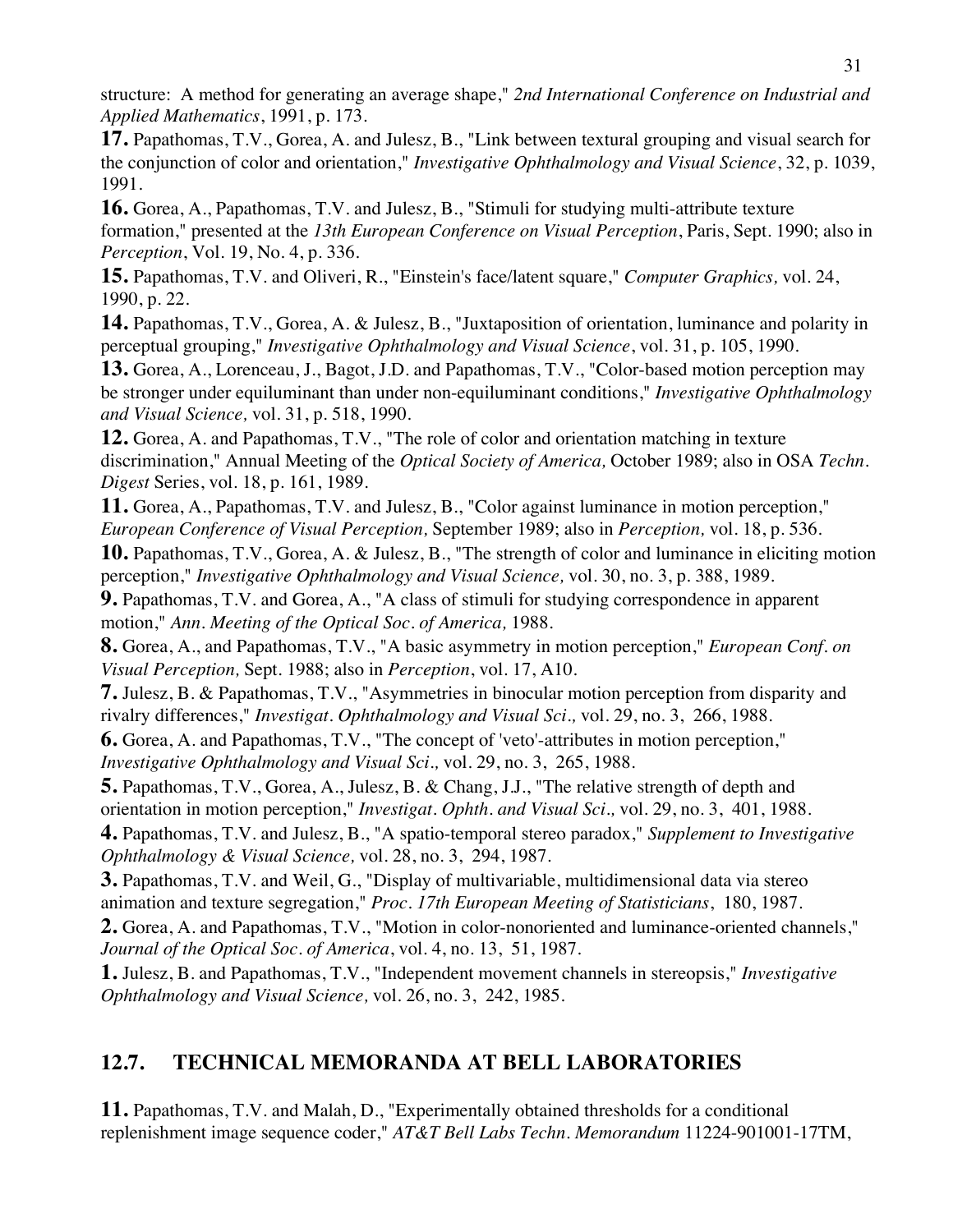Oct. 1, 1990.

**10.** Papathomas, T.V., Gorea, A. and Julesz, B., "Color does resolve ambiguities in apparent motion perception," *Bell Labs. Techn. Mem. 890306*, 1989.

**9.** Gorea, A. and Papathomas, T.V., "Form and surface attributes in motion perception studied with a new class of stimuli: A Basic Asymmetry," *Bell Labs Techn. Memorandum* 11223-870921-2TM, Sept. 21, 1987.

**8.** Papathomas, T.V. and Julesz, B., "Results from benchmark tests for the Connection Machine based on Lie germs and the Mandelbrot Set," *Bell Labs Techn. Memorandum* 11223-861014-03-TM, October 14, 1986.

**7.** Papathomas, T.V. and Julesz, B., "Stereopsis experiments on personal computers," *Bell Labs Techn. Memorandum* 11223-850814-01TM, August 14, 1985.

**6.** Kropfl, W.J. & Papathomas, T.V., "Design and implementation of apparatus for random-dot correlograms on TV projection systems," *Bell Labs Techn. Mem.* 11228-840611-06, May 21, 1984.

**5.** Papathomas, T.V., "The role of depth and animation in depicting complex sets of data in four dimensions," *Bell Labs Techn. Memorandum* 11223-8408151-08TM, August 15, 1984.

**4.** Scuderi, R. and Papathomas, T.V., "Worth of a FIT, Reliability study", Bell Labs Technical Memorandum, case 35701-29, Sept. 15, 1980.

**3.** T. Papathomas, "Theoretical and simulation results for the stability of peak-current controlled converters," Bell Labs Technical Memorandum 80-2425-1, April 17, 1980.

**2.** Papathomas, T.V. and Sutton, J., "Instrumentation for feasibility study on automated administration of power plants," Bell Labs Technical Memorandum, case 202385000, Aug 20, 1979.

**1.** Papathomas, T.V., "Benchmark comparison of some computing systems", Bell Labs Technical Memorandum, case 40492-2, Nov 29, 1977.

# **12.8. COURSE NOTES**

Papathomas, T.V. and Wing, O., "Notes on Self-Paced FORTRAN," printed and sold to students through the Columbia University Bookstore, 1976-1980.

# **12.9. INVITED TALKS**

**76.** Papathomas, T.V. "Career path and current research projects", invited as keynote speaker in the ODASIS (Office for Diversity and Academic Success in the Sciences) High Achiever Workshop, Feb 17, 2017.

**75.** Papathomas, T.V. "3-D Visual Illusions - Their Value in Vision Research", Science Fair, Black River Middle School of Chester, NJ., March 3, 2016.

**74.** Papathomas, T.V. "How We See the World with Our Eyes and Brain," Second Westfield Senior Citizen Center, Westfield, NJ, November 17, 2015.

**73.** Papathomas, T.V. "Depth-Inversion Illusions - Studies in the role of priors/biases in vision", University of Tuebingen, Germany, August 28, 2015.

**72.** Papathomas, T.V. "Science and Art", Kastoria Chamber of Commerce (in Greek), Kastoria, Greece, March 15, 2015.

**71.** Papathomas, T.V. "Science and Art", Archeological Museum of Thessaloniki (in Greek), Thessaloniki, Greece, March 7, 2015.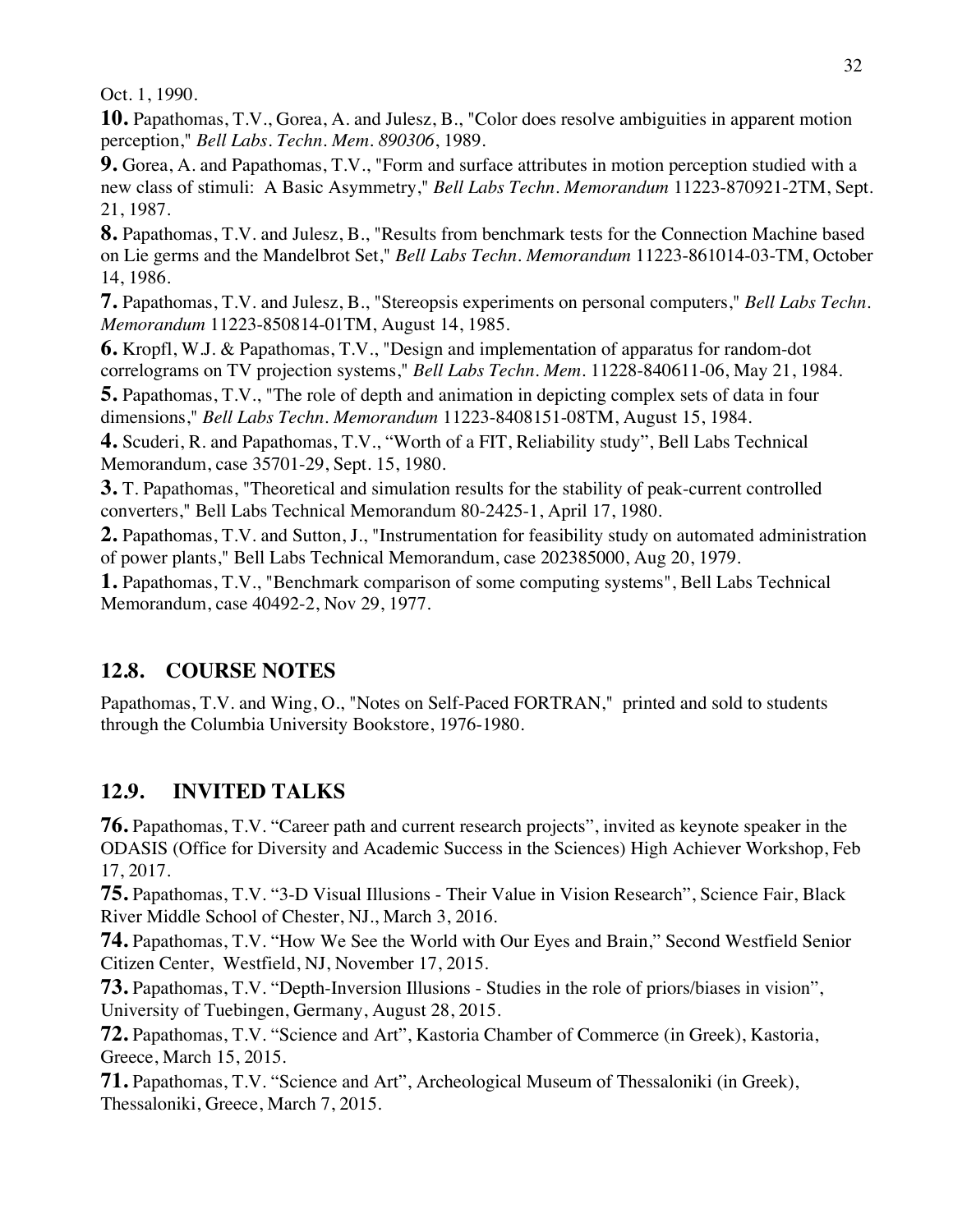**70.** Papathomas, T.V. "3-D visual illusions and pathologies - What they tell us about the brain", Northern New Jersey Junior Science and Humanities Symposium, Busch Student Center, March 25, 2014,

**69.** Papathomas, T.V. "Interactions between Science and Art", Zimmerli Museum of Art at Rutgers University, New Brunswick, NJ, March 3, 2015.

**68.** Invited panelist in panel discussion "The Great Deceiver - Pat–trick Hughes", Flowers Gallery, New York, April 30, 2014.

**67.** Papathomas, T.V. "Interactions of bottom-up and top-down processes in visual perception", Rutgers Center for Cognitive Science "What is Cognitive Science?" Talk Series, Dec 4, 2014.

**66.** Papathomas, T.V. **Vision Sciences Conference Public Lecture**, "Vision Research: Artists Doing Science - Scientists Doing Art," Dali Museum, Saint Petersburg, FL, May 17, 2014.

**65.** Papathomas, T.V. "Perceptual differences between schizophrenia patients and controls," Merial/Sanofi Animal Heath Care, North Brunswick, NJ, June 18, 2013.

**64.** Papathomas, T.V. "Three-dimensional illusions - applications to schizophrenia research," CCNY, Feb 19, 2013.

**63.** Papathomas, T.V. "Depth across scale" served as Respondent for a roundtable discussion on "De-facing the Portrait", Zimmerli Art Museum. May 2, 2012.

**62.** Papathomas, T.V. "Making sense of the senses," Rutgers University School of Arts and Sciences Honors Program, February 15, 2012.

**61.** Papathomas, T.V. "Scary masks and other illusions," RU Step-up for Success & Achievement in Math and Science (AIMS) Learning Community, April 14, 2010.

**60.** Papathomas, T.V. "Top-down influences in perceiving the 3-D structure of faces and scenes," New York University, December 3, 2009.

**59.** Papathomas, T.V. "Illusions, the royal path to brain research," to the new members of the Board of Trustees, Rutgers University, October 23, 2009.

**58.** Papathomas, T.V. "Torn apart: Service and research at Rutgers," Office of Undergraduate Education, Rutgers University, October 23, 2009.

**57.** Papathomas, T.V. "Bottom-up and top-down processes in vision," Douglass Science Institute for Women in Math, Science & Engineering, July 17 2009.

**56.** Papathomas, T.V. "Top-down processes in perception under self motion - A simple model," UCLA, April 15, 2008.

**55.** Papathomas, T.V. "Top-down processes in perception under self motion - A simple model," University of Southern California, April 14, 2008.

**54.** Papathomas, T.V. "A simple model for the role of top-down processes in perceiving stationary and moving objects under self motion," Department of Computer Science, Rutgers University, March 14, 2008.

**53.** Papathomas, T.V. "An explanation of the half-moon illusion," Cognitive Science Club, Rutgers University, November 14, 2007.

**52.** Papathomas, T.V. "Illusory depth and motion of 3-D objects: Do we need top-down processes to explain the illusions?" Sarnoff Research Center, June 15, 2007.

**51.** Papathomas, T.V. "Influences of attention on auditory aftereffects following purely visual adaptation," Rutgers Talk Series on Perceptual Science, April 30, 2007.

**50.** Papathomas, T.V. "Why do reverspectives move under self motion?" invited plenary talk at the Symposium on Art, Perception and Imagination, European Conference in Visual Perception, St. Petersburg, Russia, August 25, 2006.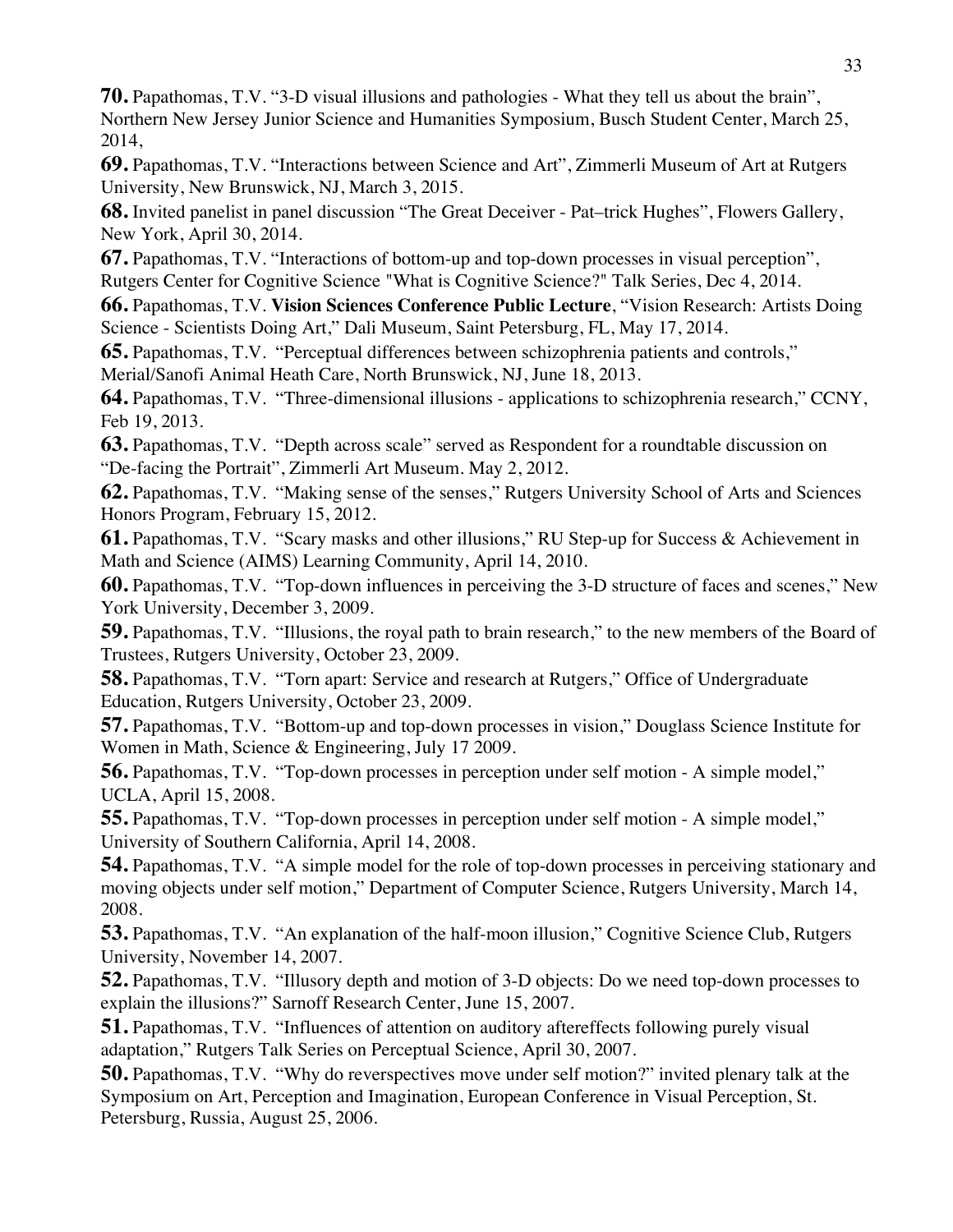**49.** Papathomas, T.V. "Perceiving in three dimensions under egomotion," Miami University, Oxford, Ohio, November 18, 2005.

**48.** Papathomas, T.V. "Illusions in the perception of three-dimensional space," Perception and Action Group, Department of Neurology, Aiginiteion Hospital, Athens National University, Greece, August 12, 2004.

**47.** Papathomas, T.V. "The role of attention in perception: vision, audition, and interactions," Department of Methodology, History and Theory of Science, Athens National University, Greece, March 30, 2004.

**46.** Papathomas, T.V. "Visual illusions: External and internal factors," Department of Methodology, History and Theory of Science, Athens National University, Greece, March 23, 2004.

**45.** Papathomas, T.V. "Vision and the brain: Correlates between perception and structure," Symposium at Athens National University, Greece, March 16, 2004.

**44.** Papathomas, T.V. "Bottom-up and top-down influences in perceiving 3-D stimuli," Symposium for Prof. D. M. Regan's retirement at York University in Toronto, June 2003.

**43.** Papathomas, T.V. "Depth reversals with facial and non-facial stimuli," Vision Colloquium Series, Department of Brain and Cognitive Sciences, MIT, April 18, 2003.

**42.** Papathomas, T.V. "Stages of rivalry: binocular, mono-stereo, ambiguous-figure, and depthreversal rivalries. The role of top-down processes," invited talk, Perceptual Ambiguity and Binocular Rivalry Workshop, San Miniato, Italy, 2002.

**41.** Papathomas, T.V. "Cognitive factors in reverse depth and motion percepts," Brown University, Providence, R.I. March 18, 2002.

**40.** Papathomas, T.V. "Why do Hughes's reverspectives move?" joint talk with Patrick Hughes, Rutgers University, NJ, April 10, 2000.

**39.** Papathomas, T.V. "Interaction of top-down and bottom-up mechanisms in vision - Case study: Hughes's reverspectives," invited lecture at CAIP Center for Advanced Information Processing, Rutgers University, NJ, April 6, 2000.

**38.** Papathomas, T.V. "A tool for studying the interaction of top-down and bottom-up mechanisms: learning effects and inter-observers differences," invited lecture at Bell Laboratories, Murray Hill, NJ, March 22, 2000.

**37.** Papathomas, T.V. "Illusory depth and motion percepts in Patrick Hughes's reverspectives," invited lecture at NEC Research Institute, Princeton, NJ, Feb 7, 2000.

**36.** Papathomas, T.V. "Fourier and non-Fourier motion pathways," invited lecture at State University of New York, New York, October 7, 1999.

**35.** Papathomas, T.V. "One common or separate motion pathways? Evidence from a universal equiluminance technique," invited lecture at Vanderbilt University, Nashville, Tennessee, April 27, 1999.

**34.** Papathomas, T.V. "Cognitive penetrability of early vision," invited lecture at NEC Research Institute, Princeton, NJ, Nov 3, 1998.

**33.** Papathomas, T.V. "Interaction between schema-driven and data-driven mechanisms in vision," invited lecture at NEC Research Institute, Princeton, NJ, Oct 3, 1998.

**32.** Kovács, I., Papathomas, T.V. and Fehér, A. "When the brain changes its mind: normal and abnormal aspects of binocular rivalry," Annual Meeting of the McDonnell-Pew Program in Cognitive Neuroscience, June 1998, Montreal, Canada.

**31.** Papathomas, T.V. "Psychoanatomy in vision: Cutting the brain without a knife," invited talk in Rutgers Center for Cognitive Science lecture series "What is Cognitive Science?" Rutgers University, October 17, 1996.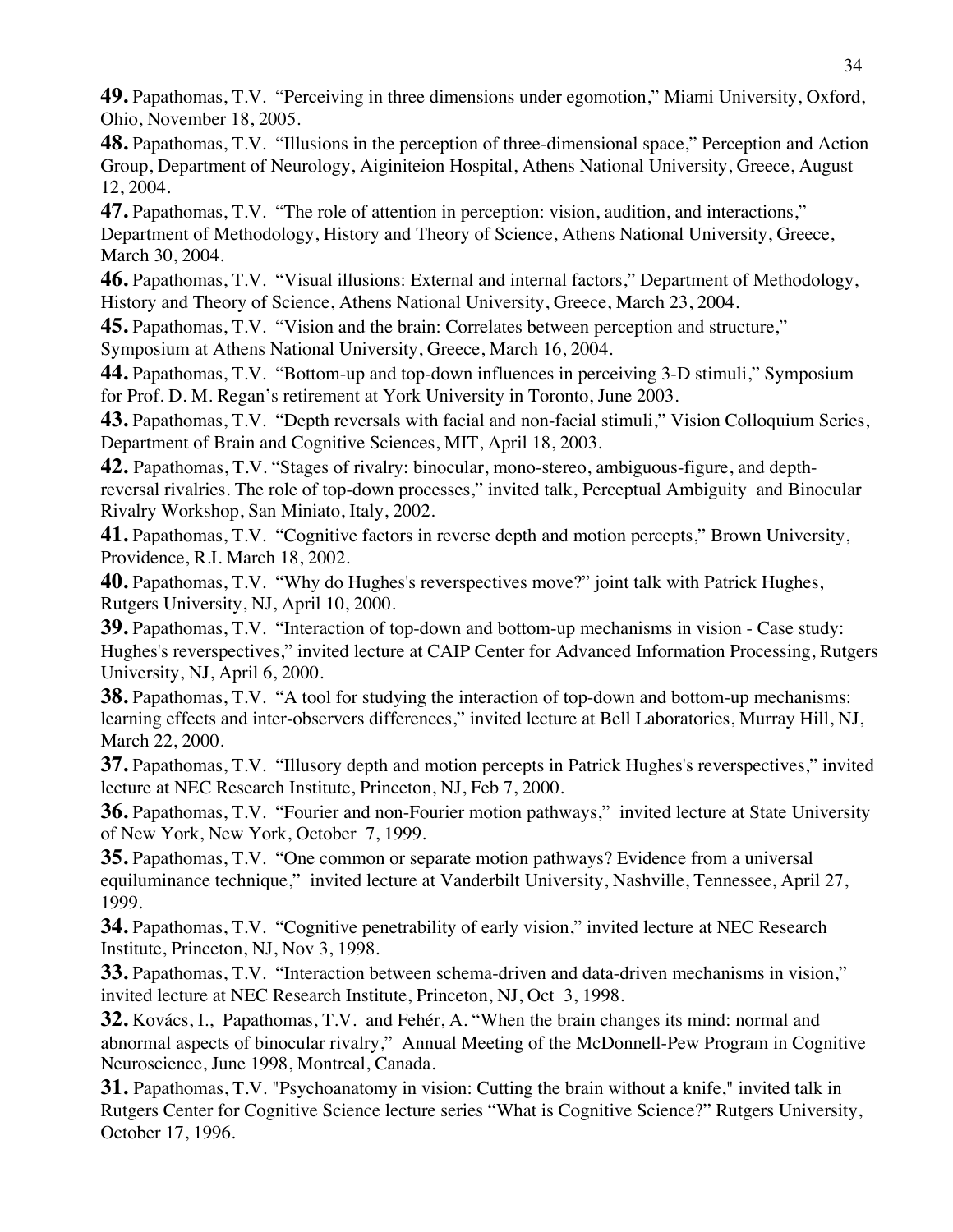**30.** Papathomas, T.V. "An efficient technique for assessing the relative sensitivities of 1st-order and 2nd-order motion: Theory and applications," invited lecture at Boston University, June 5, 1996.

**29.** Papathomas, T.V. "The role of chromatic and luminance signals in texture segregation," invited lecture at NEC Research Institute, Princeton, NJ, May 7, 1996.

**28.** Papathomas, T.V. "Color as a carrier of motion: Psychophysics, modeling, and image processing," invited lecture at Lucent Technologies Bell Labs, April 9, 1996.

**27.** Papathomas, T.V. "Separate processing of monocular and cyclopean forms?" invited lecture at the Rutgers University Series on Human and Computer Vision, Sept 18, 1995.

**26.** Papathomas, T.V. "Interaction of color and luminance in stereopsis," invited lecture at the University of Patras, Patras, Greece, August 11, 1995.

**25.** Papathomas, T.V. "Toward an integrated model of biological motion perception," invited lecture at NEC Research Institute, Princeton, NJ, July 12, 1995.

**24.** Papathomas, T.V. "1st-order and 2nd-order motion," invited lecture at Rutgers University, Newark Campus, May 8, 1995.

**23.** Papathomas, T.V. "Psychophysical evidence for separate motion pathways," invited lecture at New York University, April 14, 1995.

**22.** Papathomas, T.V. "Fourier and non-Fourier motion mechanisms: Experiments and computational models," invited lecture at AT&T Bell Labs, April 13, 1995.

**21.** Papathomas, T.V. "Psychoanatomical studies on motion pathways in the visual system," invited lecture at the University of Pennsylvania, March 30, 1995.

**20.** Papathomas, T.V. "A unified approach to the perception of notion, stereo, and static flow (Glass) patterns," Rutgers Series in Vision, November 11, 1994.

**20.** Papathomas, T.V. "Experiments and models for 1st- and 2nd-order motion," invited lecture at the University of Patras, Patras, Greece, September 14, 1994.

**19.** Papathomas, T.V. "Computational models for Fourier and non-Fourier motion mechanisms," invited lecture at Rene Descartes University, Paris, France, August 31, 1994.

**18.** Papathomas, T.V. and Ramanujan, K.S., "Texture segregation model based on human performance", AT&T Bell Laboratories, August 4, 1994.

**17.** Papathomas, T.V. "A computational model for motion mechanisms, incorporating chromatic and luminance inputs," invited lecture at the Nippon Electric Company (NEC) Research Institute, Princeton, N.J., March 19, 1993.

**16.** Papathomas, T.V. "Visual motion mechanisms: The role of color and luminance," invited lecture in Neurobiology course 761-556, Dr. Robin Davis coordinator, Rutgers, Feb 17, 1993.

**15.** Papathomas, T.V. "Two distinct visual motion mechanisms revealed by experiments with color and luminance," invited lecture in Biomedical Engineering Seminar Series, Dr. George Shoane coordinator, Rutgers University, March 1, 1993.

**14.** Papathomas, T.V. and Gorea, A., "Texture segregation model illustrated with color, luminance and orientation defined stimuli," New York University, November 22, 1991.

**13.** Papathomas, T.V., "Psychophysical experiments on motion and texture perception," University of Medicine and Dentistry of New Jersey, Piscataway, NJ, October 5, 1991.

**12.** Papathomas, T.V., "A unified class of stimuli for the perception of motion, texture and depth," Bristol University, Bristol, England, July 10, 1991.

**11.** Papathomas, T.V., "Multi-attribute stimuli for motion, texture and stereo perception," Rene Descartes University, Paris, France, July 1, 1991.

**10.** Papathomas, T.V., "Perception of motion, texture and depth," Department of Psychology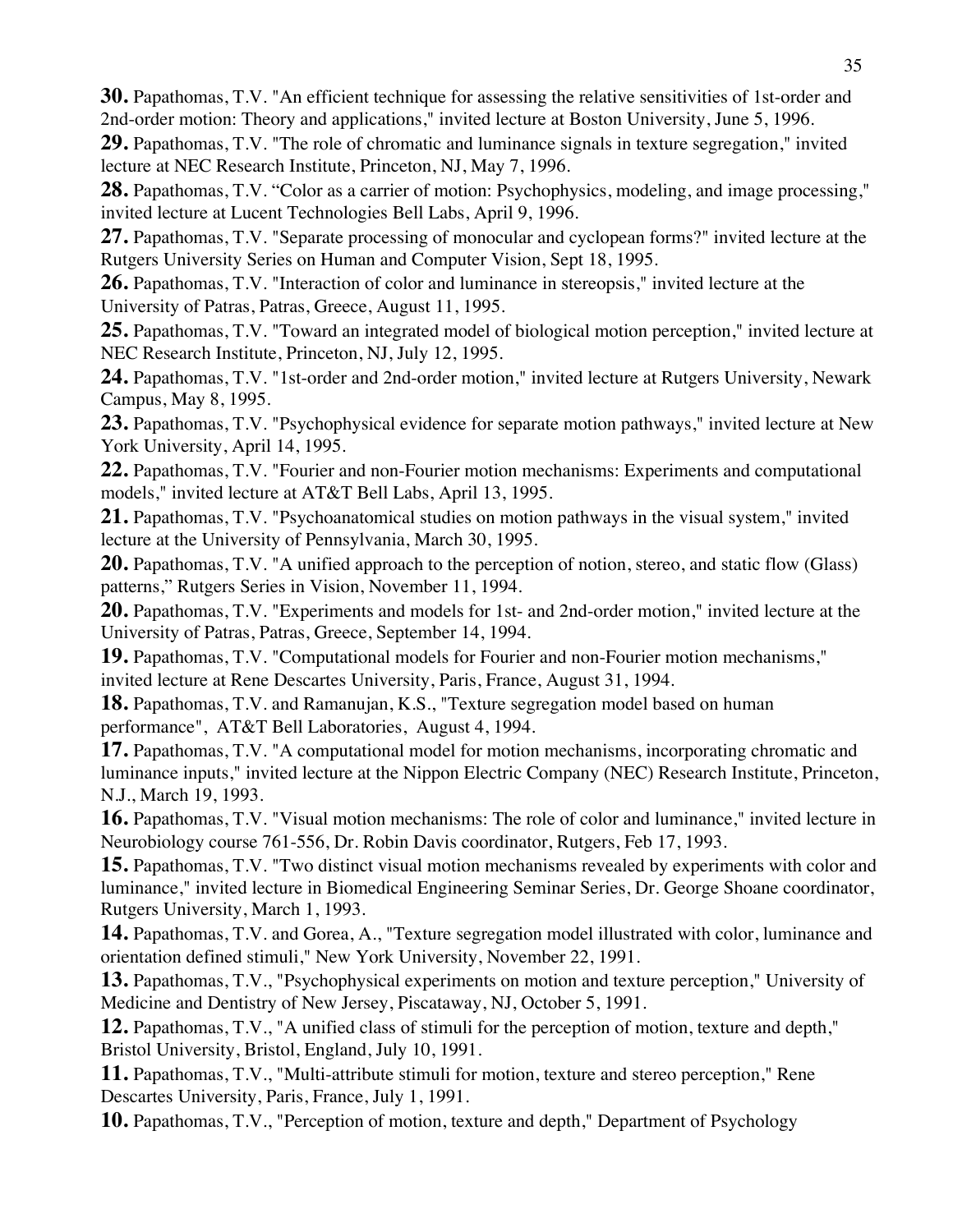Colloquium Series, Rutgers University, Piscataway, NJ, April 10, 1991.

**9.** Papathomas, T.V., "The role of visual attributes in the perception of motion, texture and depth," University of Massachusetts at Lowell, March 13, 1991.

**8.** Papathomas, T.V., "On motion and depth perception - random-dot autostereograms," Ontario Science Center, Toronto, Canada, March 4, 1991.

**7.** Papathomas, T.V., "Experiments and models in motion perception," Biomedical Engineering Seminar, Rutgers University, Piscataway, NJ, September 18, 1989.

**6.** Papathomas, T.V., "Human and machine vision," Morristown Science Center Tour at AT&T Bell Laboratories, November 7, 1987.

**5.** Papathomas, T.V., "Influence of color and orientation on perceived motion," AT&T Bell Laboratories, September 17, 1987.

**4.** Papathomas, T.V., "Computers and vision," KRIKOS Conference on Artificial Intelligence, University of Pennsylvania, Philadelphia, PA, May 17, 1986.

**3.** Papathomas, T.V., "From human vision to machine vision," KRIKOS Symposium on Artificial Intelligence, held at the National Technical University, Athens, Greece, November 28, 1986.

**2.** Papathomas, T.V., "Human/Machine visual interaction," Image Analysis and Vision Research Colloquium, AT&T Bell Laboratories, April 23, 1986.

**1.** Papathomas, T.V., "Analysis, simulation and modeling of switching converters," IEEE Section, Athens, Greece, January 9, 1981.

# **12.10. JOURNAL EDITORIALS, BIOGRAPHIES, COMMENTARIES**

**7.** Papathomas, T.V. Commentary on April Gornik's color woodblock print "Charente," (1988), for the "Water" exhibit at the Jane Voorhees Zimmerli Art Museum, September 2010.

**6.** Griggs, J. (2010) "Windows to the mind," *New Scientist*, September 18, 2010, 34-39.

**5.** Papathomas, T.V. "Science of illusion," in Poulton, G. (2010) "The art of illusion," *Centurion Magazine*, January 2010, 37-40.

**4.** Papathomas, T.V. & Phillips, F. *Foreword* in Bela Julesz's book *Foundations of Cyclopean Perception*, MIT Press, 2006.

**3.** Papathomas, T.V. "Biographical Memoir for Bela Julesz," *American Philosophical Society Proceedings*, December 2005.

**2.** Papathomas, T.V., "Guest Editorial, Special Issue on Computational Approaches to Perceptual Problems in Imaging", International Journal of Imaging Systems and Technology, 7, 63-64, 1996.

**1.** Papathomas, T.V., "Binocular vision and stereopsis," in Early Vision and Beyond, Papathomas, T.V. editor-in-chief, (associate editors: C. Chubb, A. Gorea, E. Kowler), MIT Press, Cambridge, MA, pp. 1- 3, 1995.

# **13. U.S. PATENTS**

**3.** Ebert, H.K., Jr., Menkes, H.E., Papathomas, T.V. and Venkatram, C.R., "Option protocol arrangement for stored program rectifier controller," U.S. Patent #4,633,412, December 30, 1986.

**2.** Papathomas, T.V. and Scuderi, R. "Rectifier control system for a DC power plant system," U.S. Patent #4,451,773, May 29, 1984.

**1.** Boros, V.B., Giacopelli, J.N. and Papathomas, T.V., "Average current controlled switching regulator utilizing digital control techniques," U.S. Patent #4,309,650, January 5, 1982.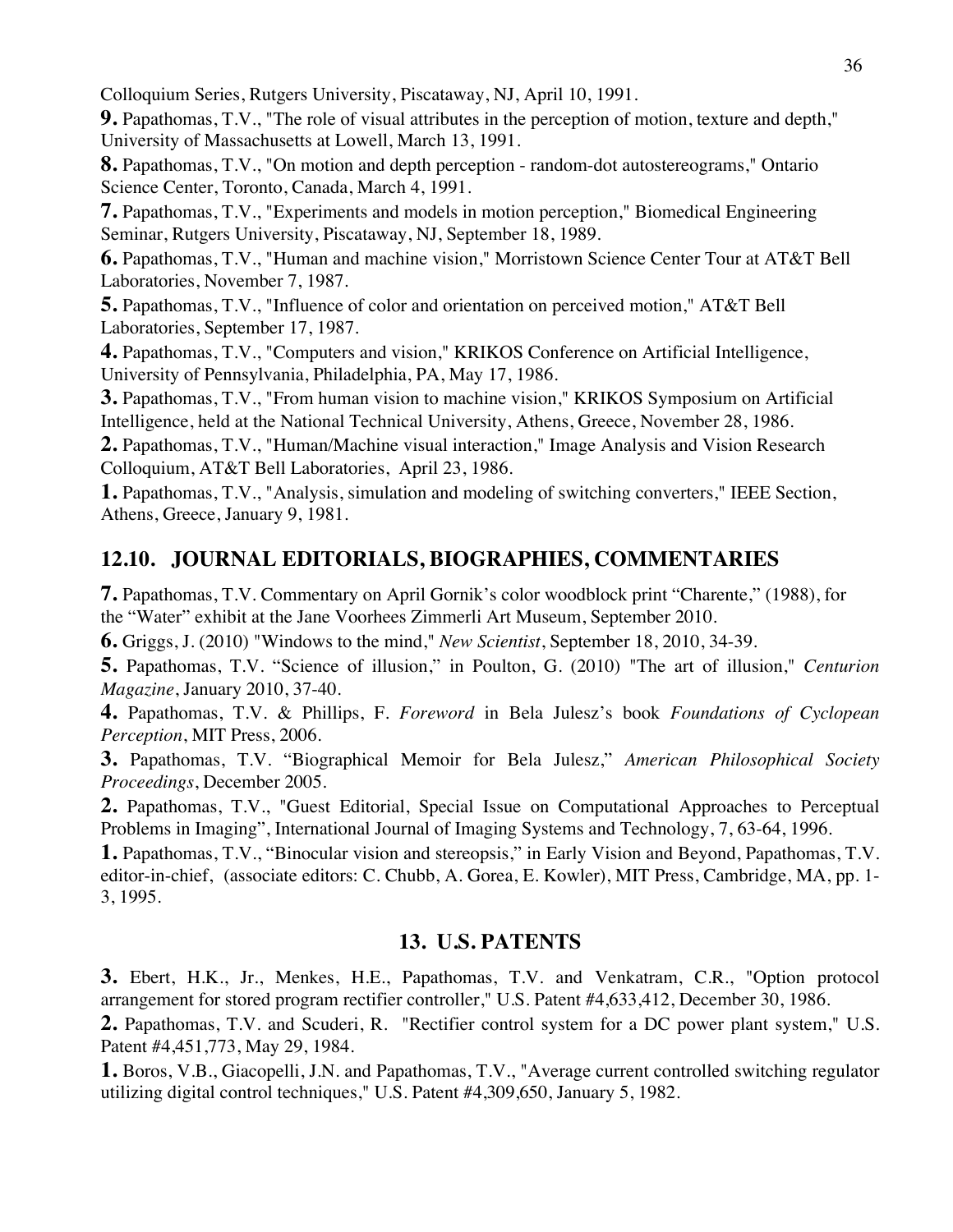# **14. EXHIBITS IN SCIENCE MUSEUMS, SCIENCE MEETINGS, INTERNET**

**11.** Papathomas, T.V. YouTube video on three-dimensional face visual illusion

(http://www.youtube.com/watch?v=0QgoX78q-0Y) has had more than 515,000 visits.

**10.** Interviewed by Christina Kotlar, at the *Be Film Underground 3-D Film Festival* on April 30, 2009:

http://web.mac.com/christina.k/FilmFestivalreViews/Podcasts/Entries/2009/5/4\_EPISODE\_64\_BE\_FILM\_Cl osing\_Night\_at\_the\_Film\_Festival.html

**9.** Papathomas, T.V. "Bistable figure/ground reversing stimuli" Invited exhibit in "Perceptual Relativity," Science Museum at the Fleischmann Planetarium of the University of Nevada, Reno. Prof. Michael A. Webster, curator, 2007 (http://www.osa-

opn.org/Content/Departments/education.aspx).

**8.** Papathomas, T.V. "Proper-/reverse-spectives – 'Paper-thin reality' ", selected for presentation at the Vision Sciences Conference Demo Night, May 8, 2007, Sarasota, FL.

**7.** Papathomas, T.V. & Gorea, A. "Now you see it, now you don't; or don't you?" Exhibit in "Thresholds: Limits of Perception", an exhibition of works by artists and scientists, New York Arts Biennial 1997, Eighth Floor Gallery, New York City , N.Y., October 14-25, 1997. Featured in the October 10, 1997 issue of the *Rutgers Focus*.

**6.** Papathomas, T.V. & Julesz, B., "Random-dot autostereogram, barrier-strip autostereography technique," on display at the Ontario Science Centre, Ontario, Canada, summer 1992 - present.

**5.** Papathomas, T.V., "Multiple-mirror system to exhibit stereo pairs," on display at the Liberty Science Center, Jersey City, NJ, installed January 1993 for permanent exhibit.

**4.** Papathomas, T.V., "Random-object stereogram," on display at the Liberty Science Center, Jersey City, NJ, installed January 1993 for permanent exhibit.

**3.** Papathomas, T.V. and Julesz, B., "Multiple-plane random-dot stereogram," on display at the Liberty Science Center, Jersey City, NJ, installed January 1993 for permanent exhibit.

**2.** Papathomas, T.V. and Julesz, B., "Chromatic random-dot autostereogram," on display at the Children's Museum of Manhattan, 1989-1991.

**1.** Gorea, A. & Papathomas, T.V., "ECVP 90 - Logo Couleur," displayed as the official logo of the 1990 European Conference on Visual Perception, Paris, France. The logo was issued in a limited series of 280 prints.

# **15. STUDENT RESEARCH/DESIGN PROJECTS**

**• Sophia Lovoulos,** (High School sophomore) research in ability to engage volition in inverting the perceived depth of 3-D objects, summers 2016, 2017.

**• Yuan Li,** Computer Science Junior, programming 3-D models of faces and scenes, conducting experiments with human subjects, academic year 2016-2017.

- **Andres Alvarez**, Senior Design Project, Department of Biomedical Engineering, 2015-2016.
- **Benjamin Maas**, Senior Design Project, Department of Biomedical Engineering, 2015-2016.
- **Joseph Vero**, Senior Design Project, Department of Biomedical Engineering, 2015-2016.
- **Daniel Cai**, Senior Design Project, Department of Biomedical Engineering, 2015-2016.
- **Jason Krasnits,** CS undergraduate, design of 3D faces and objects (Summer 2015)

• **Alistair Kapadia** (High School sophomore), research in role of cognitive influences on perception of 3D objects and faces, summers 2015, 2016.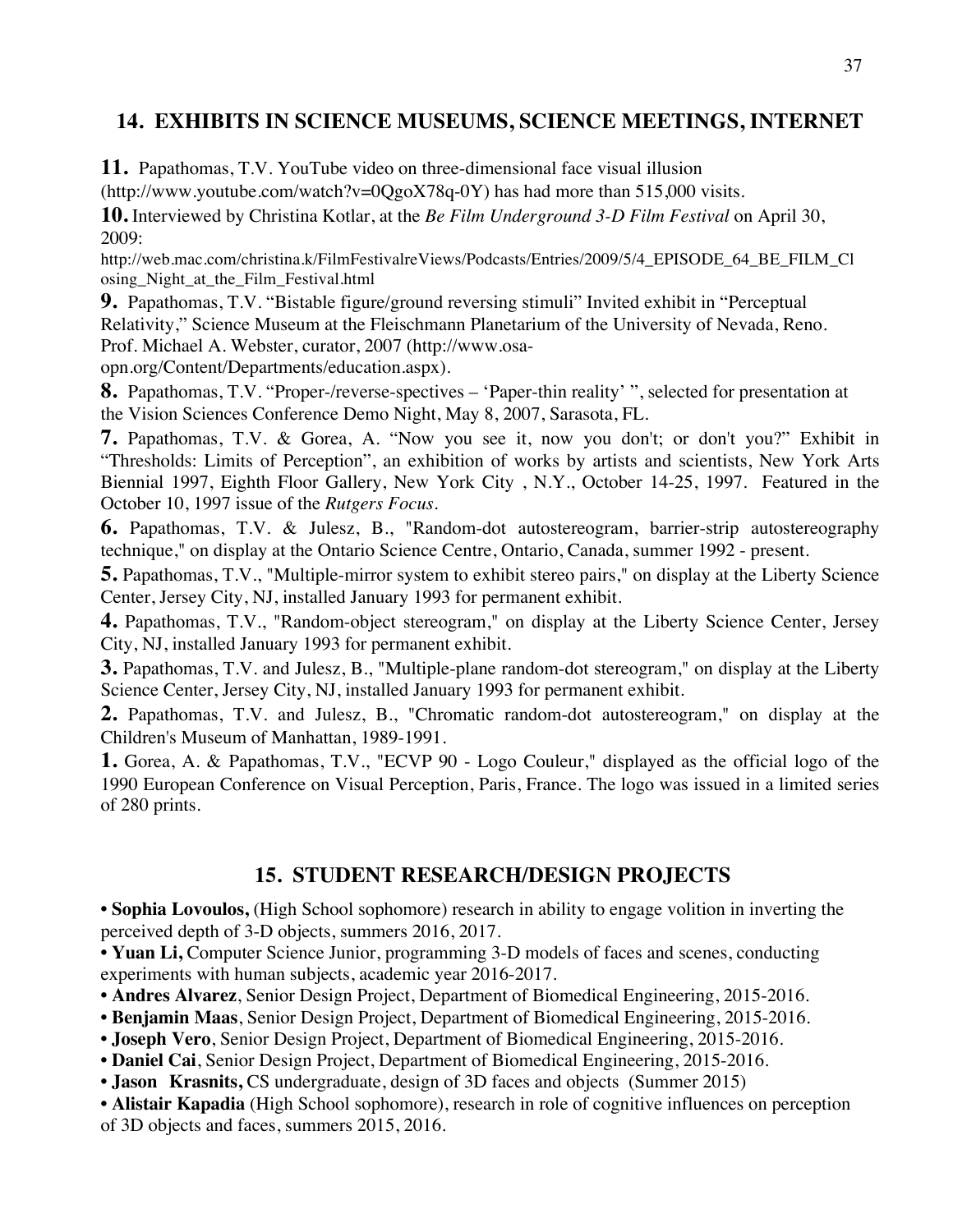• **John Papayanopoulos,** (Georgia Tech undergraduate Mechanical Engineering student), research in design of 3D animations (Summers 2014, 2015)

- **Eriq Pettway,** Undergraduate in Work-study program, construction of physical stimuli, 2014-2016.
- **Ushma Majmudar**, BME junior, perspective gradients in scenes, Spring 2015.
- **Ron Falkowski**, Senior Design Project, Department of Biomedical Engineering, 2013-2014.
- **Siddhi Pathak**, Senior Design Project, Department of Biomedical Engineering, 2013-2014.
- **Rihab Sadik,** Senior Design Project, Department of Biomedical Engineering, 2013-2014.
- **Leo Kozachkov,** Physics undergraduate, human versus scrambled masks, Fall 2013.

• **Geetika Baghel**, undergraduate, SAS Cell Biology and Neuroscience, role of relative size in scene perception, academic year 2011-2012.

• **Jay Ravaliya**, Senior Design Project, Department of Biomedical Engineering, 2012-2013.

**• Chiu, Kenneth**, Senior Design Project, Department of Biomedical Engineering, 2012-2013.

**• Mark Theiler,** SoE Undergraduate in Work-study program, construction of physical stimuli, 2013- 2014.

• **Jay Ravaliya**, undergraduate, Department of Biomedical Engineering, 2011-2012.

- **Anuja Sarwate,** BME freshman, projects on size constancy and convexity bias, 2012-2015.
- **Polina Yanovich**, Graduate student, SAS Computer Science, summer 2012

• **Arielle S. Yeshua**, undergraduate, SAS Psychology, research in role of perspective in depth inversion, Spring 2011, Fall 2012.

- **Daniel Moritz,** BME sophomore, role of shadows in scene perception, Fall 2011.
- **Upasana Natarajan,** Cognitive Neuroscience undergraduate, role of texture in faces, Spring 2011.

• **Nicholas Baker** (Johns Hopkins University undergraduate student), research in role of perspective in depth inversion and the Ames window illusion (Summers 2011, 2012)

• **Andrew Ng** (High School senior, part-time research, #2 National US chess champion for under 21), summers 2011, 2012.

• **Vanja Vlajnic**, Psychology Department undergraduate, projects on reverspectives and hollow masks, role of features in depth-inversion illusion, human versus alien faces, Fall 2009-Fall 2013.

• **Jordan Ash,** BME undergraduate, project on depth perception under self-motion, collaborating with James Hughes, Fall 2009 – Fall 2010.

• **Anna Zalokostas**, Psychology undergraduate, projects on perceptual differences between schizophrenia patients and healthy controls, 2010-2011.

• **Michael Marks** (University of Maryland undergraduate student), research in 3-D perception of faces and scenes (Summers 2008, 2009, 2010, 2011)

• **James Hughes**, Senior Design Project, "Cost Effective Head Tracking System for Implementation of Virtual Stimuli", Department of Biomedical Engineering, 2010-2011.

• **Marek Gacki**, Senior Design Project, "Cost Effective Head Tracking System for Implementation of Virtual Stimuli", Department of Biomedical Engineering, 2010-2011.

• **Philip Smith** (Marquette University senior) and **Dianna Rodriguez** (Rutgers undergraduate), **research** in comparing recognition of melodies, images and sentences in the presence of noise (Summer 2009)

• **James Hughes,** undergraduate Biomedical Engineering: project on depth perception, Summer 2009, 14:125:489 for Fall 2009, Special Problems in BME 14:125:492:P1 for Spring 2010, Independent Study in Psychology, 01:830:391:01 for Spring 2010.

**• Ms. Idimma (Cherish) Madu,** Research in Psychology, 12:830:495:01, Spring 2009.

• Ms. Idimma (Cherish) Madu, Research in Psychology, 12:830:495:01, Fall 2008.

• **Parth Sheth,** High School junior, research in 3-D perception, Summer 2008.

• **Babette Hammerling,** sophomore in the School of Environmental & Biological Sciences, Honors Research Tutorial, Fall 2008.

• **Aleksandra Sherman,** undergraduate: "Recognition of images, melodies and sentences" Fall 2008,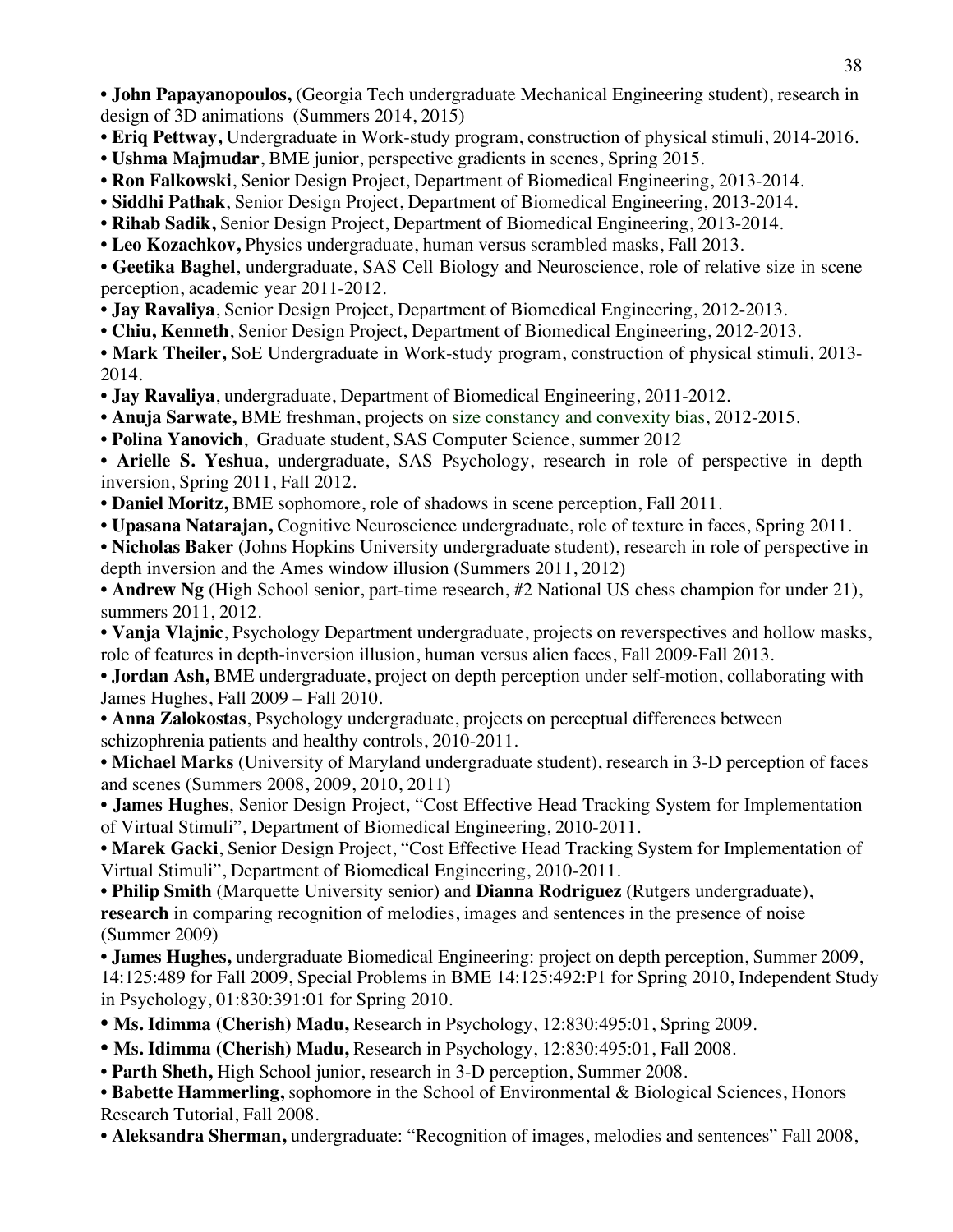01:090:493: 01, Honors Interdisciplinary Thesis.

• **Anton Shcherbakov,** undergraduate: Summer 2008 project on the perception of auditory and visual stimuli, following Spring 2008 Byrne First-Year Seminar on Perceptual Science (01:090:101, section 51).

**• Mr. Murtaza Naqvi,** Special Problems in Biomedical Engineering, "Design of apparatus for auditory/visual experiments", course 14:125:492, Spring 2008.

**• Ms. Aleksandra Sherman,** Research in Cognitive Science, "The role of angle polarity and perspective in perceiving 3-D objects", course 01:185:495, Fall 2007.

**• Mr. Scott Selikoff,** Independent Study in Cognitive Science, "Auditory search: pitch direction, timbre, and conjunctions", course 16:185:699, Fall 2007.

**• Mrs. Marina Malysheva,** Independent Study in Cognitive Science, "The role of color and luminance in conjunctive visual search", course 16:185:699, Fall 2007.

**• Ms. Hirza Gonzales**, Senior Design Project, "Computer Aids to Treat Vertigo", Department of Biomedical Engineering, Fall 2006 - Spring 2007.

**• Mr. Henry Uzochukwu**, Senior (Psychology major, CS minor), Department of Psychology, taking a 5-credit Research in Psychology course, 01:830:495, Fall 2005.

**• Mr. Mikhail Lapin and Ms. Becky Chase,** BME seniors, advisor in Senior Design project, course 14:125:402, Spring 2005.

**• Ms. Parizad Bilimoria** (undergraduate, Brandeis University, recommended to work with me by Prof. Robert Sekuler). Summer research internship under Brandeis's program: The role of cognitive processes in three-dimensional shape representation, summer 2001.

• Ms. Wonyeong Sohn (grad. Psychology student) Ph.D. graduate: Independent research projects on the role of attention in the motion aftereffect, 2000-2004.

**• Ms. Lisa Bono** (undergraduate, Douglass) summer research internship under Program SUPER: "The role of cognitive processes in reverspectives," 2000, 2001; her poster was selected for presentation in an international undergraduate research Conference, in Brazil, November 2001.

• **Ms. Manpreet Kaur,** graduate student in Department of Biomedical Engineering, "Computer-based control of rotary platform for experiments in object perception," Certificate in Cognitive Science, summer 1999.

• **Mr. John Szatmary** (undergraduate Electrical and Computer Engineering student): Projects on binocular rivalry, summer 1996 - 1998 (with I. Kovács).

• **Ms. Amy Rosenthal** (grad. Biomed. Eng. student) Doctoral candidate: Independent research projects on computational models of motion mechanisms in the brain, Spring 1994 - 1996 (also advisor for M.S. thesis, defended July 1996).

• **Mr. James W. McGowan** (grad. Psychology student) Doctoral candidate: Independent research projects on Fourier and non-Fourier motion mechanisms, 1994-1996.

• **Ms. Ming Yang** (grad. Biomed. Eng. student): Independent research projects on chromatic and luminance stereopsis mechanisms in the brain (advisor for M.S. thesis, defended April, 1996).

• **Ms. Ebony Brooks** (undergraduate. Douglass College student) Summer research internship under Program SUPER: Influences of global structure on lightness induction, summer 1996.

• **Ms. Sejal Shah** (undergraduate. NJIT) Summer internship under OMUSP (Office of Minority Undergraduate Science Programs): Searching through pictorial databases, summer 1996.

• **Ms. Tiffany Conway** (undergraduate, Douglass) Summer research internship under Program SUPER: The role of selective attention in texture segregation, summers 1995, 1996, 1997; won a Douglass College Summer Research Stipend of \$1,000 for the project of 1997.

• **Dr. K.S. Ramanujan** Primary advisor for post-doctoral training, "The role of collinearity in motion and in textural grouping." This competitive post-doctoral fellowship was awarded for a year (Sep 1994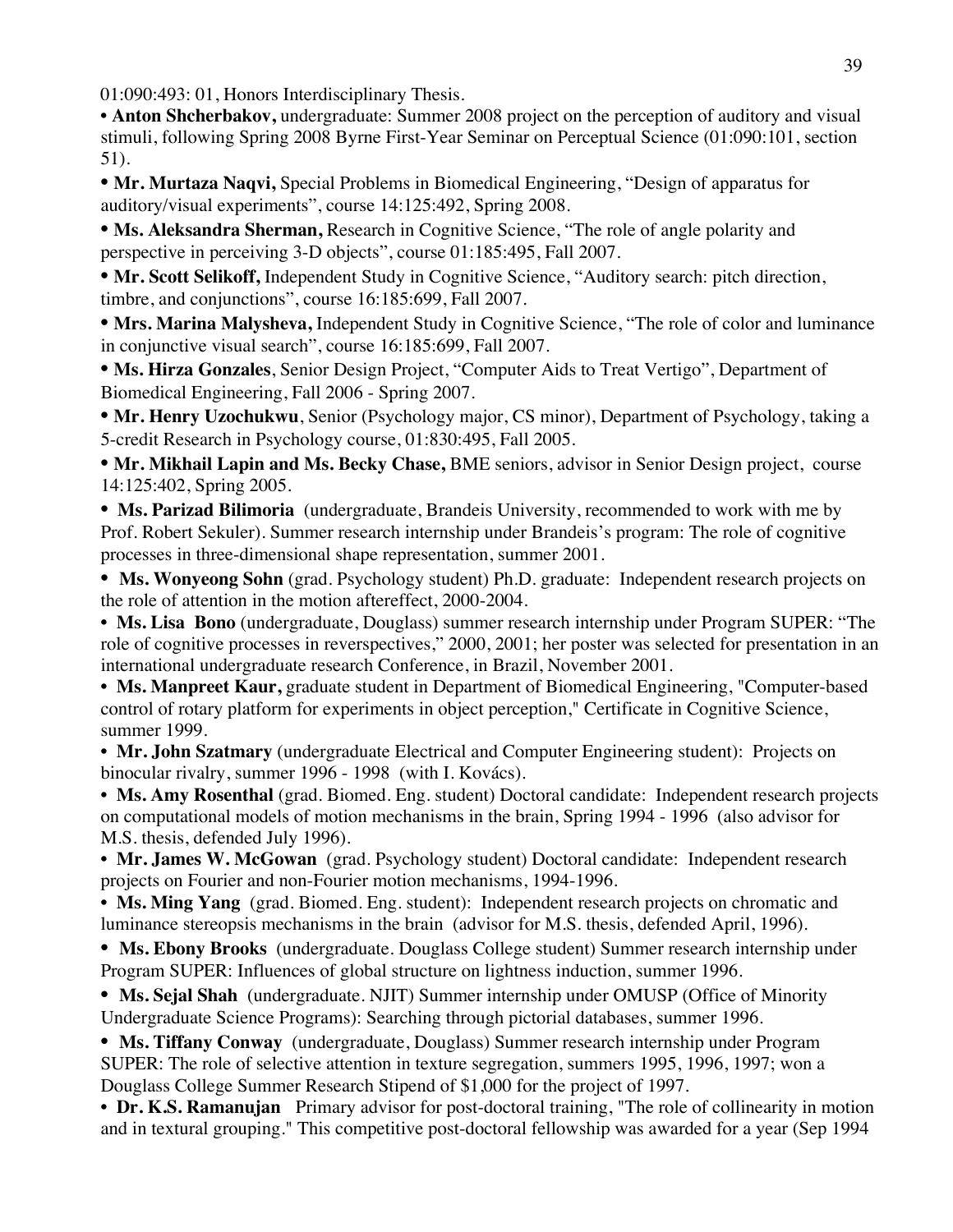- Aug 1995), following approval of our joint proposal by the Fight for Sight research division of Prevent Blindness America.

• **Co-supervised Prof. C. Chubb's students** during his two-year leave (1994-1996) from the Dept. of Psychology at Rutgers: 1) Andrew Griffiths, Ph.D. candidate 2) Three M.S. candidates (James W. McGowan, Jong-Ho Nam, Jae-Hoon Cheong).

• **Mr. Edward Z. Chen** (undergraduate. Biochem. Eng. student) Worked with me under a Research Experience for Undergraduates (REU) award from NSF (summer 1993).

• **Mr. Orlando Lopez** (undergraduate. Electr. & Comput. Eng. student) Worked with me under a Research Experience for Undergraduates (REU) award from NSF (summer 1992).

• **Ms. Junqing Huang** (grad. Biomed. Eng. student) Worked with me on research projects in human vision(Jan. 1992-June 1993).

• **Mr. K.S. Ramanujan** (grad. Biomed. Eng. student) Defended his Ph.D. thesis with me, in September 1994, on texture and motion perception and modeling (Sept 1991-Sept 1994).

• **Mr. R. Chronister, M.D.** (grad. Biomed. Eng. student) Master's Thesis: Systematic study of deficiencies in visual perception in neuropathological cases (May 1990-Dec 1993).

**• Ms. Pratima Bhoj-Kavde,** (grad. Biomed. Eng. student) Independent research project, co-sponsored by Prof. R. Nowakowski of the University of Medicine and Dentistry of NJ on shape averaging of biological objects using wavelets (April 1991-May 1993).

• **Mr. K.S. Ramanujan** (grad. Biomed. Eng. student) Independent research project, co-sponsored by Prof. R. Nowakowski of the University of Medicine and Dentistry of NJ on the differences in shape of the corpus callosum in males/females and right-/left-handed persons (April 1990-May 1991).

• **Ms. Judy Flannery** (undergraduate. Psych. student) Independent research project on the role of color and orientation in texture processing (Jan.-Dec 1991).

**• Ms. Stacey Hawkins** (grad. Biomed. Eng. student) Independent research project on the role of color and orientation in texture processing (Jan.-May 1990).

• In the summers of 1986, 1987, and 1989 I sponsored and supervised independent research projects under the Summer Research Program (SRP) of Bell Laboratories.

1986: **Sarah Chodrow** worked on displaying VLSI data (see Publications).

1987: **Bill Etienne** worked on displaying computer-aided tomographic image data.

1989: **Krishna McCay** conducted experiments for a motion image coder.

# **16. MEMBERSHIP IN THESIS AND POST-DOC COMMITTEES**

• Jocelyn Mitchell - De Pew, "Complex and color pattern visual evoked potentials in controls and multiple sclerosis patients" (Prof. Tzanakou), Ph.D. May 1990.

• Tim Dasey, "Unsupervised global optimization in the formation of a neural network: Application to the classification of handwritten digits and visual evoked potentials," (Prof. Tzanakou), Ph.D., October 1991.

• George Kontaxakis, "A simulation study of the expectation-maximization algorithm for image reconstruction in positron emission tomography," (Prof. Tzanakos), M.S., October 1992.

• Sotiris Pavlopoulos, "Design and performance evaluation of a high-resolution small-animal PET scanner using Monte Carlo techniques," (Prof. Tzanakos), Ph.D., Oct 1992.

• Scott Marchese "An evaluation of reconstruction methods for time-of-flight assisted positron emission tomography," (Prof. Tzanakos), M.S. 1992.

• Nicholas Cottaris "Multi-neuronal studies in the optic tectum of the frog, *rana pipiens,*" (Prof. Tzanakou), M.S., May 1992.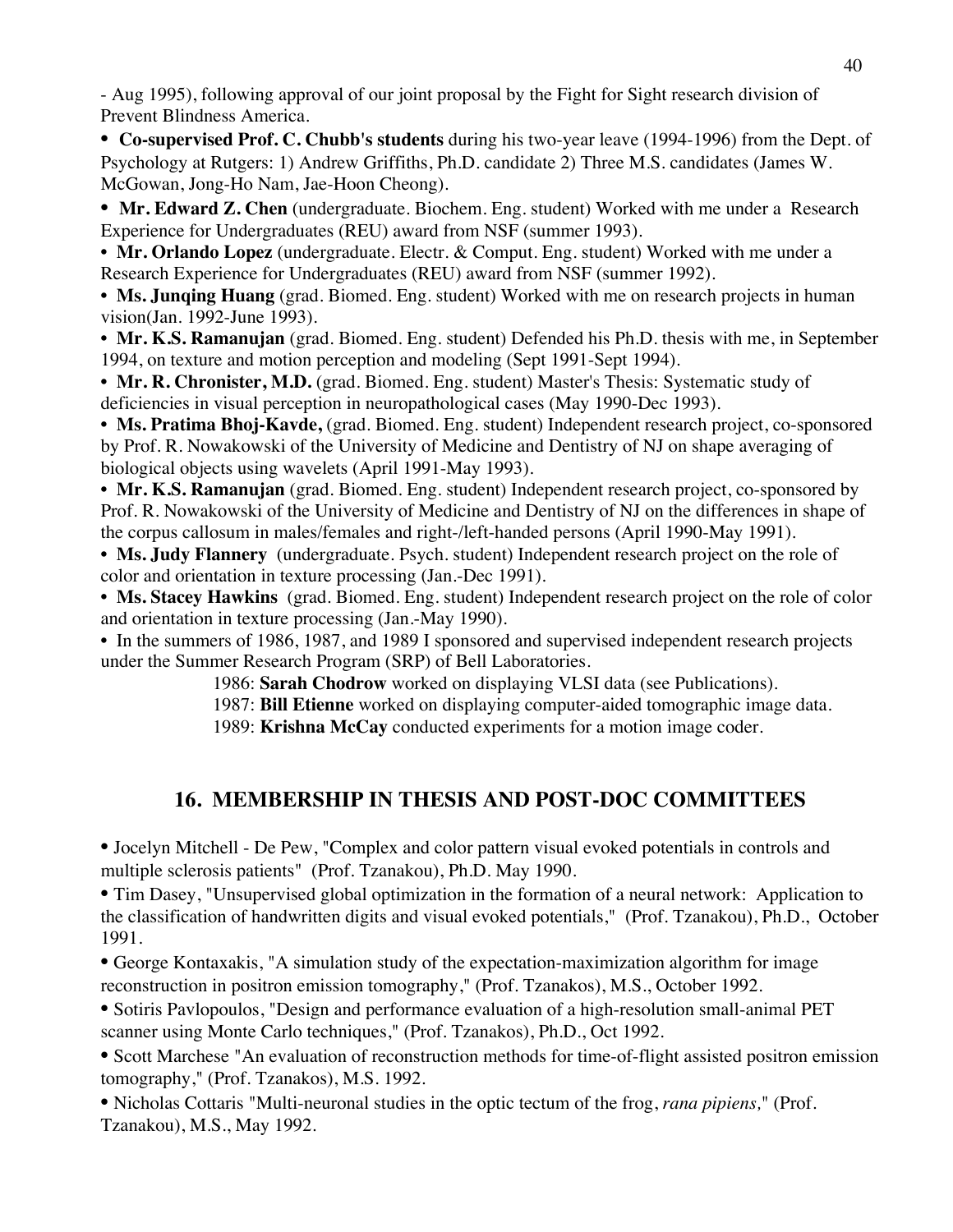• Paul DeCosta, "A robust procedure for the analysis of images of networks," (Prof. Dunn), M.S., 1992.

• John Tardy, "X-ray image standardization by 3D projective invariants," (Prof. Dunn), M.S., 1992.

• Edward Ciaccio "Representation and comparison of sample distributions for biomedical signal pattern recognition", (Prof. Dunn), Ph.D., October 1993.

• John Ostuni "Use of registration potential in transmission image registration", (Prof. Dunn), Ph.D., October 1993.

• Elizabeth Fisher, "Registration of 3D surfaces from structured light images", (Prof. Dunn), Ph.D., proposal October 19, 1993.

• Francis Phan, "Speaker identification through wavelet multiresolution decomposition and alopex," (Prof. Tzanakou), M.S., April 1994.

• Reviewer of B.S. Rubenstein's Ph.D. thesis for the Weizmann Institute of Science, April 1994**.** Title: "Image gradients and performance asymmetries in early vision."

• Stacey Hawkins-Gwydir, "Non-rigid motion analysis of the growth cone using deformable contours," (Prof. Dunn), Ph.D., April 1994.

• Reates K. Curry, "Human visual processing for machine vision," (Profs. Wilder & Shoane), Ph.D., October 1994.

• Junqing Huang, "A procedure for automatic 3-D reconstruction of network structured microscopy," (Prof. Dunn), M.S., Dec 5, 1994.

• James W. McGowan, "Modeling a Second Texture-Defined Motion Channel", (Prof. Chubb, Psychology), M.S., April 1995.

• Jae-Hoon Cheong, "Mechanisms for second order motion defined by texture contrast and by texture flicker rate," (Prof. Chubb, Psychology), M.S., April 1995.

• Jong-Ho Nam, "Two independent mechanisms mediate discrimination of IID textures varying in mean luminance and contrast," (Prof. Chubb, Psychology), M.S., April 1995.

• George Kontaxakis, "Maximum likelihood image reconstruction in positron emission tomography: Convergence characteristics and stopping rules," (Prof. Tzanakos), Ph.D., Oct.1995.

• Alex Kononov, "SPIN theory and the indeterminate scale problem," (Prof. Hadani, Psychology), M.S., December 1995.

• Scott A. Adler, "Selective integration of perceptual information in infant memory," (Prof. Rovee-Collier, Psychology), Ph.D., October 1995.

• Jonathon Phillips ""Representation and registration in face recognition and medical

imaging," (Prof. Y. Vardi, Statistics) Ph.D. in Operations Research, January 1996.

• Ray Iezzi, "Biofeedback modulation of human visual evoked potentials," (Prof. Tzanakou), M.S., April 1996.

• Jerry Chen, "Depth Mapping in Image Registration," (Prof. Dunn), M.S., October 1996.

• Dan Bahcall, "Interference when attending to two nearby stimuli," (Prof. E. Kowler, Psychology), M.S., December 1996.

• Cynthia Nakatani-Yoshie Enderwick, "Two approaches in the automated classification of mammograms: global versus local scale feature extraction," (Prof. Tzanakou), M.S., May 1997.

• Jennifer L. Hamilton, "Neural network simulation of temporal gradient associated with memory loss in Alzheimer's disease," (Prof. Tzanakou), M.S., May 1997.

• Sergey Aleynikov, "A database image management system with automated classification of retinal hemorrhage damage," (Dr. E. Tzanakou), M.S., May 1997.

• Junqing Huang, "A generalized method of analyzing three-dimensional information of micrographs," (Prof. Dunn), Ph.D., October 1997.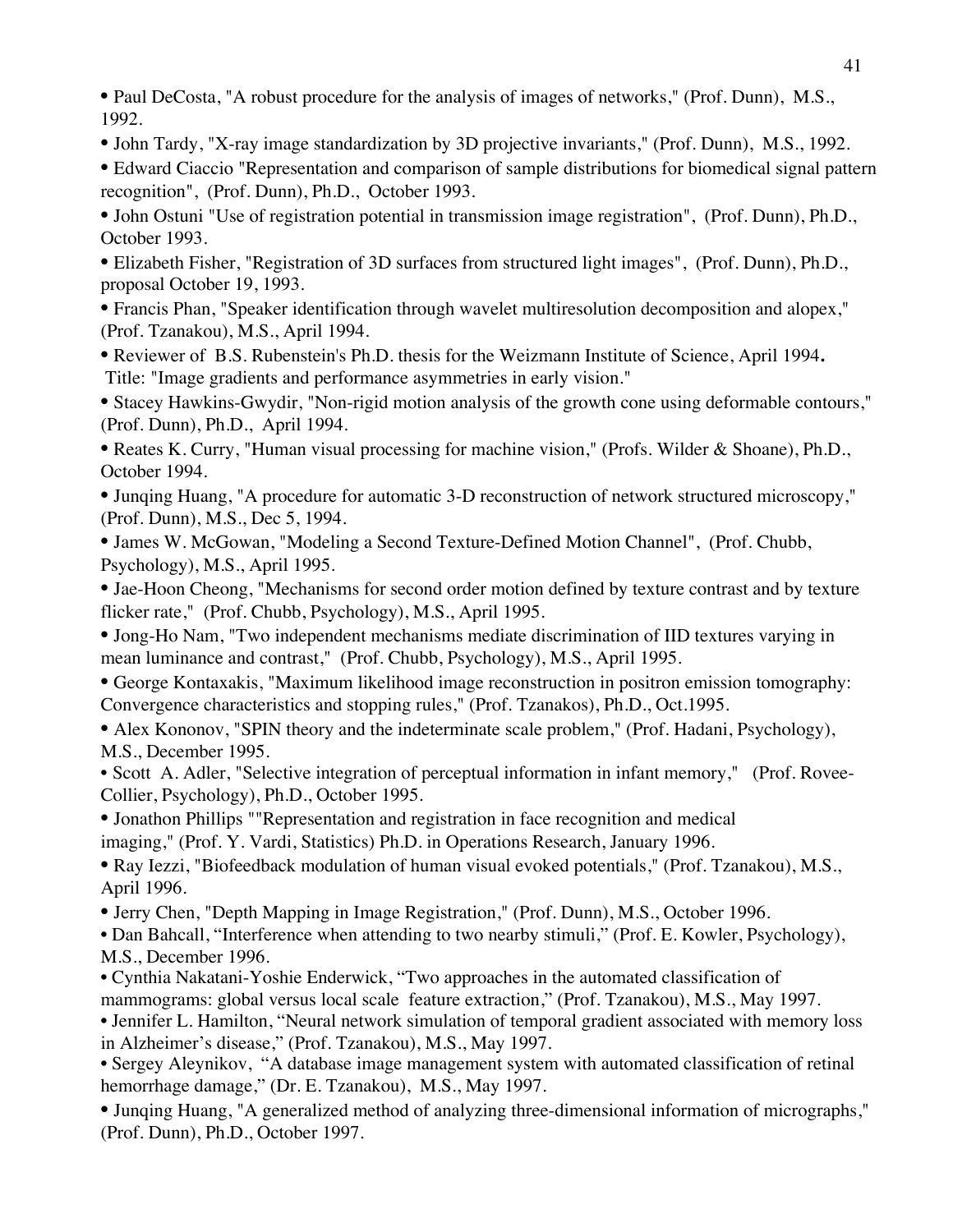• Dave Melcher, M.S. thesis committee, "Shape, surfaces and saccades" (Prof. E. Kowler), Spring 1998.

• Yasemin Munevver Akay, "Analysis of fetal heart rate variability during labor using wavelet and neural networks: A feasibility study," (Prof. E. Tzanakou), Ph.D., January 1999.

• Polly Tremulet, committee member for Ph.D. qualifying exams (Prof. J. Feldman), Spring 1999.

• Dan Bahcall, committee member for qualifying exams and Ph.D. thesis defense (Prof. E. Kowler), Ph.D., Summer 1999.

- Dave Melcher, committee member for Ph.D. qualifying exams (Prof. E. Kowler), Spring 1999.
- Claudia Mello-Thoms, committee member for Ph.D. proposal (Prof. Dunn), October 1999.

• Shuifang Wu, "A real-time machine vision system for leukocyte counts with differential" (Prof. J. Wilder), M.S., Dec 1999.

• Claudia Regina Mello-Thoms "An Analysis of Perception Errors Through Image Structure", (Prof. Dunn), PhD, September 15th, 2000.

• Ms. Akiza Boddie-Willis "Myelination of the frontal lobe in children with and without brain pathologies," (Prof. Dunn), M.S., September 2001.

• Wei Lin, "A networked microscope server for distance learning" (Prof. J. Wilder), M.S. defended May 2001.

• Dhanraj Vishwanath, "Localization of objects in eye movements and perception" (Prof. Kowler), Ph.D. awarded October 2002.

• Timothy Gersch, "Dynamic allocation of attention during the execution of sequences of saccades" (Prof. Kowler), M.S. 2003.

- Elizabeth Uyeda, "A Visual Evoked Potential Study of the Effects of Attention on Spatially Random Noise" (Prof. Tzanakou), Ph.D., defended March 2003.
- Brett DeMarco, "A Multi-Resolution Analysis Of The Effect Of Face Familiarity On Human Event Related Potentials" (Prof. Tzanakou), M.S. thesis defended November 6, 2006.
- Aleksandra Sarcevic, (Prof. Lesk), Ph.D. qualifying exam committee, Information and Library Studies, March 2007.

• Kristina Denisova, "Apparent Motion and Shape Perception" (Prof. Singh), Ph.D. qualifying exam committee, November 2007.

• Erica Briscoe, "Shape Perception" (Prof. Feldman), Ph.D. qualifying exam committee, November 2007.

• Marina Malysheva, (Prof. Gwizdka), Ph.D. qualifying exam committee, Information and Library Studies, April 2008.

• Jamie Joseph, (Prof. Steven Silverstein), Ph.D. qualifying exam committee, Summer 2010.

• Elio Santos, (Prof. Eileen Kowler) M.S. thesis committee, "Anticipatory smooth eye movements in response to global motion", September 2010.

• A.K. Najeebullah Chowdhury (Prof. Anant Madabhushi), M.S. thesis committee, "Concurrent segmentation of the prostate on MRI and CT via linked statistical shape models for radiotherapy planning", July 26, 2011.

• Lyn Ma, (Prof. Manish Singh), Honors thesis committee, Spring 2013.

• Jamie Joseph, (Prof. Steven Silverstein), Ph.D. thesis proposal committee, Summer 2011; defended June 12, 2013.

- Sung-Ho Kim, (Prof. Feldman, Psychology), Ph.D. thesis defended, September 2011.
- Yuwen Zhang, 2011, (Prof. Tzanakou), Ph.D. thesis proposal, September 14, 2011.
- Steven A. Cholewiak (Prof. M. Singh, Psychology), Ph.D. Quals, Fall 2011.
- Alex Brunfeldt (Prof. W. Craellius, BME), M.S. Thesis defense, "Quantification and Analysis of
- Upper-extremity Hemiparesis Using a Novel Human-Computer Interface," December 2011.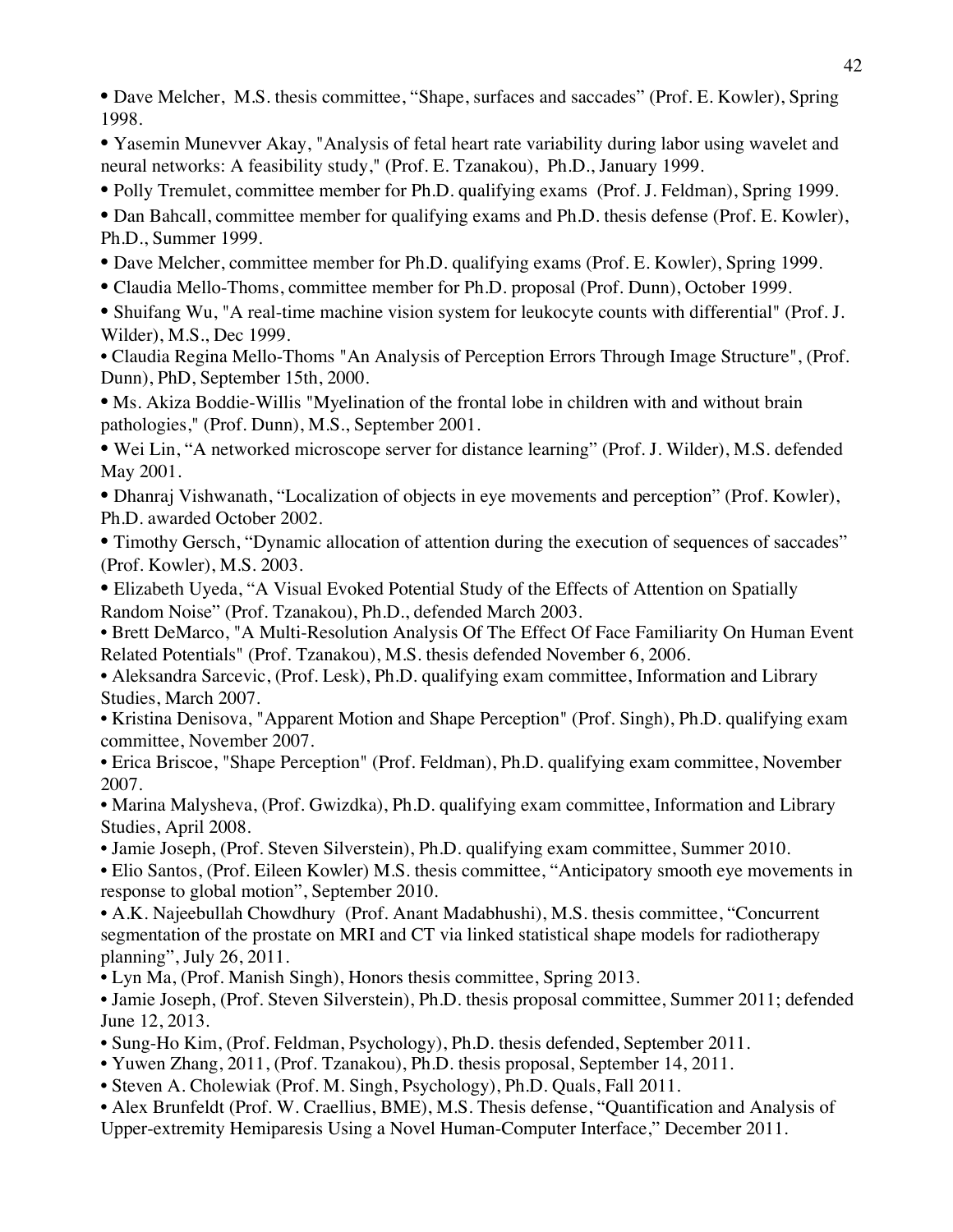• Seha Kim, Doctoral Qualifying Exams Committee (chair: Prof. J. Feldman), September 2012.

• Krystal Thumann, Honors Thesis, Paul Blaney Advisor, "Art Therapy as a Treatment for Mental Disorders: A More Effective Option in the Current Psychiatric Realm", May 2014.

• Xiaoli (Lily) He, Masters Thesis "Structure from motion without projective consistency", Prof. Manish Singh advisor, October 2015.

• Keith Feigenson, Postdoctoral Mentoring Committee (chair: Prof. S. Silverstein), 2011-2014.

• O. Daglar Tanrikulu, Masters Thesis "Geometric Figure-Ground Cues Override Standard Depth From Accretion-Deletion", Prof. Manish Singh advisor, January 2014.

• Seha Kim, member of Ph.D. Thesis committee "Inference of 3D Shape from Line Drawings", defended April 7, 2015.

• Matthew Roche, Post-doctoral Mentoring Committee (chair: Prof. S. Silverstein), February 2013 present.

• Xiaoli (Lily) He, Qualifying Exam, Prof. Manish Singh advisor, July 2016.

• O. Daglar Tanrikulu, Qualifying Exam, Prof. Manish Singh advisor, July 2016.

• Shuqi Yang, Qualifying Exam, Prof. Rochel Gelman advisor, July 2016.

# **17. PLACEMENT OF RECENT GRADUATES**

• **Joshua Dobias** is Assistant Professor of Psychology, Marywood University, PA.

• **Xiaohua Zhuang,** Ph.D., is now an Assistant Professor of Psychology at the Illinois College of Optometry.

• **Anshul Jain** is a Research Investigator at IFF (International Flavors & Fragrances Inc.), 2013 – present.

• **Sharon Sally, Ph.D.**, is now an assistant professor in the Department of Psychology,

Lakehead University, Ontario, Canada.

• **Chia-huei Tseng** has been appointed Assistant Professor at the Department of Psychology in Hong Kong University.

• **Ji Hong,** Ph.D., was a post-doctoral associate at the University of Louisville in Kentucky, working with Prof. Zijiang J. He.

• **Wonyeong Sohn,** Ph.D., (2010 – present) Research Scientist with Kimberly-Clark Corporation in GhiHeung, Gyeonggi-do, Korea; (2007 – 2010) Post-doctoral associate in the Institute of Psychological Sciences, Seoul National University, Seoul, Republic of Korea, with Prof. Sang-Hun Lee.

• **Erik Blaser** has been promoted to Professor at the Department of Psychology, University of Massachusetts, Boston.

• **Dr. Zoltan Vidnyanszky** is Director of Research, MR Research Center, Szentágothai Knowledge Center- Semmelweis University, Budapest, Hungary.

• **Andrew D. Griffiths** is a lecturer at the William Paterson University, Wayne, NJ.

• **K.S. Ramanujan** is now working full-time at Avaya Labs as a Supervisor of Members of Technical Staff.

• **James McGowan** is now working full-time at Bell Labs as a Member of Technical Staff and teaches courses at Rutgers as an adjunct lecturer.

• **Jong-Ho Nam** has been appointed Assistant Professor at the Department of Psychology,

the Catholic University of Korea

• **Amy Rosenthal** is now the Director of Web Technology at the Robert Wood Johnson Foundation.

• Ming Yang is now working full-time at ORS Automation Inc, on machine vision projects (ORS stands for Object Recognition Systems).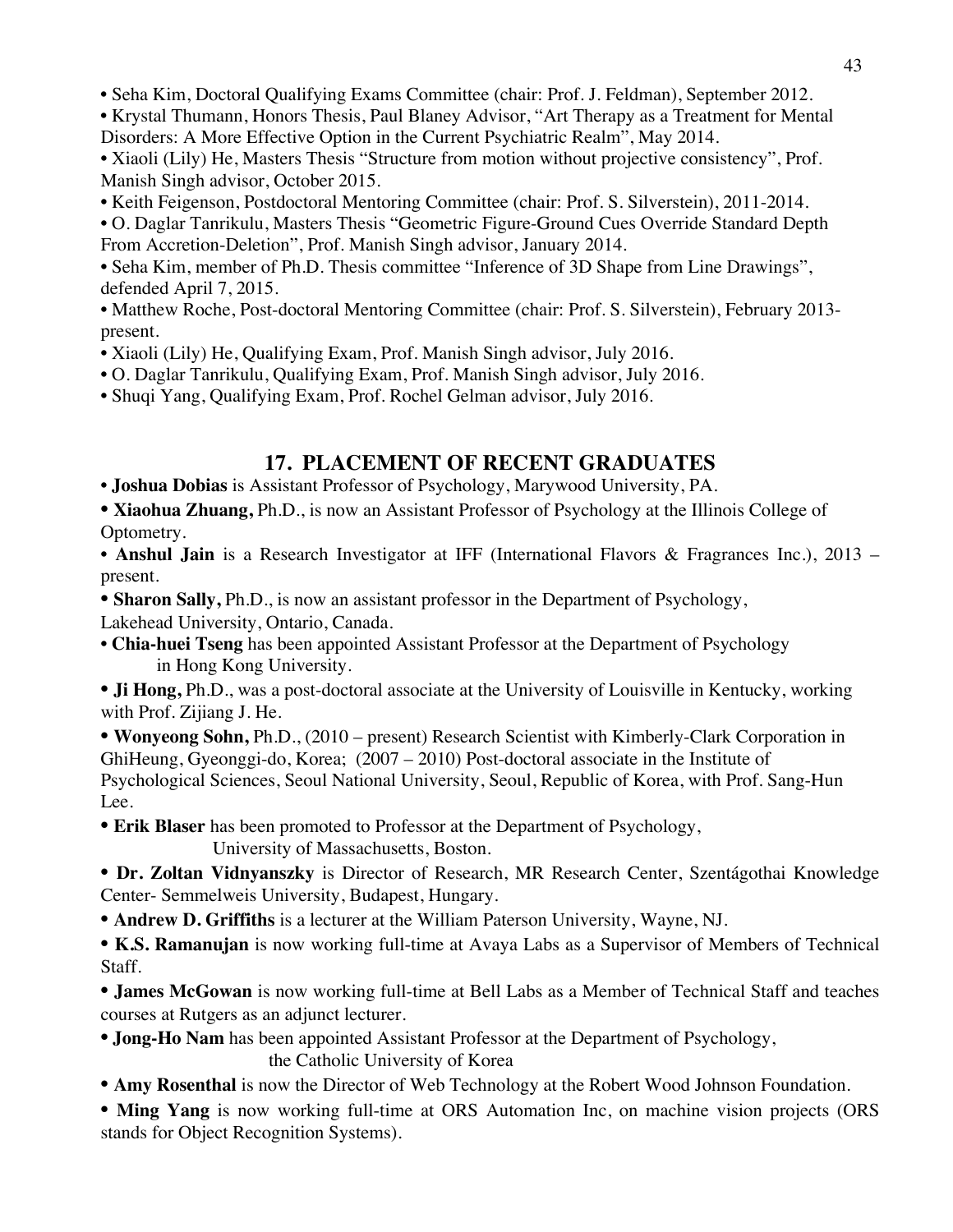• **Manpreet Kaur** works as a Usability Specialist for Idea Integration in Houston, TX.

• **Pratima Bhoj-Kavdeh** is with Medicomputer systems, N.C., as a Programming Analyst.

# **18. COURSES AND SEMINARS TAUGHT / ADVISING**

### **18.1. GRADUATE COURSES**

• **BME Ethics 16:126:601-01** (classroom, ~30 students) **and 16:126:601-90** (online, ~8 students), Fall 2016, 2017.

• **16:710:606, Advanced Studies in Neuroscience,** co-taught with Profs. Steve Silverstein (UMDNJ) and Alexander Kusnecov (RU), attended by 10 graduate students in Neuroscience, Spring 2012.

• **16:125:615, "Advanced Topics in Brain Research,"** Department of Biomedical Engineering (BME); cross-listed as **01:830:514, "Perception,"** in the Department of Psychology, and as **16:185:603:02, "Seminar in Cognitive Science VII"** in the Center for Cognitive Science, Fall 2010. This is a 3-credit lecture course, attended by 10 students, on average, taught on a regular basis. I have the sole responsibility for the course from 1990 to the present. I have edited a textbook, *Early Vision and Beyond*, published by MIT Press in 1995, for use in this class; taught annually in 1993-1998 and every other year in 2000-present.

• **16:714:521/522 "Integrative Methods in Perceptual Science (IMPS)"** I actively participated in designing and contributing experiments for this class that is essential for the Perceptual Science IGERT Program (Fall 2008).

• **16:125:518, "Computer Applications in Biomedical Engineering,"** Department of Biomedical Engineering (BME). This was a 3-credit lecture course, attended by 10 students, on average, taught on a regular basis with Prof. Eikenberry of UMDNJ from 1990 to 2001.

• **16:125:602, "Seminar in Biomedical Engineering,"** Department of Biomedical Engineering (BME). This was a 1-credit seminar class, attended by approximately 75 students, Spring1994, 1997.

• **16:185:500, "Proseminar in Cognitive Science,"** Thomas Papathomas, Lila Gleitman and Guest Lecturers. This 3-credit course is required for graduate Certificate in Cognitive Science, issued by RuCCS, attended by 18 students (Fall 2005).

### **18.2. UNDERGRADUATE COURSES**

• **16:185:412, "Visual Intelligence,"** co-taught with Prof. Manish Singh, Spring 2018.

• **01:090:101 Byrne First-Year Seminar (**section # changes from year to year), undergraduate students, "Illusions: Royal Path to Interdisciplinary Brain Research". I **volunteered** for the First-Year Seminars Program, responding to an initiative by Dr. Barry Qualls, Vice President for Undergraduate Education, and Dr. Kathleen Hull, former Director of the Byrne First-Year Seminars, **Fall 2007, Spring 2009, Fall 2009, Spring 2010, 2011, 2012, 2013, 2014, 2015, 2016, 2017.**

• **14:125:401/402, "Senior Design",** Department of Biomedical Engineering (BME). Coordinator of this two-semester 3-credit required course for all BME seniors (Spring 2001 to Spring 2008). I served in the Senior Design coordinating committee with Profs. Androulakis, Langrana and Zahn (2008-2010).

• Represented Rutgers in the full-day **BME – IDEA** (**I**nnovation, **D**esign, and **E**ntrepreneurship **A**lliance) Meeting during the BMES Conference in Baltimore, MD, on September 28, 2005. The meeting featured morning speakers on BME Senior Design issues, on ABET accreditation, and entrepreneurship. It concluded with group workshops on methods to improve Senior Design courses. I acquired valuable information on the ABET accreditation process.

• **14:330:474, "Advanced Computer Engineering",** Department of Electrical and Computer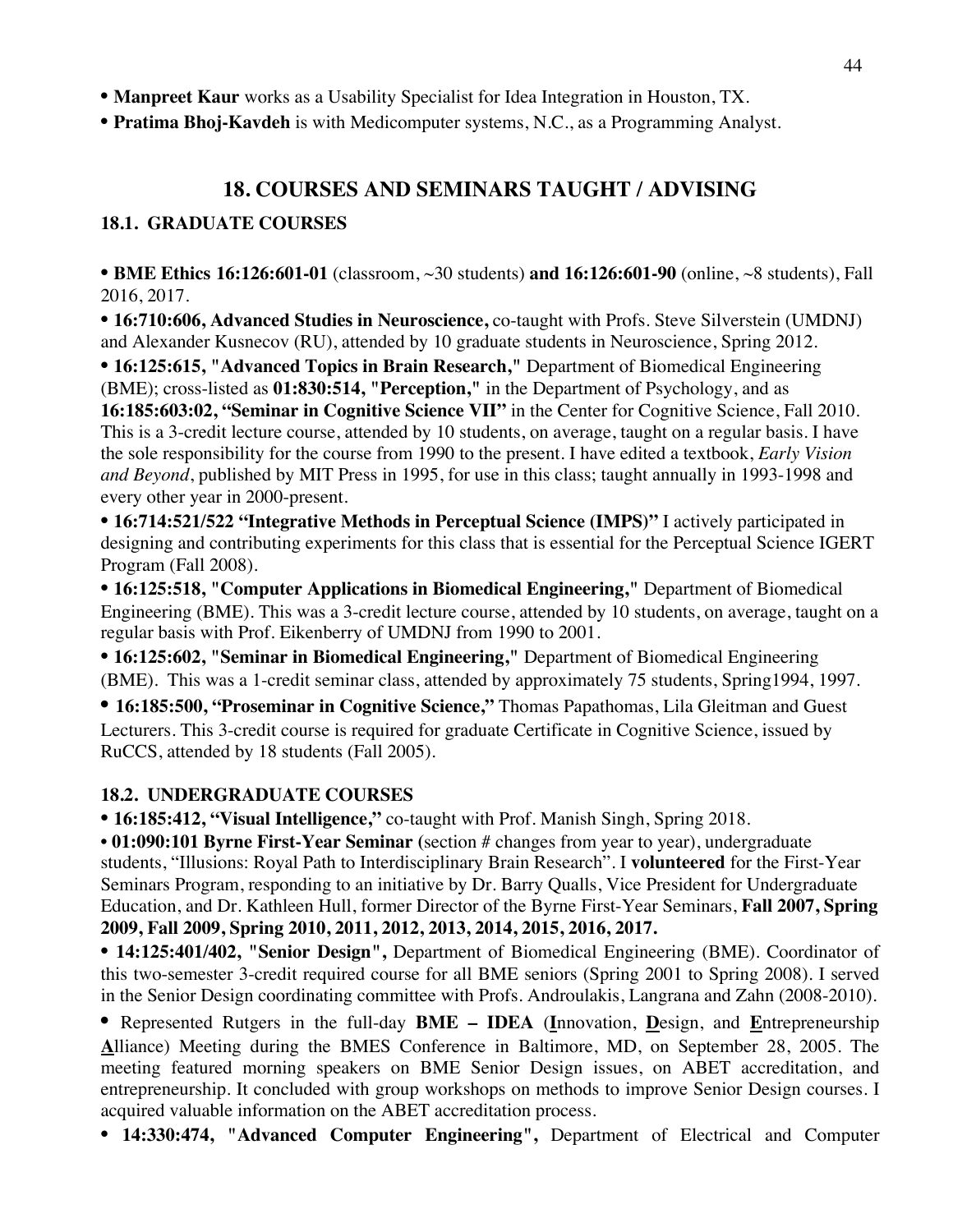Engineering (ECE). This was a 3-credit lecture course, attended by 75 students, Fall1989.

• **01-830-480, "Topics in Visual Perception",** Department of Psychology, co-taught with Prof. Julesz in the Spring of 1996. This was a 3-credit lecture course, attended by 12 students.

**• 01:830:514, "Perception,"** Department of Psychology, shared teaching responsibilities with Profs.

Singh (coordinator), Gallistel & Feldman by lecturing in three classes, Fall 2003.

### **18.3. PROPOSAL FOR UNDERGRADUATE COURSE**

• **Sensory Processes, Mechanisms, And Computational Models",** Department of Biomedical Engineering. This course would cover general principles of information processing in the human sensory organs, as well as in the early, low-level neural mechanisms and pathways that transmit the signals to the cortex.

# **18.4. LECTURES AT COURSES**

• **01:185:411**, "Advanced Topics in Cognitive Science", taught by Mary Rigdon, Spring 2014, 2015, 2016, 2017. I lectured on "The hollow-mask illusion and its use in schizophrenia research".

• **16:185:500, "Proseminar in Cognitive Science,"** • Taught by Prof. E. LePore and Guest

Lecturers, Falls **2000, 2001**. "Interaction of top-town and bottom-up processes in vision". • Taught by Prof. Z. Pylyshyn & Guest Lecturers, Falls **2007**, **2008**, **2009**, **2011**, **2013**, **2014;** "Cross modal auditory/visual interactions in perception". • Taught by Prof. B. McLoughlin & Guest Lecturers Falls **2015, 2016, 2017.** "Perceiving three-dimensional faces, objects & scenes" class lecture and tour of my Lab.

• **06:090:130, "Introduction to Scientific Research,"** coordinated by Prof. Ellen F. Mappen under the Douglass Project for Women in Math, Science, and Engineering, Spring 1996.

• **01-830-301, "Sensation and Perception",** Department of Psychology, taught by Prof. Julesz in the Fall of 1993. This was a 3-credit lecture course, attended by 8 students.

• **01:090:101, Byrne First-Year Seminar, "Light",** Department of Physics, taught by Prof. Paul Leath in the Fall of 2008. I gave a guest lecture on visual illusions.

# **18.5. LECTURE SERIES**

• Representative of both the Laboratory of Vision Research and the Department of Biomedical Engineering in the organizing committee for the Human and Computer Vision lecture series, 1994- 2005; I maintain the same role (2005-present) in this series under the new name "Perceptual Science" [served as host for speakers Dov Sagi & Carla Evans in Fall 2006].

• Organizer of seminar lectures at the Laboratory of Vision Research, 1989-present.

# **18.6. HONORS RESEARCH COURSES**

**• 12:090:497 and 12:090:498:01- Henry Rutgers Scholars Honors Research,** Rutgers College: David McCabe, Fall 2001, Spring 2002.

**• Fall 2000 - 06:090:498, Honors research,** Mabel Smith Douglass College Honors: Lisa Bono.

**• 06:090:497 and 06:090:498, Honors research,** Mabel Smith Douglass College Honors, taught to Tiffany Conway, Fall 1997, Spring 1998. She was awarded the Alice H. and Walter F. Phillips Award for Outstanding Honors Proposal; also graduated with High Honors in Psychology.

# **18.7. OTHER COURSES**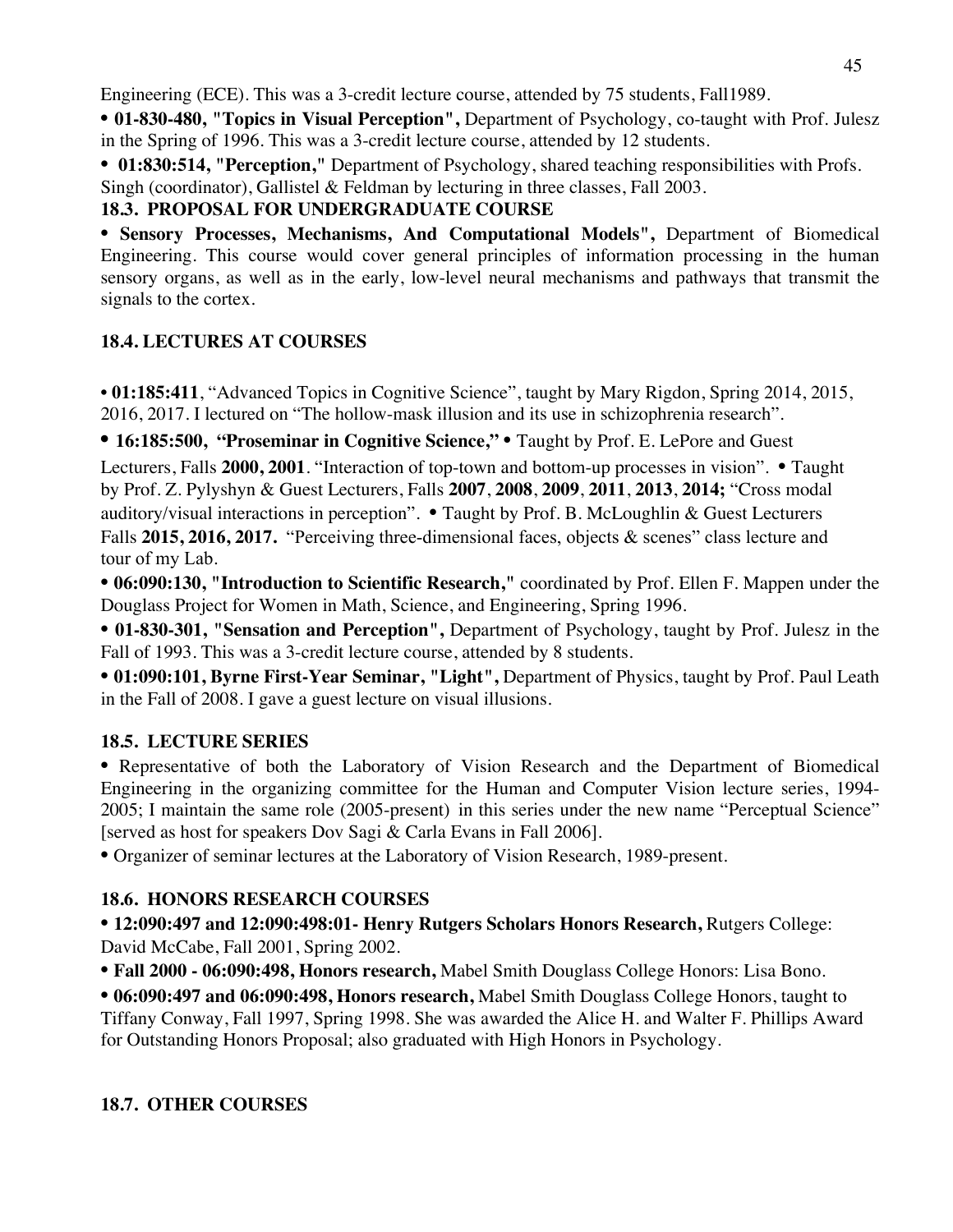**• 14:125:292** (3 credits, BME), Sarah Salter, BME freshman Directed Research on Vision and 3-D Modeling, Spring 2015.

- **01:830:391** (3 credits), Ariel Rodriguez, SAS Biological Sciences, Research in Psychology, Spring 2015.
- **01:185:495:P1** (3 credits, (RuCCS), Rihab Sadik, BME senior, Fall 2013.
- **01:830:391** (2 credits) Jordan Paley, undergraduate, Research in Psych, Fall 2013.
- **14:125:291** (3 credits, BME), Ushma Majmudar, BME sophomore, Fall 2013
- **14:125:492** (3 credits, BME Spec Prob), Jay Ravaliya, BME undergraduate, Spring 2012.

• **16:115:556, Ethical Scientific Conduct,** facilitated a class discussion [Janet Alder, Ph.D., Course Director], Spring 2012.

**• 14:125:492** (3 credits, BME Spec Prob) Daniel Moritz, BME sophomore, Spring 2012

**• 01:830:495** (3 credits, Advanced Research in Psychology), Vanja Vlajnic, Psychology Department undergraduate; project: Reverspectives and hollow masks, Fall 2010.

- **14:125:491 (**1.5 credits, Special Problems in BME) Carolynn Crute, BME sophomore, Fall 2010.
- **14:125:492** (1.5 credits), Anuja Sarwate, BME freshman, Spring 2013.
- **14:125:491** (2 credits), Anuja Sarwate, BME freshman, Fall 2012.

• **14:125:121Mark Gacki**, senior, Biomedical Engineering, , Senior Design 1 Projects. Fall 2010, 2 credits

- **14:125:491** (3 credits BME Spec Prob), Jordan Ash, BME sophomore, Spring 2010.
- **14:125:492** (3 credits BME Spec Prob), Jordan Ash, BME sophomore, Fall 2010.
- **01:830:495** (3 credits), Advanced Research in Psychology, Anna Zalokostas, Fall 2010.
- **01:830:392** section: 01 (3 credits), Research In Psychology), Jordan Ash, Fall 2010.

• **16:125:621/622, Special Problems in Biomedical Engineering,** taught to students individually, about one per semester.

• **16:125:701/702, Research in Biomedical Engineering,** taught to students individually, averaging one-and-a-half per semester, sometimes in Summer.

• **14:330:491/492, Special Problems in Electrical and Computer Engineering,** taught to students individually, 1990-1995.

• **01:830:391/392, Independent Study,** Department of Psychology, taught to students individually, which averages once every two years.

• **01:830:501/502, Non-Thesis research,** Department of Psychology, taught to students individually, taught occasionally, about every four years (Wonyeong Sohn, Fall 1999)

**• 01:830**:497 **Honors research,** Department of Psychology, taught to Tiffany Conway, Fall 1997, Spring 1998

**• 06:090:497 - 06:090:498, Mabel Smith Douglass Honors research,** Douglass College, taught to Tiffany Conway, Fall 1997, Spring 1998.

• **14:440:100, Engineering Orientation Lectures,** undergraduate students, Nov 5 1999.

# **18.8. UNDERGRADUATE RESEARCH (ARESTY)**

**• Yuan Li,** Fall 2016 – Spring 2017: "Optimizing stereoscopic apparatus and stimuli to study differences between schizophrenia patients and controls", working under the Aresty Research Assistant Program, CS undergraduate.

**• Jason Krasnits,** Fall 2015 – Spring 2016: "Modeling static and moving 3-D objects and faces", working under the Aresty Research Assistant Program, CS undergraduate.

**• Leo Kozachkov,** Physics undergraduate, "Human versus scrambled masks", Fall 2013 – Spring 2014.

**• Carolynn Crute**, BME Undergraduate, Fall 2010 – Spring 2011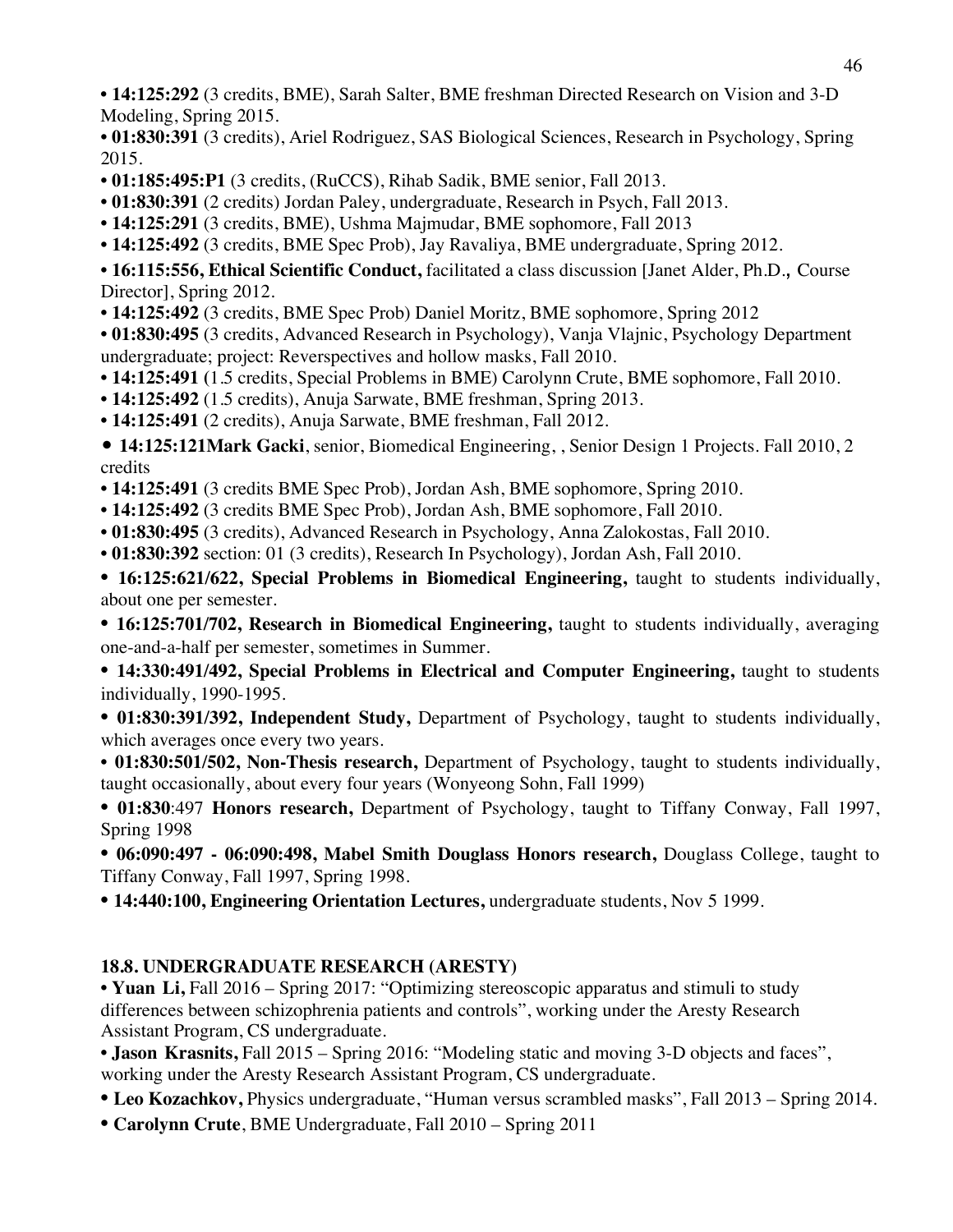• **Aleksandra Sherman,** Summer/Fall 2007, Spring 2008: "The role of perspective and angle polarity in perceiving three-dimensional shapes". This work won a \$500 competitive award from the Aresty Research Center for Undergraduates, and it was accepted for presentation at the 2008 *National Conferences on Undergraduate Research (NCUR)*, Salisbury University.

### **18.9 WORKSHOPS ATTENDED TO IMPROVE TEACHING SKILLS**

• I attended a workshop on teaching portfolios, organized by the Teaching Excellence Center at Rutgers in September of 1993, in which Prof. Seldin, Distinguished Professor of Management at Pace University, discussed the concept of a teaching portfolio as a tool for documenting and improving teaching effectiveness.

• I attended a one-week (part-time) workshop, organized by the Teaching Excellence Center at Rutgers during the week of 16-20 May, 1994. Prof. Seldin and his team helped Rutgers faculty develop our teaching portfolios, using a mentoring system. Prof. Diane vom Saal of the University of Missouri assisted me to complete my teaching portfolio. I have volunteered to act as mentor for other Rutgers faculty.

• I attended the workshop "Extend Learning and Interaction beyond the Classroom", organized by the Continuous Education & Outreach at Rutgers, on June 25, 2007, taught by Brent Monahan.

• I regularly attend workshops for Byrne First-year Seminars, in preparation for teaching my Fall 2007, Spring 2009, 2010, 2011, 2013 and 2014 courses.

• I participated in a full-day workshop on Learning Assessment, directed by Dr. Richard Keeling, offered by the Rutgers Teaching Excellence Center, March 3, 2009.

# **19. CIVIC ENGAGEMENT (reports since 2008)**

### **19.1. EDUCATIONAL**

• **March 3, 2016: Keynote Lecture** on "3-D Visual Illusions - Their Value in Vision Research", Science Fair, Black River Middle School of Chester, NJ.

• **2008-2015: Chair of 7-member Scholarship Committee** of the Kastorians Society OMONOIA of New York. Committee met about 8 times a year to set the rules and evaluate applications. We grant about 30 scholarships/year with a total annual award budget of approximately \$40,000. We hold a scholarship-award ceremony where we honor a keynote speaker: - 2009: Dr. Dora Pinou, Associate Professor, Western Connecticut State University; - 2010: Mr. Nick Davatzes, CEO Emeritus of A&E Television Networks; - 2011: Ms. Alice Rigas, Associate Dean, Columbia University Law School. – 2015: Prof. Maria Spiropulu, CalTech.

• **2012-present: Fundraising effort for Modern Greek Studies Program (MGSP) at Rutgers University.** I was introduced to Mr. Nikos Mouyiaris by a common friend. Mr. Mouyiaris is the CEO of Mana Products and a loyal 1971 M.S. alumnus of the Rutgers Chemistry Department. He indicated his willingness to make a major donation to the MGSP at Rutgers University. In May 2012, I arranged for him to meet key people at Rutgers: the President, the Vice President for Undergraduate Education, Assoc. Vice President of Foundation, MGSP's Director, instructors and students, and members of the Board of the Elytis Chair Fund. Ultimately, Mr. Mouyiaris has donated \$800,000 over 4 years, challenging the University to match 2-to-1 donations up to \$100,000/year. This has provided a strong incentive for donors. I am coordinating the fundraising effort with Prof. Panos Georgopoulos and Ms. Andrianni Vollas Viscariello, Assoc. Vice President for Development at the Rutgers University Foundation. We were able to raise \$120,000 in 2013, \$85,000 in 2014 and \$40,000 in 2015. Thus, with Mr. Mouyiaris's pledge, we have raised more than \$1M so far.

• **November 17, 2015: Talk -** How We See the World with Our Eyes and Brain, Second Westfield Senior Citizen Center, Westfield, NJ.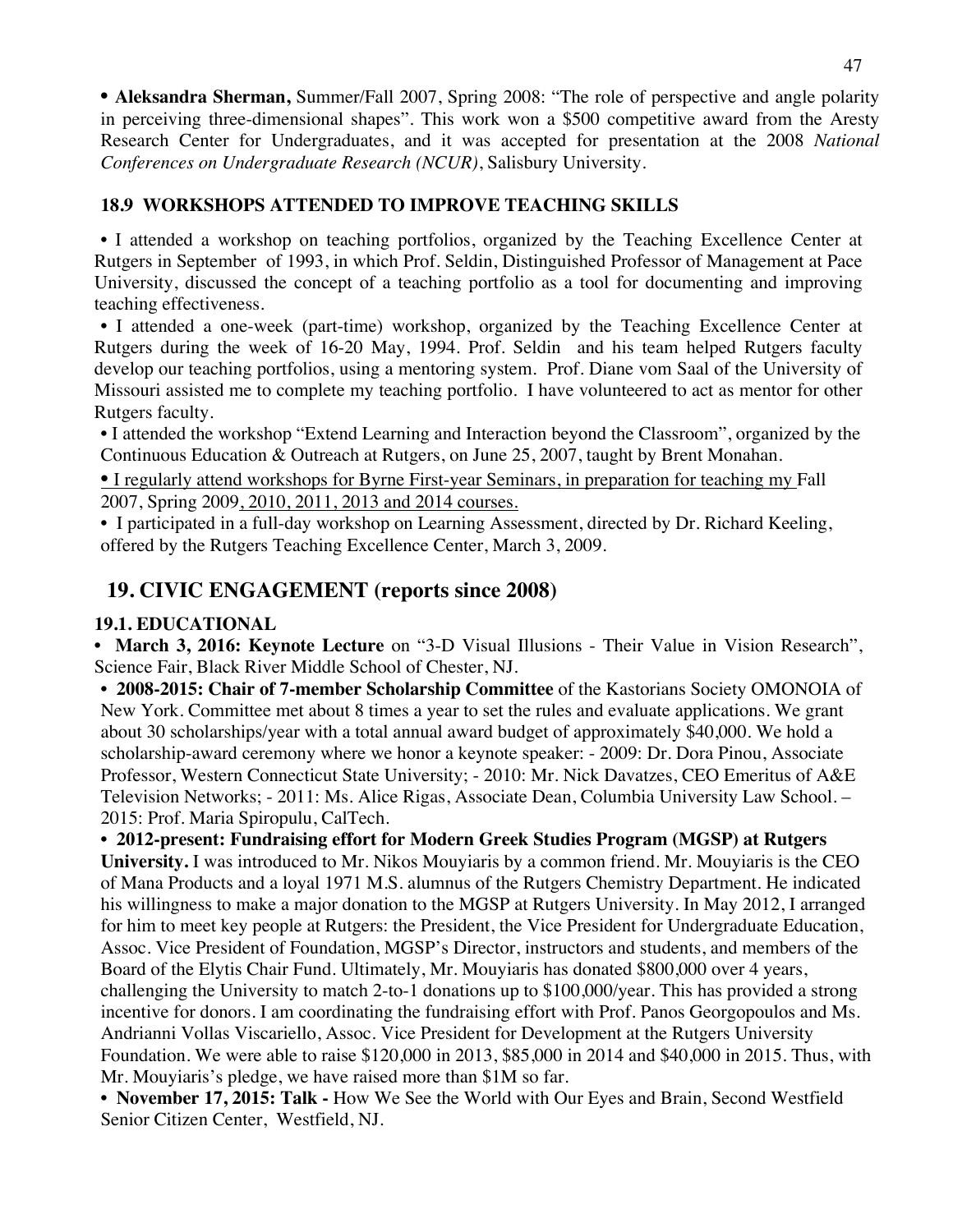### **19.2. CHARITY 2008-present: Volunteer in Interfaith Food Pantry, Morristown, NJ**

Provides non-perishable supplemental and emergency food to eligible Morris County residents in need.

### **APPENDIX A. OUR RESEARCH ON NATIONAL PUBLIC RADIO (NPR)**

National Public Radio featured the following article on "Morning Edition Saturday" on June 4, 2005. Joe Palca of NPR interviewed David Melcher of Oxford Brooks University, the principal author. He also interviewed Geoff Boynton of the Salk Institute, and Jeremy Wolfe of Harvard University, about their work in related areas of brain research.



**Article in** *Neuron*: Melcher D, Papathomas TV, Vidnyanszky Z. "Implicit attentional selection of bound visual features," *Neuron,*  June 2, 46(5), 723-729, 2005. The journal, one of the prime publications in brain research, featured the article on the cover, shown here, with the following text:

"The effects of selective attention on visual features that are explicitly attended have been well-demonstrated. Here, Melcher et al. provide evidence that, in addition to the demonstrated effects of attention on visual features that are selectively attended, selective attention can also modulate the processing of other visual features that are task irrelevant, not consciously perceived, and outside the explicit focus of attention. The authors determined the units of these new selection processes and suggest 'implicit attentional selection' as a term to differentiate these processes from those of explicit selection of task-relevant visual information. These results open a new perspective in the research on visual attention and provide testable predictions about the neural mechanisms of implicit attentional selection."

**Related Work:** Papathomas and Vidnyanszky collaborated on

additional experiments to locate areas in the brain that facilitate these attentional effects. They used a combination of psychophysical and brain imaging experiments with researchers at Princeton University's fMRI (functional Magnetic Resonance Imaging) facility. Their team obtained evidence that human brain area MT+, long considered to be a primary area for processing visual motion, is involved in such attentional effects. Interestingly, area V1, the first cortical area that accepts input from the eyes and provides feedforward input to MT+, was not involved in these attentional effects. Their manuscript appeared in *Neuroreport* [Sohn W, Chong SC, Papathomas TV, Vidnyanszky Z. "Cross-feature spread of global attentional modulation in human area MT+", *Neuroreport*, 16(12) 1389-1393, 2005].

#### **People affiliated with Rutgers University**

**Thomas V. Papathomas** is Professor of Biomedical Engineering, Associate Director of the Laboratory of Vision Research (LVR), and member of the Center for Cognitive Science (RuCCS) at Rutgers University. **David Melcher** obtained his Ph.D. in 2001, with **Eileen Kowler**, Professor of Psychology at Rutgers University, as his advisor. He is currently a Principal Lecturer at Oxford Brooks University.

**Zoltan Vidnyanszky** worked as a post-doctoral associate with the late Dr. **Bela Julesz**, Professor of Psychology and Director of the Laboratory of Vision Research at Rutgers University, in 1998-2000. He is currently a Senior Research Fellow at the Hungarian Academy of Sciences.

**Wonyeong Sohn** obtained her Ph.D. from Rutgers University in 2004, with Prof. Papathomas as her advisor. She is currently a post-doctoral associate at Seoul National University in Korea.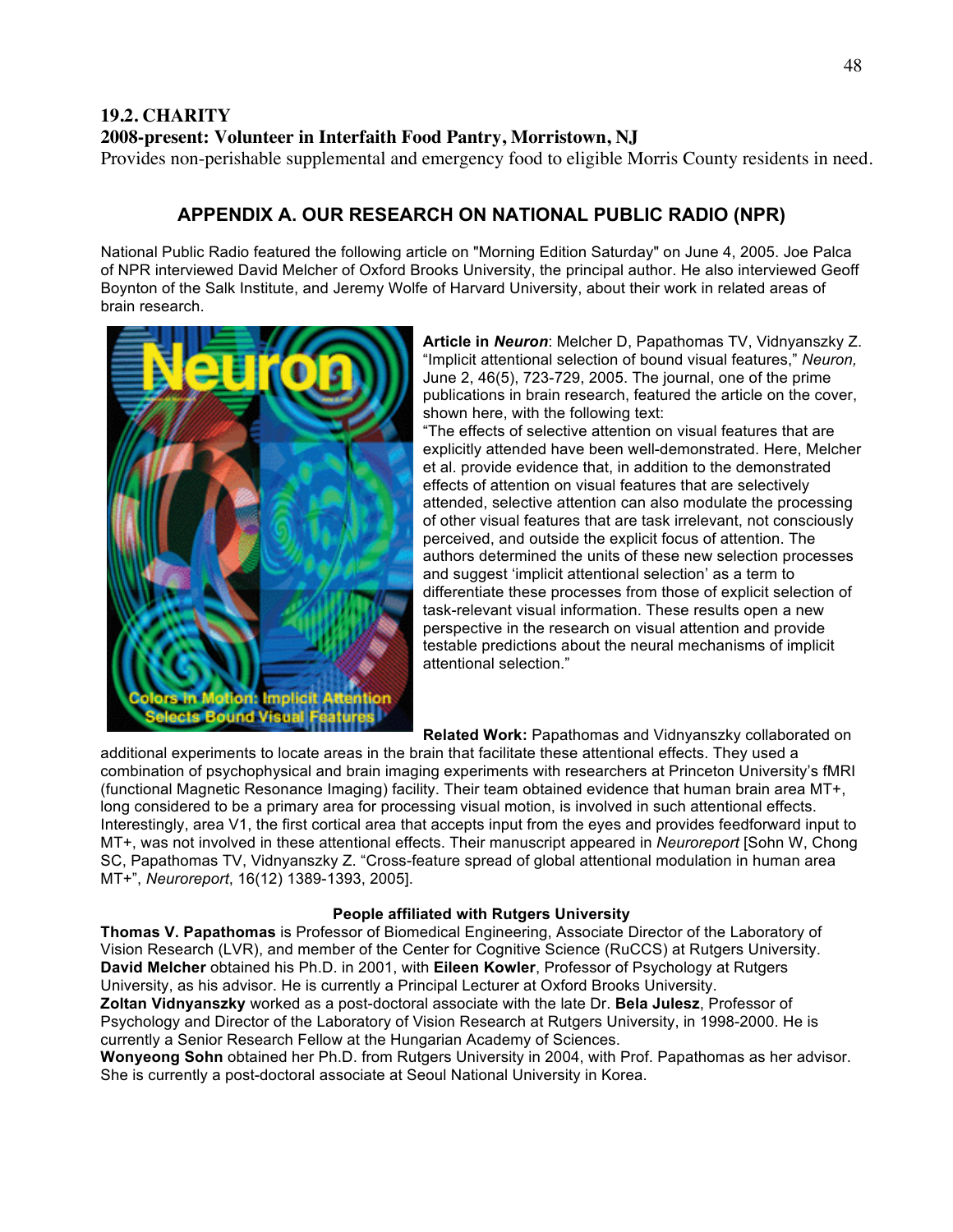**Acknowledgments:** This research was supported by U.S. NEI/NIH (EY 013758-01) to TVP; by MUIR (project PRIN) and by grants from the RSBA to DM; and Hungarian National Research and Development Program to ZV.

June 10, 2005

### **APPENDIX B. REPORT ON BUSCH CAMPUS DEAN ACTIVITIES JULY 2008 – JUNE 2011**

(This report is meant as a guide for the type of activities the job of Busch Campus Dean entailed)

I work together with fellow Campus Deans, Busch Dean of Students and colleagues in the Undergraduate Academic Affairs (UAA), former Office of Undergraduate Education (OUE), especially the Office of Academic Engagement and Programming, to bring faculty and undergraduate students together for academic, cultural and community-building events beyond the classroom. This is a demanding, time-consuming job that takes much time and effort; however, the rewards of having an impact on the education of undergraduate students far outweigh the time and effort. The most important projects and activities for academic years 2008-2009, 2009-2020 and 2010-2011 are listed separately below:

### **B.1. DETAILS FOR ACTIVITIES DURING JULY 1 2010 – JUNE 30 2011 NOTES**

- 1. This is an abbreviated list that covers only participation in events (~107 entries).
	- 2. Weekend and evening activities and events are highlighted in blue.

| $-$ Th 2010/07/08 | <b>Orientation Lecture to New Students</b>                       |
|-------------------|------------------------------------------------------------------|
| $-$ Tu 2010/07/13 | Project SUPER Orientation Talk 18 participants, 3 staff members. |
| $-$ Tu 2010/07/16 | Talk at Douglass Science Institute (DSI)                         |
| $- F 2010/07/16$  | <b>Orientation Lecture to New Students</b>                       |
| $- F 2010/07/23$  | <b>Orientation Lecture to New Students</b>                       |
| $- F 2010/07/23$  | Recorded Cellphone Comment for Zimmerli Museum exhibit           |
| $-$ Tu 2010/07/27 | Save Energy Meeting with Mike Kornitas                           |
| $-$ Th 2010/07/29 | Suzanne Delehanty, Zimmerli Museum Director laboratory visit     |
| - F 2010/08/27    | A.I.M.S. Orientation (Ghada Endick)                              |
| $-$ Sa 2010/08/28 | <b>Freshmen Convocation (weekend)</b>                            |
| $-$ Sa 2010/08/28 | Freshmen "Throwdowns" (weekend evening)                          |
| - Tu 2010/09/07   | Meeting on Research for Undergraduates                           |
| - W 2010/09/08    | Meeting for program "Professors Share Secrets" (see Sep 16)      |
| - W 2010/09/08    | Meeting with Engineers Without Borders (EWB) (evening)           |
| $-M 2010/09/13$   | Meeting of EGC (Engineering Governing Council) (evening)         |
| - W 2010/09/15    | SoE ABM Deans' Meeting                                           |
| - W $2010/09/15$  | <b>Busch Campus Deans' Reception (evening)</b>                   |
| $-$ Th 2010/09/16 | Program "Professors Share Secrets" (see Sep 8) (evening)         |
| $- M 2010/09/20$  | Meeting with Dr. Arthur Casciato on Distinguished Scholarships   |
| - F 2010/09/24    | <b>Attended President's Annual Address</b>                       |
| - M 2010/09/27    | Meeting w/ SoE Assoc Dean I. Rosen for SoE MatLab issues         |
| $-$ Tu 2010/09/28 | Interview with Ms. M. Tong for a Career Services Targum Article  |
| - Tu 2010/09/28   | Campus Life Council meeting                                      |
| $-$ Tu 2010/09/28 | Pursued MatLab issue; Janet Jones & Kathy Scott (see Sep 27)     |
| - W $2010/09/29$  | New Faculty Reception, President's House                         |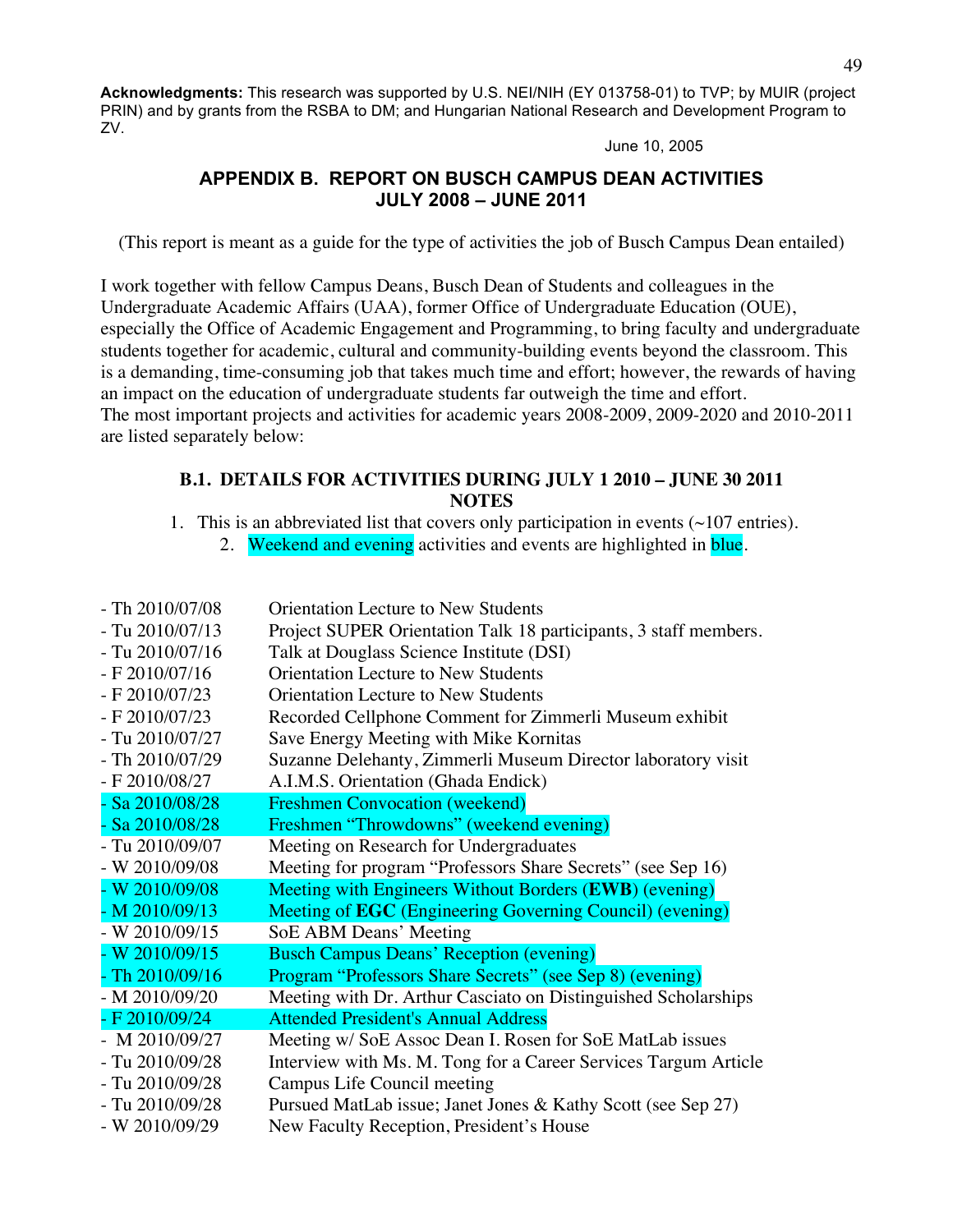| - W 2010/09/29    | Dinner for Project Civility                                         |
|-------------------|---------------------------------------------------------------------|
| $-$ Su 2010/10/03 | Screening of "Atlantic Crossing", Zimmerli Museum (weekend)         |
| $- W 2010/10/06$  | SoE ABM Deans' Meeting                                              |
| $-$ Tu 2010/10/12 | President's Administrative Council                                  |
| $-W 2010/10/13$   | Campaign for Rutgers, Newark NJPAC (evening)                        |
| $-$ Th 2010/10/14 | Byrne/Aresty event - Music performance (evening)                    |
| $- F 2010/10/15$  | <b>Campus Deans Meeting</b>                                         |
| - Tu 2010/10/19   | Meeting for EWB video promotion, with Marie Logue                   |
| - Tu 2010/10/19   | Meeting of PGC (Pharmacy Governing Council) (evening)               |
| $-M 2010/10/25$   | Panel Discussion "Water Work", DRC (evening)                        |
| $- F 2010/10/29$  | <b>OUE</b> (Office of Undergraduate Education) breakfast/meeting    |
| - Tu 2010/11/02   | Talk at Lippincott Residence Hall (evening)                         |
| - W $2010/11/03$  | SoE ABM Deans' Meeting                                              |
| $- W 2010/11/03$  | Zimmerli museum event for EWB (evening)                             |
| $- F 2010/11/05$  | <b>Campus Deans Meeting</b>                                         |
| $-W 2010/11/10$   | (ALP) Academic Leadership Program meeting                           |
| $-$ Th 2010/11/11 | Meeting with Busch Campus Dean student volunteers                   |
| $-$ Tu 2010/11/16 | Campus Life Council meeting                                         |
| - Tu 2010/12/07   | President's Administrative Council                                  |
| - W $2010/12/08$  | SoE ABM Deans' Meeting                                              |
| - W $2010/12/08$  | New Busch Housing Committee                                         |
| $- F 2010/12/10$  | <b>Campus Deans Meeting</b>                                         |
| - F 2010/12/10    | <b>OUE</b> gathering at the Geology Museum (evening)                |
| - W $2010/12/15$  | Meeting with Busch Campus Dean student volunteers                   |
| $-W 2010/12/15$   | Midknight Breakfast, serving students at BSC cafeteria (midnight)   |
| $- F 2010/12/17$  | <b>STEP Advisory Committee</b>                                      |
| $- F 2011/01/27$  | <b>Campus Deans Meeting</b>                                         |
| $-$ Th 2011/02/03 | Suicide Prevention Mtg                                              |
| - Th 2011/02/03   | Practice Interview for Art Casciato                                 |
| $- F 2011/02/05$  | Wrote, rehearsed video message for Dance Marathon                   |
| - W 2011/02/09    | Attended Spike Lee talk (evening)                                   |
| $- Th 2011/02/10$ | SoE ABM Deans' Meeting                                              |
| - Th 2011/02/10   | <b>Campus Deans Meeting</b>                                         |
| - Th 2011/02/10   | <b>Project Civility - Civil Spaces (evening)</b>                    |
| $- F 2011/02/12$  | Meeting with Busch Campus Dean student volunteers                   |
| $- M 2011/02/14$  | Recorded video message for Dance Marathon                           |
| $-W 2011/02/16$   | Meeting w/ Greg Jackson (Assc VP for Acad Affairs in OUE)           |
| $-2011/02/21-25$  | National Engineers Week at Rutgers SoE                              |
| $- M 2011/02/21$  | National Engineers Week - Engineering Scholarship Awards            |
| - Tu 2011/02/22   | National Engineers Week - Sponsored event                           |
| $-$ Th 2011/02/24 | National Engineers Week (evening event)                             |
| - Tu 2011/03/08   | President's Administrative Council                                  |
| - W 2011/03/09    | SoE ABM Deans' Meeting                                              |
| - Th 2011/03/17   | Worked with SoE Asst Dean Evelyn Laffey on NSF Proposal             |
| - Tu 2011/03/22   | Visited UMDNJ Tower Auditorium for future events                    |
| - Th 2011/03/24   | Attended Phi Beta Kappa Lecture (evening)                           |
| Th 2011/03/24     | Met with HCA (Hellenic Cultural Society) E-Board (evening)          |
| - F 2011/03/25    | <b>Campus Deans Meeting</b>                                         |
| - W 2011/03/30    | Project Civility - Sportsmanship: Civil Athletes and Fans (evening) |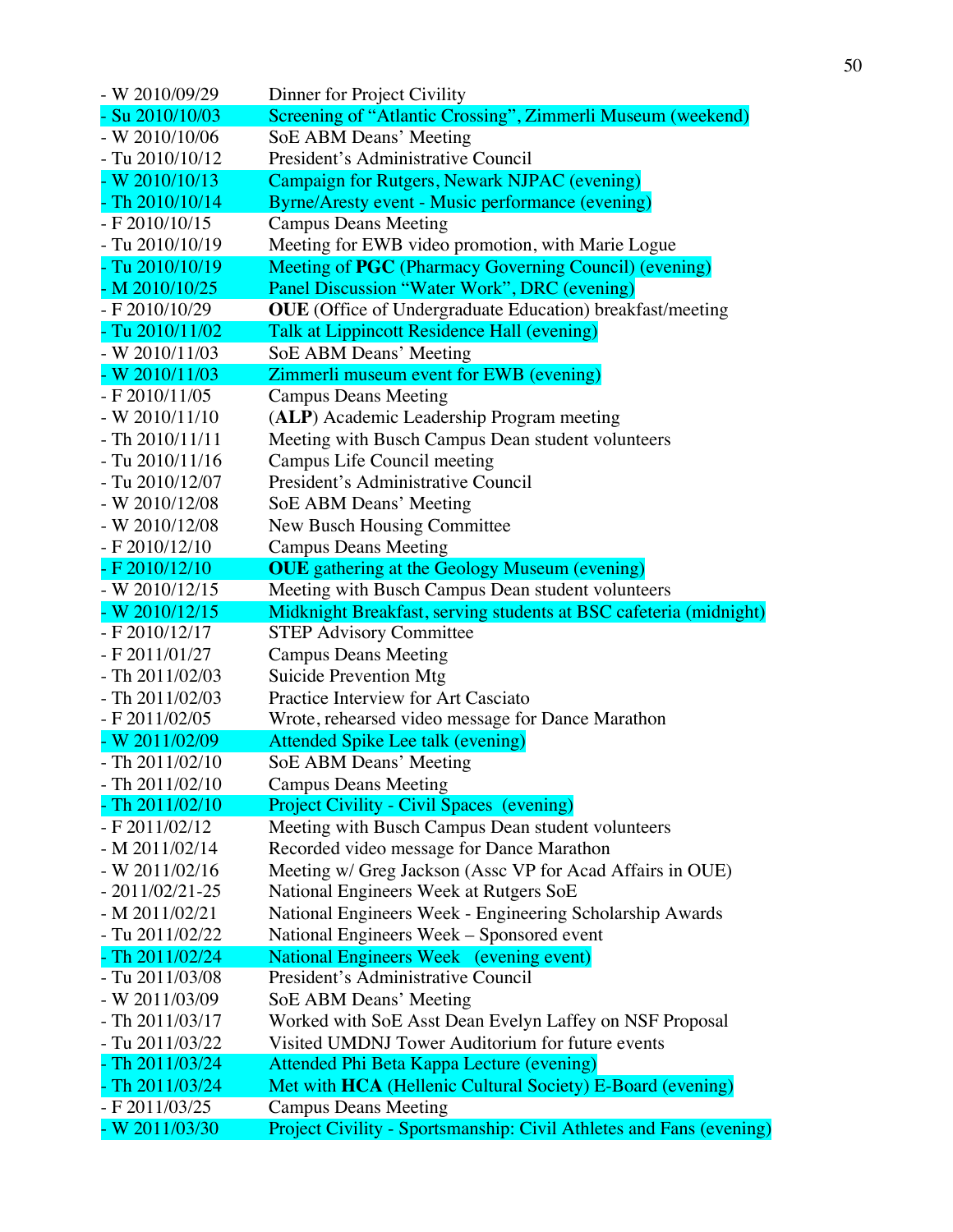| $- F 2011/04/01$    | <b>OUE</b> (Office of Undergraduate Education) breakfast/meeting |
|---------------------|------------------------------------------------------------------|
| $-$ Sa 2011/04/02   | <b>STEM Minorities (weekend)</b>                                 |
| - W 2011/04/06      | SoE ABM Deans' Meeting                                           |
| $- W 2011/04/06$    | Attended Zimmerli Museum / 1st Wednesday                         |
| $-$ Su $2011/04/10$ | Academic Excellence Awards (Sophomores) (weekend)                |
| $- M 2011/04/11$    | Academic Leadership Program meeting                              |
| $- M 2011/04/11$    | Attended Byrne Event: Japanese Flower Arrangement                |
| - Tu 2011/04/12     | Student Employee of the Year                                     |
| $-W 2011/04/13$     | <b>Attended EWB Banquet Fundraiser (evening)</b>                 |
| $-$ Th 2011/04/14   | Attended Academic Coordinating Council meeting                   |
| $-$ Th 2011/04/14   | Campus Life Council meeting                                      |
| - Tu 2011/04/26     | <b>STEP Advisory Committee</b>                                   |
| $-W 2011/04/27$     | <b>Project Civility event (evening)</b>                          |
| $-$ Th 2011/04/28   | Sponsored EWB Golf Outing Fundraiser                             |
| $-$ Th 2011/04/28   | Campus Deans' Meeting                                            |
| - March, April 2011 | Raised \$8,000 for Rutgers Modern Greek Studies Program          |
| $-$ Sa 2011/04/30   | <b>Attended HCA Annual Fundraiser Banquet (evening)</b>          |
| - W 2011/05/04      | <b>SoE ABM Deans' Meeting</b>                                    |
| - W 2011/05/04      | Year-end Awards Reception at President's House                   |
| - W 2011/05/04      | Attended Zimmerli Museum / 1st Wednesday                         |
| $-$ Th 2011/05/12   | Reception for Students awarded prestigious scholarships          |
| $- F 2011/05/13$    | Preview of video rough-cut "Thailand Untapped"                   |
| $-$ Sa 2011/05/14   | <b>Attended SoE Reception (weekend)</b>                          |
| $-$ Su 2011/05/15   | Attended Commencement and BME Dept. Reception (weekend)          |
| - Th 2011/05/19     | ALP: Talk, Prof. Richard Arum, author of "Academically Adrift"   |
| - Th 2011/0519      | <b>Campus Deans' Meeting</b>                                     |
| $- F 2011/05/20$    | Meeting w/ Barry Qualls (VP for Acad Affairs in OUE)             |
| - W 2011/05/25      | Arun Mukherjee's (Director, Space Management) retirement lunch   |
| $-$ Tu 2011/05/31   | President's Administrative Council                               |
| - Th 2011/06/09     | Meeting with Barry Qualls and Deans                              |
| $-$ Th 2011/06/23   | Met HCA E-Board to plan Cavafy theater play (2011/12/210)        |
| - F 2011/06/24      | <b>Orientation Lecture to New Students</b>                       |
| - Tu 2011/06/28     | My talk to Upward Bound students                                 |

### **B.2 ACADEMIC YEAR 2009-2010**

#### **B.2.1. SUMMARY OF ACTIVITIES DURING 2009-2010 ACADEMIC YEAR**

My main objective as Busch Campus Dean is to engage faculty and undergraduate students for academic, cultural, outreach and community-building activities beyond the classroom. In this second year, I concentrated my efforts in the five main areas listed below. Details for each area are given in the following pages.

- 1. Sponsoring student-initiated and faculty-initiated activities that promoted the main objective of the Campus Dean.
- 2. Supporting NB/Piscataway University-wide events and activities, such as Orientation for Incoming First-Year Students, Rutgers Day, RAH, etc.
- 3. Establishing solid relationships in the Office of Undergraduate Education, particularly with other Campus Deans and Marie Logue's group.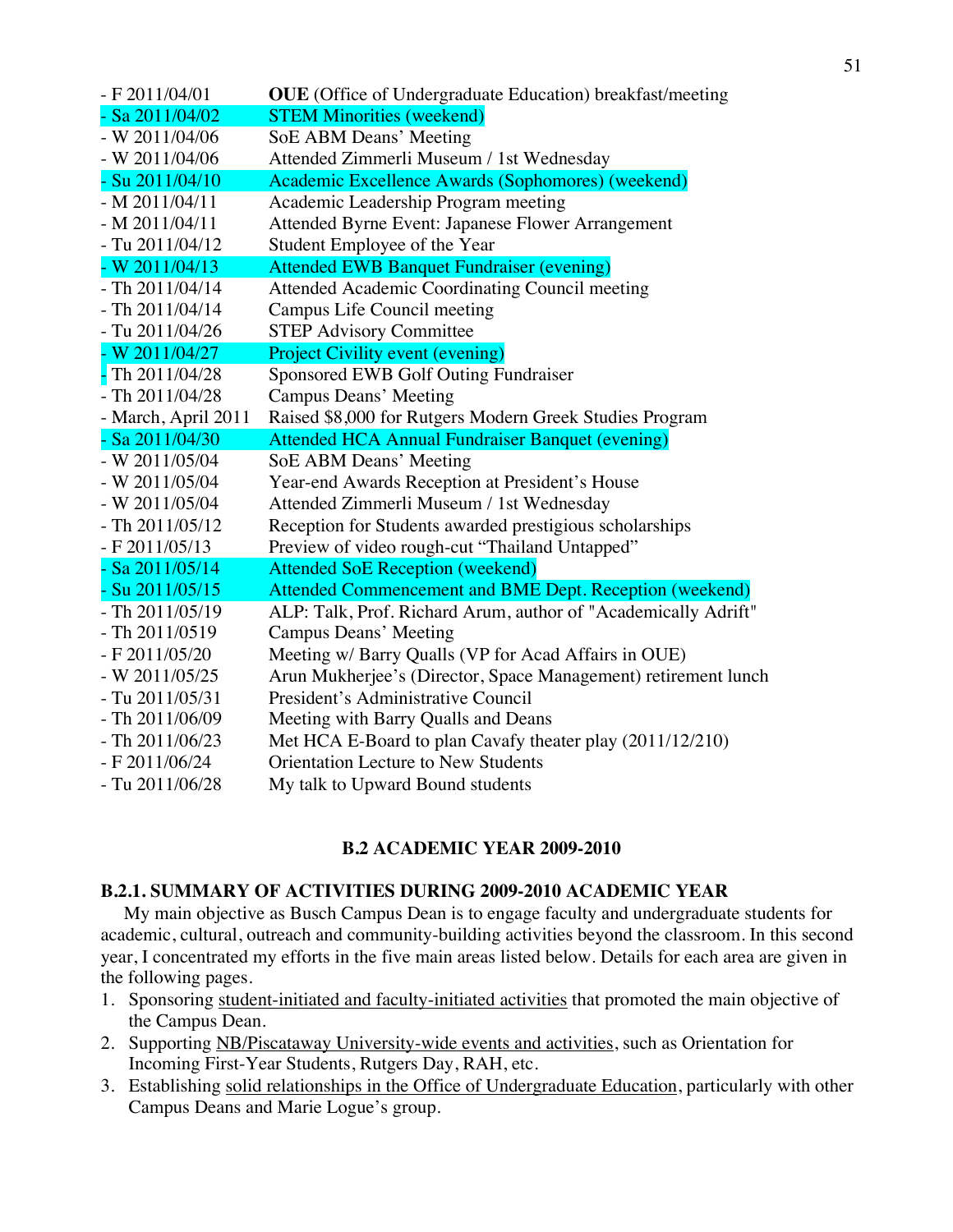- 4. Establishing solid relationships with key constituents on Busch Campus (Dean of Students, Area Deans, Department Heads, Student Governing Councils, Residence Life, Student Life, etc.)
- 5. Participated in meetings, initiatives, celebrations and ceremonies to familiarize myself with the key people and issues (faculty, administrators, staff, alumni, parents).

### **B.2.2 INITIATIVES FOR 2009-1010**

1. S.T.E.M. for Humanity (Science, Technology, Engineering and Math for Humanity): Given that the Busch Campus houses the STEM disciplines, our vision is to encourage and support activities by students and faculty in the STEM areas that have a component to benefit humanity through volunteerism for social action (education, sustainability, health care, environment, economic development, etc.). The STEM Education Coalition (www.stemedcoalition.org), of which Rutgers is a member, is involved in initiatives of this nature. The plan is to form a task force to explore concrete initiatives towards this goal.

2. ART AND SCIENCE: I have established contact with Suzanne Delehanty, the Director of the Zimmerli Museum, to sponsor events and exhibits at the interface between art and science. We cosponsored four events.

### **B.2.3. DETAILS FOR ACTIVITIES DURING 2009-2010 ACADEMIC YEAR**

NOTE: This is a partial list that covers only participation in events ( $\sim$ 90 entries)

- (For Initiative 1 above): With fellow Campus Deans, we have been working since Fall 2009 to promote outreach by Rutgers undergraduates. Toward this end, we joined the effort to form INSPIRE, an umbrella of student groups with strong outreach programs: Participants include the initiator Bo Wang (PGC President) and representatives: Wael Kanj from Foundation for International Medical Relief of Children (FIMRC); Nasir Uddin from em[POWER]; James Hughes from Engineers Without Borders; Andrew Nye from PGC; Ifeanyi Enejere from IEA; Sana Kathawala from OXFAM.

- For all of the Initiatives above, we reached out for Busch Campus Deans volunteers to act as our advisers and eyes-and-ears for pursuing community-building events on campus.

- Spring 2010 through Spring 2011: Played a very active role, with fellow Campus Deans, in sponsoring and coordinating a video for EWB, produced by Dena Seidel and her crew (see 5/24/10). I engaged Dean Farris of Engineering, who contributed \$2,000 for the video.

- July 1, 2009: Met with Tom Farris, new Dean of the School of Engineering (SoE), to explain how he and I can work together to improve undergraduate Education in the SoE. I suggested that he include me in the SoE Deans' Meeting and he agreed. I have been attending these monthly meetings ever since.

- July 7, 2009: Met with EWB President James Hughes and discussed how best to interact with EWB and set priorities for their projects. Here is a summary of our discussion: In an effort to optimize the process of submitting financial requests made by the Rutgers Chapter of EWB to the campus deans, and also as a means to evaluate, improve and aggregate individual ideas, as well as to maximize the impact of our actions, the chapter will adopt a new approach in asking for support. Members of the chapter will be required to form coalitions with other student organizations and submit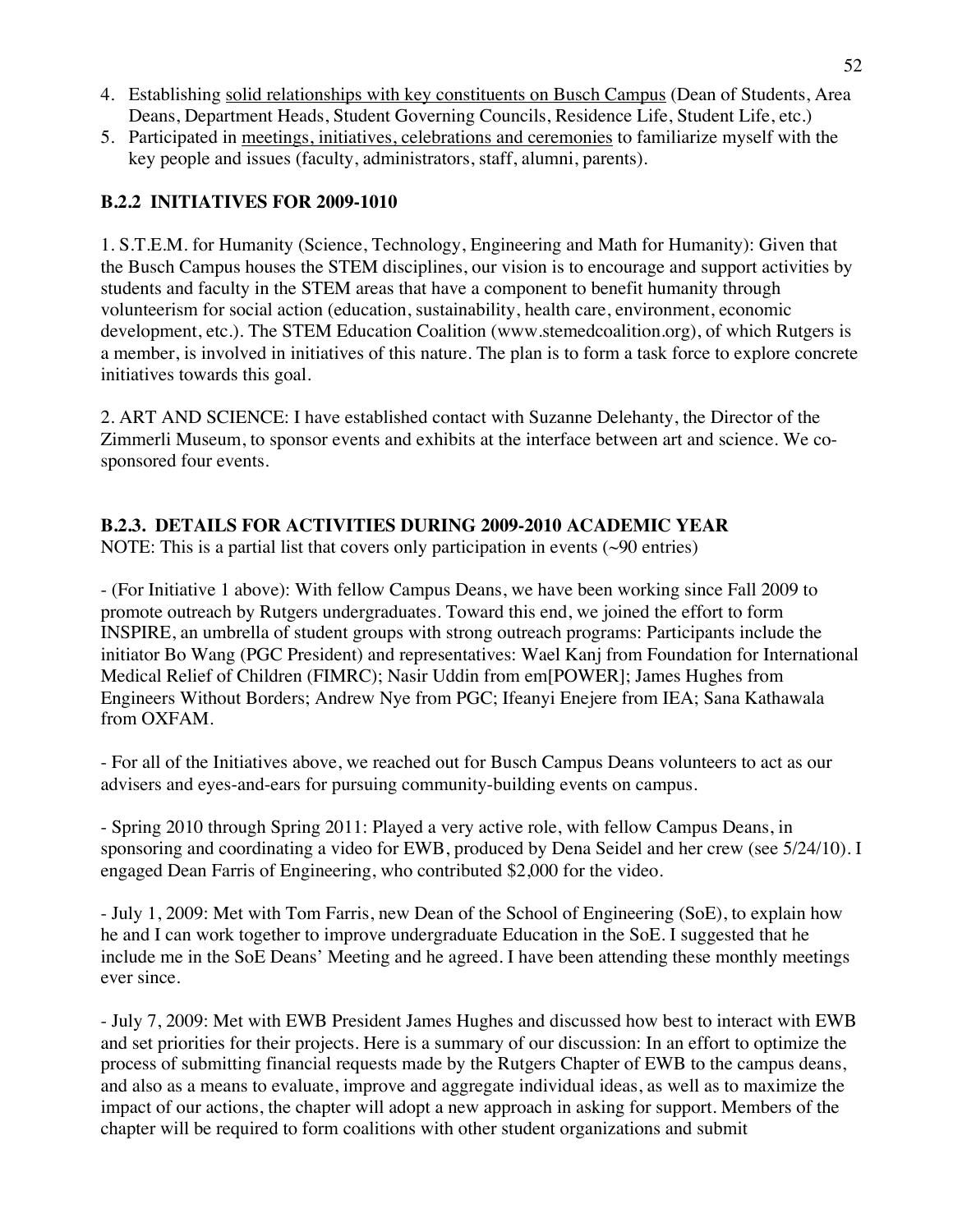documentation for project ideas to the Executive Board, at which point the Board will work on the ideas, combine similar ideas, and prioritize projects, before submission to the campus deans for funding.

- With Mike Stillwagon, we have formed "Busch Deans' Ambassadors", a group of about 20 student volunteers, who provide us ideas for events, take initiatives for building community spirit on Busch Campus and help organize events.

- As Campus Dean, I played a very active role in recruiting colleagues among the Busch faculty for the Orientation Program, to offer half-hour seminars to incoming students. In addition, I participated as a speaker in two sessions with a talk on "Education beyond the classroom", in which I talked to them about the rich opportunities that are offered at Rutgers.

- July-November 2009: Co-sponsored public showing of the movie "Naturally Obsessed: The Making of a Scientist" with Justine Hernandez Levine (she initiated it) by getting EWB, PGC, BCC and EGC involved.

- July 8 2009: Contacted Prof. Dunbar P. Birnie, head of the Rutgers Energy Institute and, separately, EWB President James Hughes, Busch Campus Council President - Shaival Shah, and PGC President. I urged them to work with Joanna Regulska on her 2009-2011 Global Initiative on "Ecologies in the Balance? Thinking through the crises".

- July 7-14 2009: Worked with Michelle Brazier and Victor Marsillo to develop an online tool for streamlining the process of submitting requests for sponsoring events made by students/faculty/staff to the campus deans.

- Member of the New Brunswick Campus communications advisory group for Carla Cantor, Managing Editor of Rutgers Today. The group discusses issues about Rutgers Today, as well as a weekly internal, employee e-newsletter for the NB/P campus.

- Working lunches with Mike Stillwagon, Busch Dean of Students, and Jeff Broggi, Assistant Director of Residence Life at Busch, to plan for events during the 2009-2010 academic year.

**-** Working with Jesse Schibilia to develop ways to enhance the Busch Campus identity (see his email).

- Participated as speaker in the DSI (Douglass Science Institute) program for Women in Math, Science & Engineering. I gave two lectures about my research on perceiving three-dimensional faces and scenes to 52 young women entering 9th grade (July 17) and 46 students entering 10th grade (July 24) {Sanam S Amin, Site Coordinator and Elaine Zundl of the Douglass Project}.

- Attending SoE Deans' monthly meetings (see July 1, 2009).

- 9/1/09: Meeting with Campus Deans to discuss faculty panel program on "What Faculty Expect." Organized the actual event on September 10, 2009, with Cara Macaluso.

- 9/1/09: With Mike Stillwagon, Jeff Broggi, Courtney Stone, et al., participated in "Shhhhhhh… The Gathering," a new tradition initiated by Student Involvement at Rutgers to welcome the new students.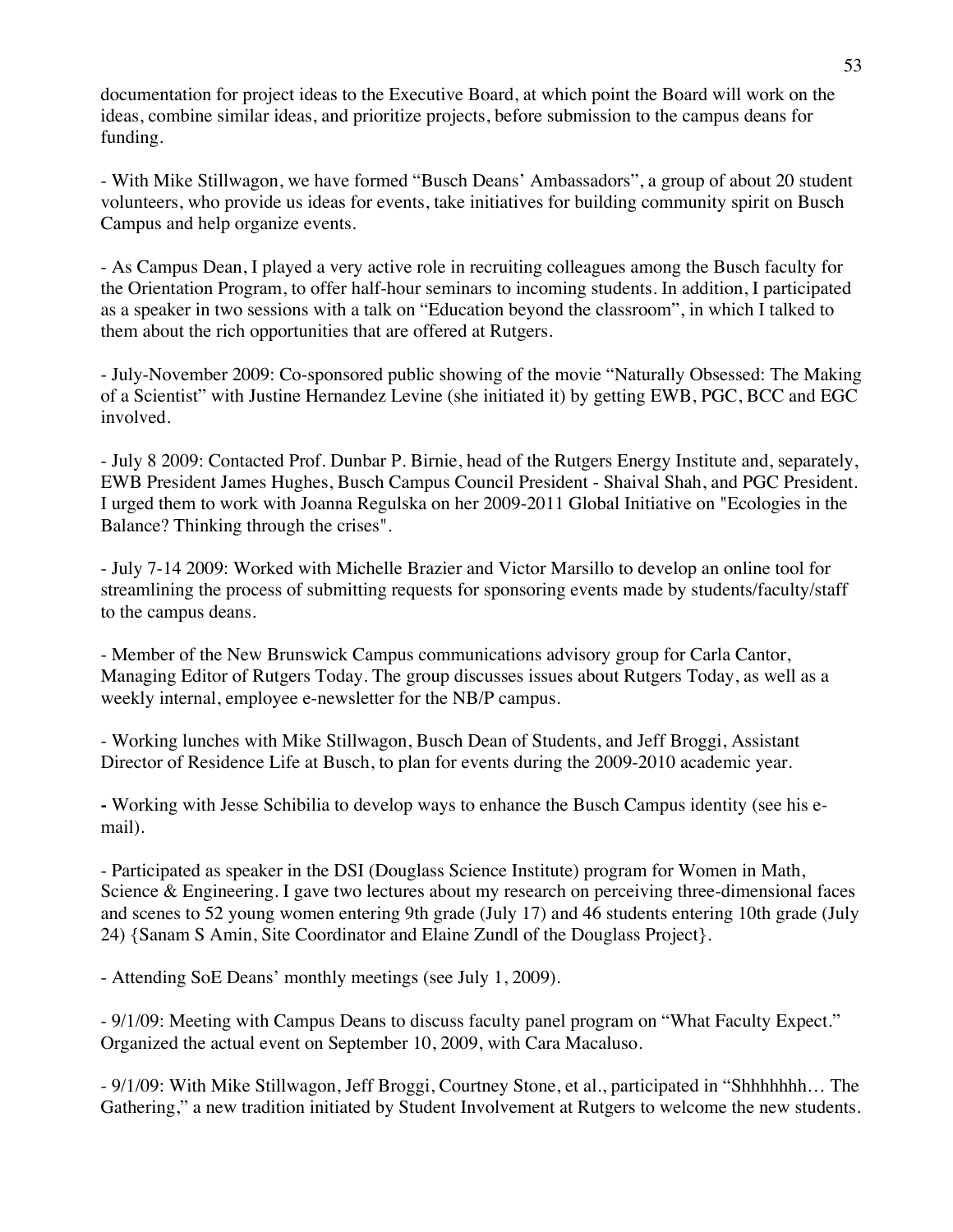- 9/10/09: Participated in the annual Academic Leadership Program with President McCormick and EVPAA Furmanski.

- Met several times with Daniel Greene (undergraduate student, president of the Cognitive Science Club), Jennifer Jones (graduate student at the GSE) and Nadia Reza-Khokar to plan and organize visit by John Taylor Gatto, an educator with radical views on the educational system.

- 9/11/09: Attended the School of Engineering Convocation at the Engineering Quad Lawn.

- Attended two EGC (Engineering Governing Council) meetings as guest speaker (September 14, 2009, invited by Christine Ho, President & February 8, 2010, invited by Wael Kanj;). I explained my S.T.E.M. for Humanity initiative and invited them to participate.

- Attended two BCC (Busch Campus Council) meetings.

- Attended two PGC (Pharmacy Governing Council) meetings.

- 9/18/09: With several Heads of Departments, participated in an SAS Focus Group where we discussed long-term plans for improving the quality of SAS. Robin Davis and Doug Greenberg moderated the discussion.

- Contacted Vince Logozio and Raymond Scanlon, who won in the Disney Imagineering ImagiNations Design Competition (http://www.nj.com/news/local/index.ssf/2009/06/four\_jersey\_college\_students\_t.html) to feature them in a campus event; still in the planning stages.

- Met Suzanne Delehanty, Zimmerli Art Museum Director, and discussed initiatives and projects at the interface between art and science/technology. I introduced her to Cathy Hull, Director of the Byrne First-Year Seminar and invited them to visit the 3-D illusion exhibits at the Laboratory of Vision Research. Cathy visited on 10/15/09, Suzanne visited on 7/29/2010.

- 9/22/09, 10/29/09: Participated in meetings on "Service Learning: Supporting and Coordinating Student-Driven Initiatives", an initiative that was spearheaded by Michelle Brazier and Matt Matsuda.

- 9/30/09: Attended a reception for New Faculty at the President's House.

- Participated in all but one Campus Life Council meetings (I was out of town).

- Attended all President's Administrative Council meetings, excepting one when I was out of town.

- 10/21/09: Attended Visitors Center Opening ceremony.

- With fellow Campus Deans Matt Matsuda and Rick Ludescher, we met with officers from Engineers Without Borders (EWB) and decided to sponsor several of their initiatives. The Busch Campus Dean's office will contribute most of the funds, because EWB is based mostly on Busch.

- 10/21/09: Attended a reception for Thomas Farris, Dean of the School of Engineering (SoE) at the President's House. In it, I met Mr. Charles Chang, an alumnus of SoE and I talked to him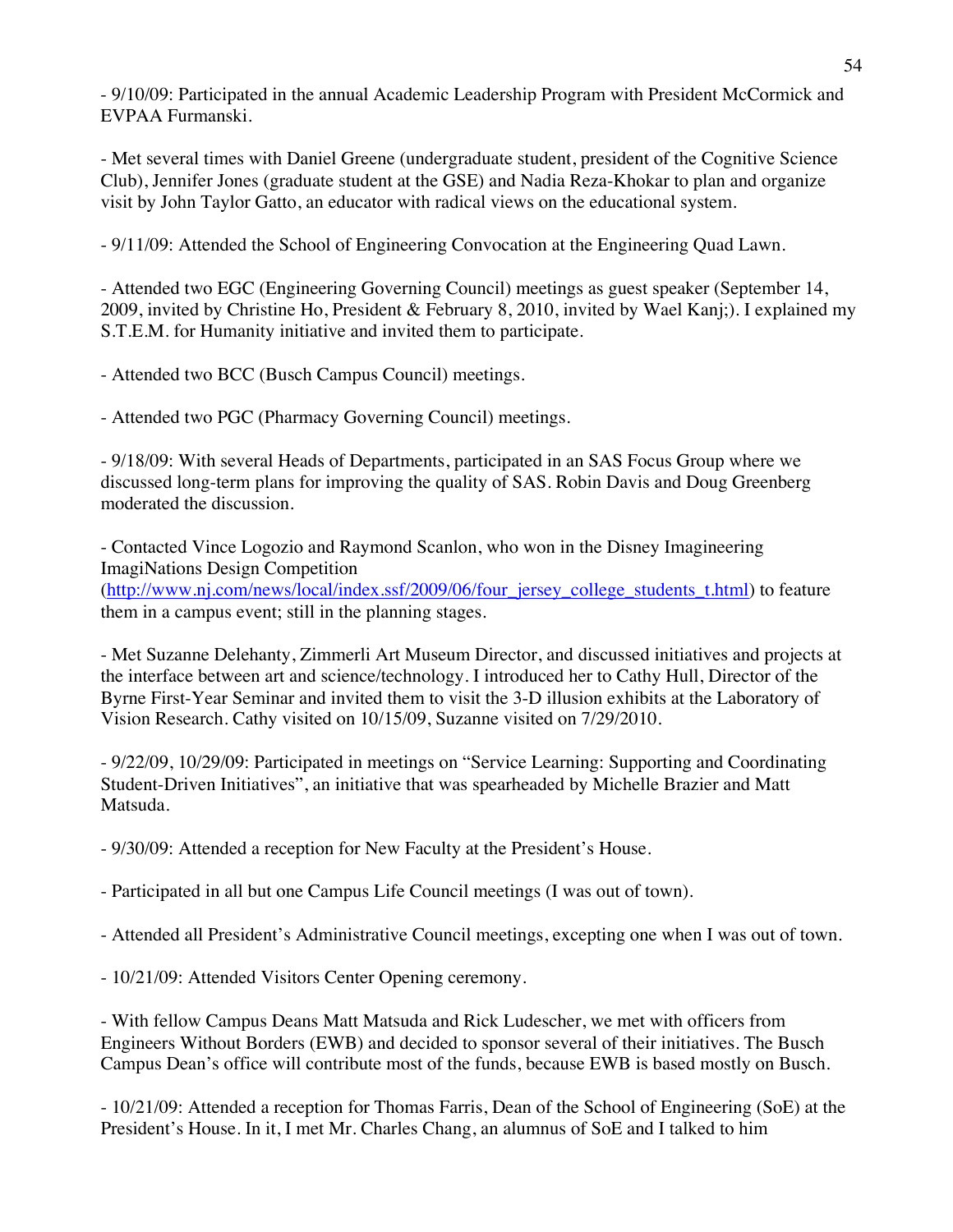enthusiastically about Engineers Without Borders (EWB) without any intent of lobbying. He spontaneously pledged a \$1,000 donation to EWB and he delivered on his pledge.

- 10/22/09: We held a Deans' Night with Mike Stillwagon at the Busch Campus Center.

- 10/23/09: Presented a talk for the Division of Undergraduate Education meeting. The title was "Torn apart - how (not) to pursue two (or more) passions" and I spoke about my dual role as a Campus Dean and a professor.

- 10/28/09: Invited by Leslie Fehrenbach, I presented a talk to the new members of the Board of Trustees of Rutgers University. It was very similar to my talk on 10/23/09 to the Division of Undergraduate Education but I focused more on my research.

- 11/2/09 – ongoing: With fellow Campus Dean Matt Matsuda, we participated and supported an initiative to form INSPIRE, an umbrella of student groups with strong outreach programs.

- 11/11/09: Attended Dedication of MAE Computer Laboratory for Analysis and Design (CoLAD) to former SoE Deputy Dean Abdel Zebib.

- 12/11/09: Attended funeral service for former SoE Deputy Dean Abdel Zebib.

- 2/15/10: Attended memorial service for former SoE Deputy Dean Abdel Zebib.

- 11/17/09-12/7/09: Interacted with Mr. Adrian Sitterle, a senior in ECE and CS, about his idea to organize an independent TEDx event (http://www.ted.com/tedx). We finally determined that this idea requires a lot more time and effort than he had available.

- 11/18/09: Kathy Hull suggested that I contact Prof. Marie-Pierre Aubry, who wants to bring Dr. Frans de Waal for a visit at Rutgers. I initially planned to contact Prof. Aubry but I dropped the ball in the fall semester. I contacted Kathy on 2/16/09 to see if we can work on it now.

- 12/1/09: Visited Associate SoE Dean Brown on his last day at work.

- 12/1/09: Participated in RUPA's Hot Chocolate and Donut Tent to "keep students warm" around final exams.

- 12/1/09: Responding to Kathy Hull's invitation, I attended the talk Dr. Temple Grandin on "Animals Make Us Human, and Autism." I am glad I did.

- Worked with Diane Bonanno to sponsor the Big Chill (December 2009)

- 12/8/09: I attended the Douglass Dean reception.

- 12/18/09: Attended the 2009 Technology Showcase organized by the Office of Instructional and Research Technology (OIRT).

- 12/18/09: As a member of the Executive Committee for the Modern Greek Studies Program (chaired by Steve Reinert; members: Gary Farney, Panos Georgopoulos, Tia Kolbaba, Thomas Papathomas, Sarolta Takacs), participated in a meeting to explore ways of strengthening the Program.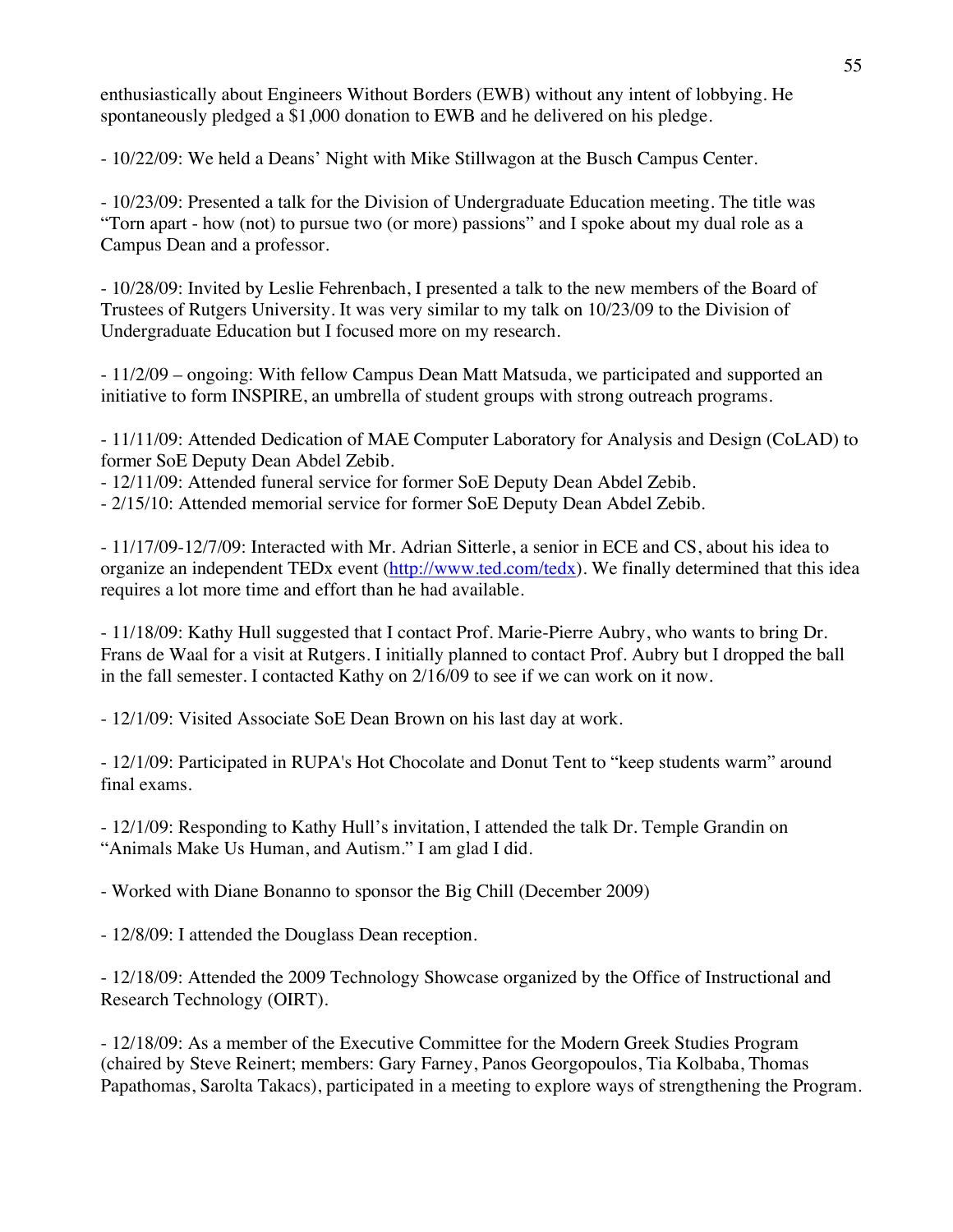- 12/21/09: "Dinner with Barry" at Barry Qualls' home, mostly with people from the Division of Undergraduate Education.

1/11/10: Meeting with Susan Engelhardt, Executive Director, CIVET (Center for Innovative Ventures of Emerging Technologies) to explore ways of engaging undergraduate students and faculty in CIVET's activities.

- 1/20/10-1/27/10: Worked with Art Casciato and wrote evaluations for Yuliya Afinogenova and Edward Lochocki for their Goldwater Fellowship applications (January 2010)

- 1/27/10, 2/1/10: Meetings with Mike Stillwagon and Rick Ludescher to pursue Mike's initiative on Molecular Gastronomy. The plan is to have chef Alex Stupak to come to campus for a demo; Rick will recommend a food scientist to provide facts about Molecular Gastronomy techniques. The event took place on March 29 2010 and was a huge success; it was attended by am SRO crowd of students and Rick Ludescher provided facts about food science.

- 2/2/10: With fellow Campus Deans, we met with Mike Kornitas, University Facilities and Capital Planning (UFCP), to plan and implement "**RU Energy Challenge**", campus-to-campus energy savings competition, co-sponsored by UFCP, Campus Deans, and PSE&G to sensitize people about energy saving.

2/5/10: Participated in the Division of Undergraduate Education Retreat, facilitated by Brent Ruben and Sherrie Tromp of the Center for Organizational Development and Leadership. Quite impressive outcome: clarified vision and mission, as well as meaningful action items for the short and long term.

2/12/10: Met with Marie Logue and Matt Matsuda to discuss revising a form that I have developed for student organizations that seek our support, in preparation for our Campus Deans meeting on 2/19/10.

- 2/12/10: Attended SoE Faculty Meeting with guests President McCormick and EVPAA Furmanski.

2/15/10: Met with Anna Zalokostas, a junior majoring in Psychology and Hellenic Cultural Association (HCA) Organizational Secretary, following her request to explore potential projects for 2010-2011.

- 2/16/10: Engineering Showcase - posters on research, centers, offices, and organizations. Sponsored by the Office of Student Development, Engineering Research Center for Structured Organic Particulate Systems, the Engineering Governing Council, and the Busch Campus Dean's Office. Worked with Assistant Dean Emily Laffey to incorporate the theme of Engineering for Humanity, a special case of S.T.E.M. for Humanity.

- 1/14/10-1/17/10: I connected Anselm Spoeri with Busch Campus units [Biomedical Engineering (Prof. Noshir Langrana, Chair), and the Center for Biomaterials (Prof. Joachim Kohn)] so he can create Gigapans and Photosynths for the WhereRU site. see AnselmSpoeriWhereRU\_Spring2010.doc.

- 2/25/10: "Green Expo" on campus on Earth Day this semester. The basic idea is to hold a big event to showcase global warming solutions in action: things that Rutgers is doing through recycling, purchasing, energy efficiency in our buildings, clean energy production, faculty research in clean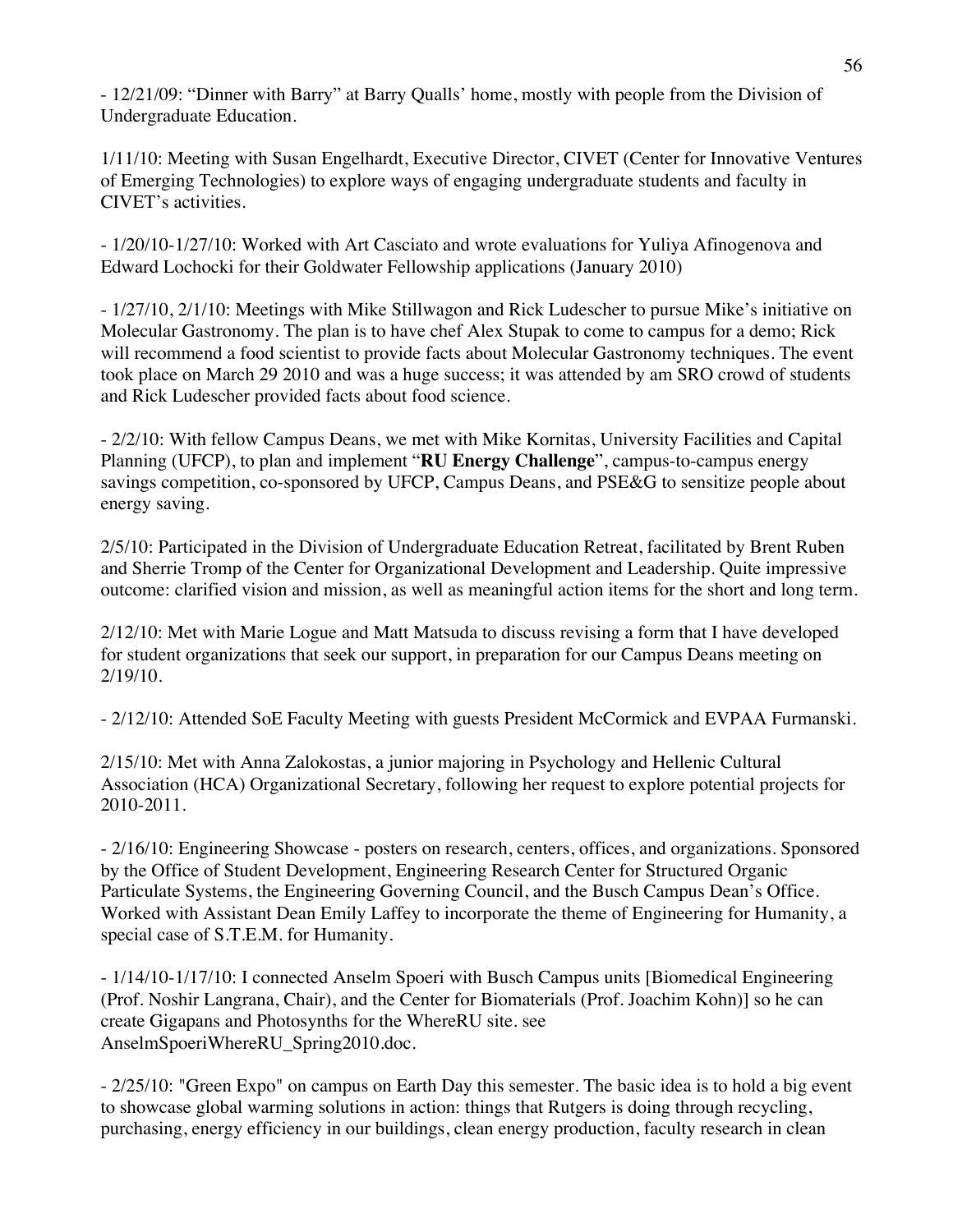energy, and so on. I met with Kate Hubschmitt (kateh123@eden) a senior intern and Betty T. Tran (btran11@eden.rutgers.edu).

3/1/10: I attended a lecture by Thomas Nozkowski, Professor of Painting at the Mason Gross School of the Arts, in the Distinguished Faculty Talk series. His topic was "Alone Together – Solitude and Collaboration in Contemporary Art."

3/3/10: Attended "First Wednesday of the Month" event at Zimmerli: exhibit by Lalla Essaydi: "Les Femmes du Maroc" Voorhees Hall Zimmerli Art Museum; I decided to bring my Byrne First-Year Seminar class to the exhibit (I did, later on in the semester).

- To become familiar with Dena Seidel's capabilities, I attended several events featuring her video "Atlantic Crossing - A Robot's Daring Mission", the major one being on March 4, 2010 in Rutgers Student Center, Multipurpose Room, CAC.

- I supported and visited the event "S.H.A.P.E.S." on March 4 2010, organized by Pharmacy Governing Council (PGC) President Bo Wang (PGC) President Bo Wang to inaugurate three Health Fairs in Spring 2010 under S.H.A.P.E.S. (Student Healthcare Alliance Providing Education and Support). This initiative brings together students in health care from four health groups to organize health fairs in collaboration with Elijah's Promise Soup Kitchen in New Brunswick. The four groups are: student pharmacists of the Rutgers School of Pharmacy, student nurses of the Rutgers College of Nursing, and the student physicians and physicians' assistants at UMDNJ.

- With Pharmacy Dean Chris Molloy, I attended a dinner with leaders of the Pharmacy Alumni Association, together with PGC members.

- As an ex-officio member of the **University Senate**, I attended all Senate meetings I was available to attend.

- Engaged in preparing for Rutgers Day 2010.

- April 9 2010: Mindy from RU Radio interviewed me; it aired April 20 @ 7pm
- April 21 2010: Newspaper Interview by Tom Baldwin, Home News Tribune
- April 22 2010: Radio Interview WDDM ("Doom" Radio) 89.3FM 100.7FM
- April 19, 2010: WCTC interview at their studios by host Bert Baron.

- April 2010: I supported (with personal contributions) and participated the following fund-raising events organized by Engineers Without Borders (EWB)

- 4/23/10: 2nd EWB Annual Golf Outing, which raised about \$8,000.
- 4/29/10: EWB Banquet and Silent Auction

- 4/25/10: Participated in Academic Excellence Awards (for top performing Sophomores).

- 4/26/10: Participated in em[POWER]'s event "Wasteland to Homeland: A Personal Account of Transforming Lives in Landfill Communities." (Art exhibition titled "Discarded Thoughts: Salvaged Expression of Hope" and Lecture by Phymean Noun, a CNN Hero of 2008 and the founder of the People Improvement Organization).

- 5/4/10: Attended Reception and Awards Ceremony for RU-STEPed UP for Success 2009-2010 Learning Community Programs (organized by Ghada Endick)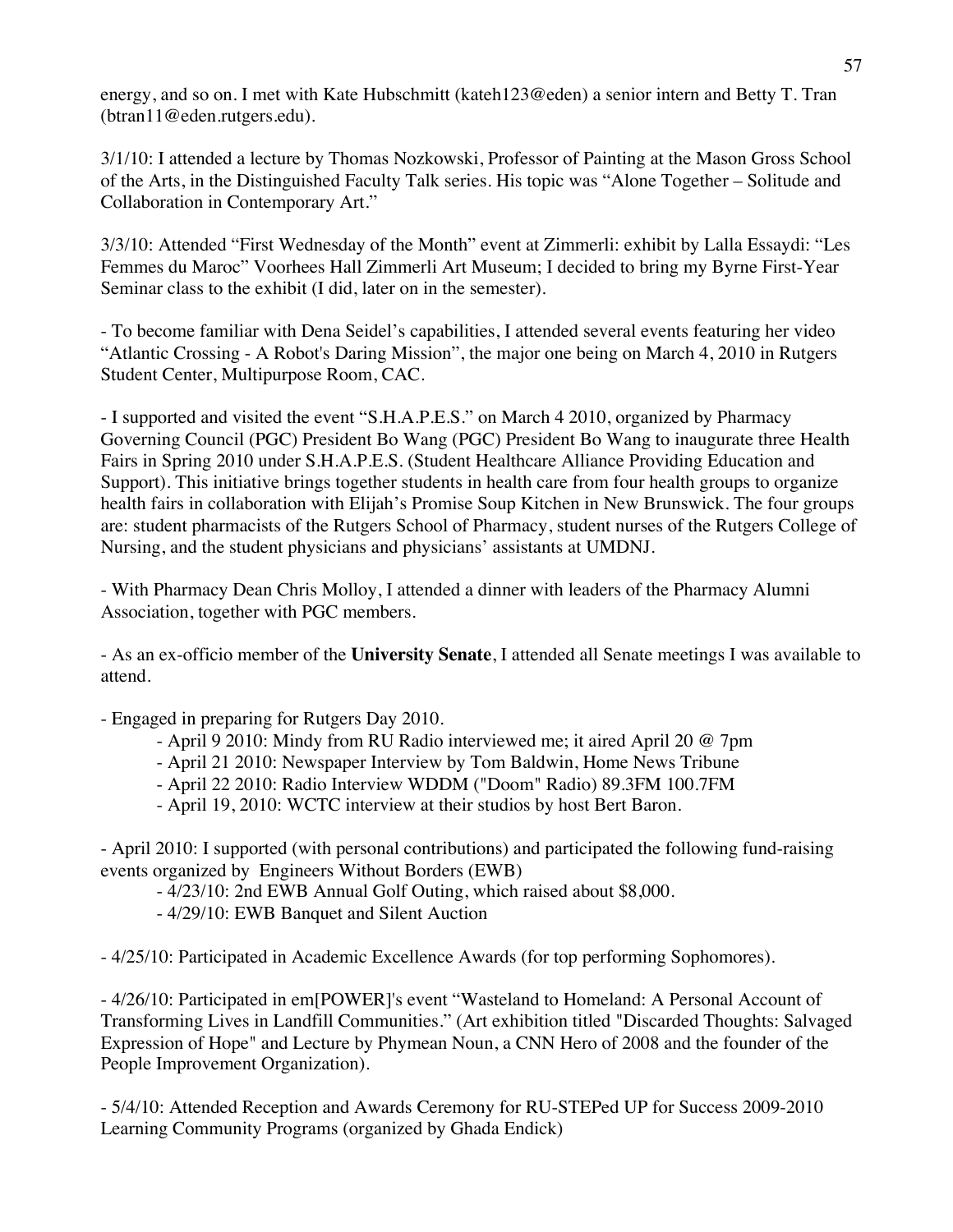- 5/4/10: Attended SAS Awards event for Distinguished Contributors to Undergraduate Education

- 5/5/10: Met with Campus Deans and Officers of EWB to discuss our involvement and support.

- 5/5/10: Attended Dena Seidel's Student Film Festival

- 5/14/10: With Mike Stillwagon, we participated in RA Training Program Livingston Student Center, organized by Jeff Broggi.

- 5/16/10: Participated in the University Commencement.

- 5/17/10: Participated in the School of Engineering Convocation.

- 5/21/10: Bishop House BBQ and Hat Contest.

- 5/24/10: Participated in EWB organizational meeting for the Guatemala project in Sandy Kutzing's office; she is a Professional Engineer volunteer, serving as EWB mentor. This was the fist videotaping session for the EWB video.

- 6/3/10: Met with Dean Farris of Engineering about the EWB video; he contributed \$2,000 for the project.

- 6/4/10: Met with A.V.P. Patrick Love, at his initiative, to discuss future projects.

- 6/4/10: Met with SoE Associate Dean Ilene Rosen, who introduced me to new SoE employee Anthony Welch; one of his tasks is to work with EWB.

- 6/15/10: End-of-Year Meeting organized by Mark Schuster for Deans of Students and Campus Deans.

- 6/16/10: Presented talk to RU Parents, invited by Lee Schneider.

- With Mike Stillwagon, we worked to organize events for Busch Campus Day on September 15, 2010.

- Provided Mike Stillwagon math riddles to use for a treasure hunt on Busch Campus based on GPS coordinates.

- Worked with Gadha Endick to broadcast announcement for "Salaried opportunities: Peer Mentors for STEP grant Learning communities" (January 2010)

- February-March 2010: Worked with Nathan Weiss, Assistant Director of Recruitment for Rutgers University Dance Marathon to reach out to student groups and clubs.

### With **Busch Dean of Students**, participated in **community-building activities**, such as:

- "Midknight Breakfast", serving Busch Campus students just before finals (12/15/09)

- "Busch Campus Welcome Tent" at the beginning of each semester
- Serving students during RUPA's "Warming Up" Busch Campus (12/1/09)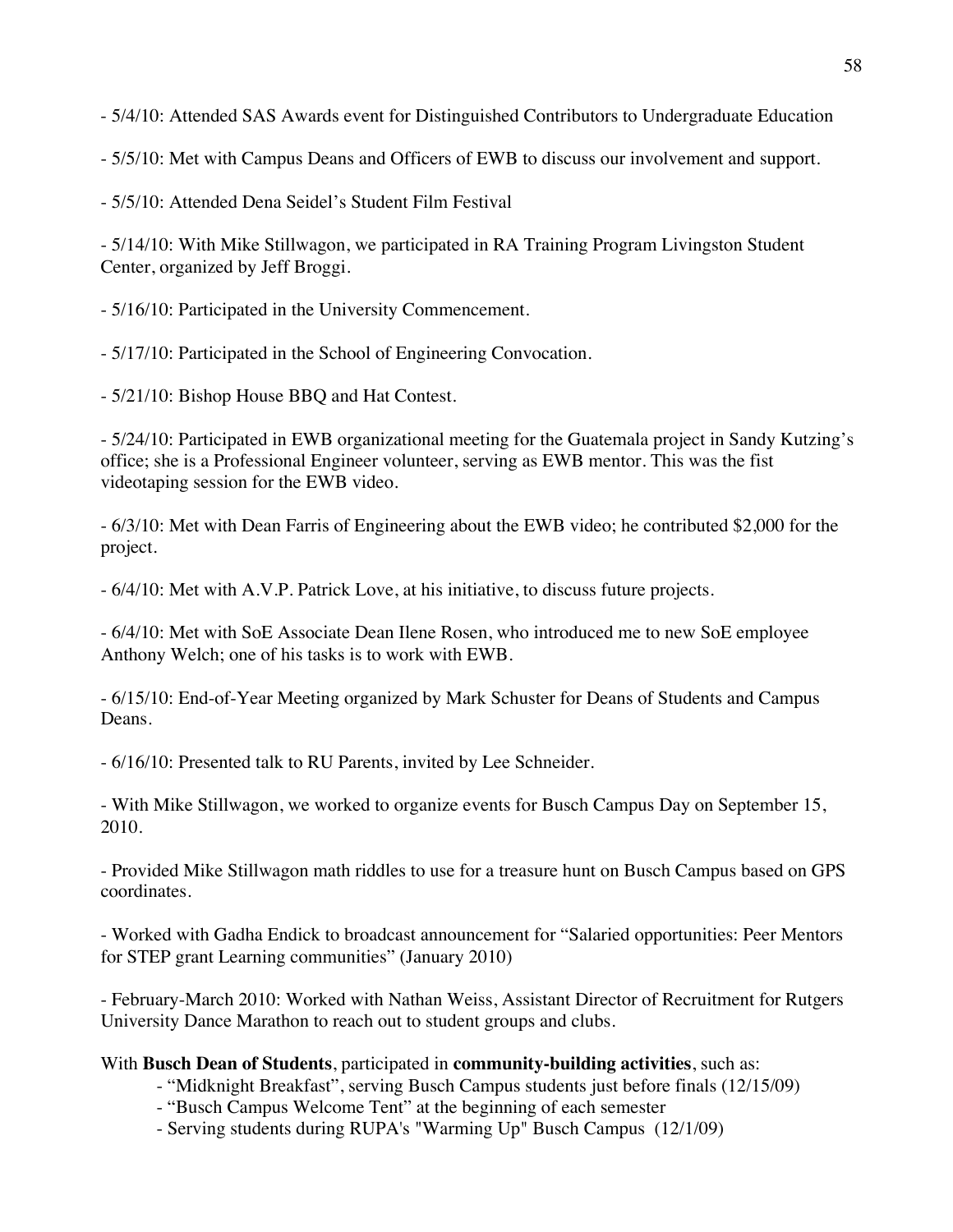- Visits to Residence Halls and participation in planning activities

- Mark Schuster's Holiday Party (12/18/09)

- Meetings to coordinate evens and increase student-faculty interactions with Busch Campus Area Deans and Departments Chairs.

- The Rutgers chapter of Engineers Without Borders (EWB), many members of which - including the present and immediately past presidents - come from BME, has been named the premier chapter of EWB across the USA. It will also receive the Rutgers Human Dignity Award for this year. EWB-RU was nominated by Prof. Papathomas, Dean Tom Farris, and Dean Michael Stillwagon.

#### **B.3 ACADEMIC YEAR 2008-2009**

- Played an active role, with the Busch Campus Dean of Students, during the Orientation and Convocation for first-year and transfer students, August 29-31, 2008.

- Related to above: Member of the advisory team for planning the new format for the 2009 Summer Orientation for first-year and transfer students.

- Hosted a session "Secrets of Success" to provide academic guidance to first-year students by invited faculty; organized by the OUE's Office of Academic Engagement and Programming.

- With Busch Campus Dean of Students, participated in community-building activities, such as:

- "Midnight Breakfast", serving Busch Campus students just before finals

- "Busch Campus Welcome Tent" at the beginning of each semester

- Serving students during RUPA's "Warming Up" Busch Campus

- Visits to Residence Halls and participation in planning activities

- Moderator/host of a "Jeopardy" game between the Engineering Governing Council (EGC) and the Pharmacy Governing Council (PGC)

- RU Energy Challenge, campus-to-campus energy savings competition, co-sponsored by University Facilities and Capital Planning, Campus Deans, and PSE&G to sensitize people about energy saving.

- Meetings to coordinate evens and increase student-faculty interactions:

- with Busch Campus Area Deans and Departments Chairs

- with Student Governing Councils and Clubs (BCC, EGC, PGC).

- Engaged student groups (Cognitive Science Club, Student Society for Stem Cell Research,

Molecular Biology and Biochemistry Society, B.R.A.I.N.) in Oliver Sachs visit, October 29 2008.

- Outreach to the Busch community to sensitize students/faculty/staff on the Rutgers Against Hunger initiative.

- Organized an Open House for Rutgers alumni visiting for Homecoming (Psychology and Center for Cognitive Science faculty exhibited their results from research); contacted by Rachael Cohen (Assistant Director, Alumni Relations).

- Member of the advisory team for planning the 2009 Summer Orientation for first-year and transfer students.

- Visited Elisabeth Streb's (pioneer at the interface of science and art) Dance Studio (December 2008) to connect faculty and students during her 5-day visit at the State Theater in New Brunswick in February 2009.

- Examined requests by various groups and sponsored their activities to engage undergraduates. Some examples:

- Unity Iftar and lecture by Professor Amaney Jamal of Princeton University on "Muslims in America since 9/11" (Center for Middle Eastern Studies), September 22 2008.